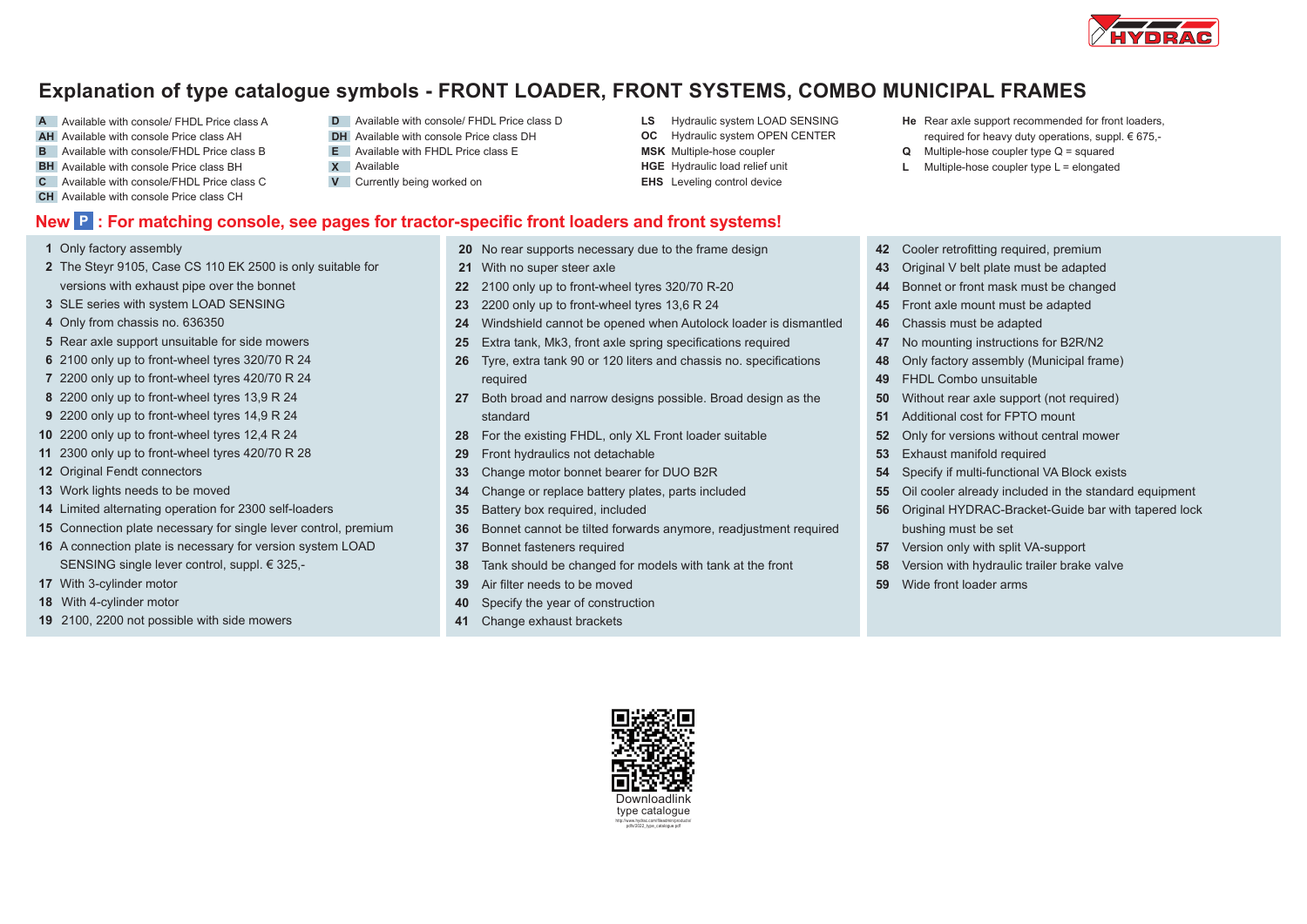| <b>TRACTOR TYPE</b>                                                                                                                  | Combi                   |                        |              |              |                 |              | <b>Front linkage</b>         |                 |                           |                     |                        | <b>Front PTO</b>        |                        |               |      |                 |                 |      |           |           | <b>Front loader</b>              |                |                  |                    |                                    |
|--------------------------------------------------------------------------------------------------------------------------------------|-------------------------|------------------------|--------------|--------------|-----------------|--------------|------------------------------|-----------------|---------------------------|---------------------|------------------------|-------------------------|------------------------|---------------|------|-----------------|-----------------|------|-----------|-----------|----------------------------------|----------------|------------------|--------------------|------------------------------------|
| <b>Version 01.05.2022</b><br>latest version<br>see also<br>http://www.hydrac.com/fileadmin/products/<br>pdfs/2022_type_catalogue.pdf | <b>Municipal frames</b> | Annotation<br>page 124 | <b>F2-US</b> | <b>F3-US</b> | <b>F2-CS</b>    | <b>F3-CS</b> | integrated)<br><b>F3-CSI</b> | <b>F4-CS</b>    | ЧŰ                        | beam FHD<br>Support | Annotation page<br>124 | Front PTO<br>Priceclass | Annotation page<br>124 | $\frac{1}{2}$ | 1100 | $\frac{1}{200}$ | $\frac{1300}{}$ | 2000 | 2100      |           | 2200<br>2200XL<br>2300<br>2300XL | 2500XL<br>2500 | <b>Auto Lock</b> | EHS                | <b>Annotation</b><br>page 124<br>P |
| <b>CASE-IH</b>                                                                                                                       |                         |                        |              |              |                 |              |                              |                 |                           |                     |                        |                         |                        |               |      |                 |                 |      |           |           |                                  |                |                  |                    |                                    |
| <b>CASE-IH - series CX</b>                                                                                                           |                         |                        |              |              |                 |              |                              |                 |                           |                     |                        |                         |                        |               |      |                 |                 |      |           |           |                                  |                |                  |                    |                                    |
| CX 70, 80, 90, 100                                                                                                                   |                         |                        |              |              | c               |              |                              |                 |                           |                     |                        |                         |                        |               |      |                 |                 |      |           | <b>BH</b> |                                  |                | $\mathbf{X}$     | X                  |                                    |
| <b>CASE-IH - series Farmall</b>                                                                                                      |                         |                        |              |              |                 |              |                              |                 |                           |                     |                        |                         |                        |               |      |                 |                 |      |           |           |                                  |                |                  |                    |                                    |
| Farmall 55A, 65 A, 75 A (T4i)                                                                                                        |                         |                        |              |              |                 |              |                              |                 | X                         |                     |                        | P                       |                        |               |      |                 |                 | P    | P         |           |                                  |                |                  | X                  | P page 18/54                       |
| Farmall 85 A, 95 A, 105 A, 115 A EP (T4i, T3)                                                                                        |                         |                        |              |              |                 | $\mathbf{C}$ |                              |                 | $\mathbf x$               |                     |                        | <b>B1000PS/D</b>        |                        |               |      |                 |                 |      | DH        | <b>DH</b> |                                  |                |                  | X                  |                                    |
| Farmall 55 C, 65 C, 75 C EP (T4f, T4i, T3)                                                                                           |                         |                        |              |              |                 | P            |                              |                 |                           | UH                  |                        | P.                      |                        |               |      |                 |                 | P    | P         |           |                                  |                |                  | X                  | P page 18/22/54                    |
| Farmall 85 C, 95 C, 105 C, 115 C EP (T4i, T3)                                                                                        | $\mathbf{C}$            |                        |              |              |                 |              | B                            |                 | X                         | <b>UH</b>           | 54                     | <b>B1000PS/B</b>        | 54                     |               |      |                 |                 |      | BH        | <b>BH</b> |                                  |                | X                | X                  | 54                                 |
| Farmall 90 C, 100 C, 110 C, 120 C (Stufe V)                                                                                          |                         |                        |              |              |                 |              | Þ                            |                 |                           |                     |                        | P                       |                        |               |      |                 |                 |      | P         | P         |                                  |                |                  |                    | P page 18/22/54                    |
| Farmall 95 U, 105 U, 115 U EP (T4i, T3)                                                                                              | $\mathbf{C}$            |                        |              |              |                 | $\mathbf{C}$ | B                            |                 | $\boldsymbol{\mathsf{x}}$ | UH                  | 54                     | <b>B1000PS/B</b>        | 54                     |               |      |                 |                 |      |           | <b>BH</b> |                                  |                | x                | X                  |                                    |
| Farmall 95 U-Pro, 105 U-Pro, 115 U-Pro (T4i, T3)                                                                                     | $\mathbf{c}$            |                        |              |              |                 |              | $\mathbf{B}$                 |                 | $\boldsymbol{\mathsf{x}}$ | <b>UH</b>           |                        | <b>B1000PS/B</b>        |                        |               |      |                 |                 |      |           | <b>BH</b> |                                  |                | $\mathbf x$      |                    |                                    |
| Farmall 100 U, 110 U, 120 U (T3)                                                                                                     | $\mathbf{C}$            |                        |              |              |                 | $\mathbf{C}$ | $\, {\bf B} \,$              |                 | x                         | UH                  | 54                     | <b>B1000PS/B</b>        | 54                     |               |      |                 |                 |      |           | <b>BH</b> |                                  |                | $\mathbf x$      | X                  |                                    |
| Luxxum 100, 110, 120 (T4f)                                                                                                           | $\mathbf{C}$            |                        |              |              |                 |              | P                            |                 | х                         | UH                  |                        | P                       |                        |               |      |                 |                 |      |           | P         |                                  |                | ×                |                    | P page 20/22/ 54                   |
| <b>CASE-IH - series Vestrum CVXDrive</b>                                                                                             |                         |                        |              |              |                 |              |                              |                 |                           |                     |                        |                         |                        |               |      |                 |                 |      |           |           |                                  |                |                  |                    |                                    |
| Vestrum 100CVXDrive, 110CVXDrive, 120CVXDrive,<br>130CVXDrive with original siderails                                                | $\mathbf{C}$            |                        |              |              |                 |              | P                            |                 |                           |                     |                        | P                       | 59                     |               |      |                 |                 |      |           | P         | P                                |                | $\mathbf x$      |                    | P page 20/22/<br>54 Annotion He    |
| Vestrum 100CVXDrive, 110CVXDrive, 120CVXDrive,<br>130CVXDrive witouth original siderails                                             | $\mathbf{C}$            |                        |              |              |                 |              | P                            |                 |                           |                     |                        | P.                      | 59                     |               |      |                 |                 |      |           | P         | P                                |                | x                |                    | P page 20/22/<br>54 Annotion He    |
| CASE-IH - series JX, JXC, JXU                                                                                                        |                         |                        |              |              |                 |              |                              |                 |                           |                     |                        |                         |                        |               |      |                 |                 |      |           |           |                                  |                |                  |                    |                                    |
| JX 60, JX 70, JX 80 (Tier3) ab Bj. 2009                                                                                              |                         |                        |              |              | C.              |              |                              |                 |                           |                     |                        | <b>N1000/PS/B</b>       |                        |               |      |                 |                 |      | <b>BH</b> | <b>BH</b> |                                  |                |                  | X                  |                                    |
| JX 70U, JX 80U, JX 90U, JX 100U (Tier 2)                                                                                             | <b>C</b>                |                        |              |              |                 | B            |                              |                 |                           |                     |                        | <b>N1000PS/B</b>        | 35, 44                 |               |      |                 |                 |      |           | <b>BH</b> |                                  |                | $\mathbf x$      | $\pmb{\mathsf{X}}$ | 27                                 |
| JX 1070U, JX 1080U, JX 1090U, JX 1100U                                                                                               | <b>C</b>                |                        |              |              |                 | $\mathbf{B}$ |                              |                 | x                         |                     |                        | <b>N1000PS/E</b>        | 35, 44                 |               |      |                 |                 |      |           | <b>BH</b> |                                  |                | ×                | X                  |                                    |
| JX 1060C, JX 1070C, JX 1075C                                                                                                         | B                       |                        | B            |              | в               |              |                              |                 | X                         |                     |                        | <b>B1000PS/C</b>        | 44                     |               |      |                 |                 |      | <b>BH</b> |           |                                  |                | $\mathbf x$      |                    | 27                                 |
| JXU 75, JXU 85, JXU 95, JXU 105, JXU 115 (Tier 3)                                                                                    | $\mathbf{C}$            |                        |              |              | $\, {\bf B} \,$ | $\mathbf{B}$ |                              |                 |                           |                     |                        | <b>N1000PS/B</b>        |                        |               |      |                 |                 |      |           | <b>CH</b> |                                  |                | $\mathbf{x}$     | X                  |                                    |
| <b>CASE-IH - series Maxxum</b>                                                                                                       |                         |                        |              |              |                 |              |                              |                 |                           |                     |                        |                         |                        |               |      |                 |                 |      |           |           |                                  |                |                  |                    |                                    |
| Maxxum 100, 110, 115, 120                                                                                                            | D                       |                        |              |              |                 | $\mathbf{B}$ |                              | $\mathbf{B}$    | x                         | UH                  |                        | <b>B1000PS/C</b>        |                        |               |      |                 |                 |      |           |           | <b>BH</b>                        |                | x                | X                  |                                    |
| Maxxum EP 125, 130, 140, 145, 135                                                                                                    | D                       |                        |              |              |                 | B            |                              | B               | X                         | UH                  |                        | <b>B1000PS/C</b>        |                        |               |      |                 |                 |      |           |           | <b>BH</b>                        |                | x                | $\pmb{\mathsf{X}}$ |                                    |
| Maxxum 110C, 120C, 130 (T3, T4A)                                                                                                     | D                       |                        |              |              |                 | $\mathbf{B}$ |                              | $\, {\bf B} \,$ | $\boldsymbol{\mathsf{x}}$ | UH                  |                        | <b>B1000PS/B</b>        |                        |               |      |                 |                 |      |           |           | <b>BH</b>                        |                | x                | X                  |                                    |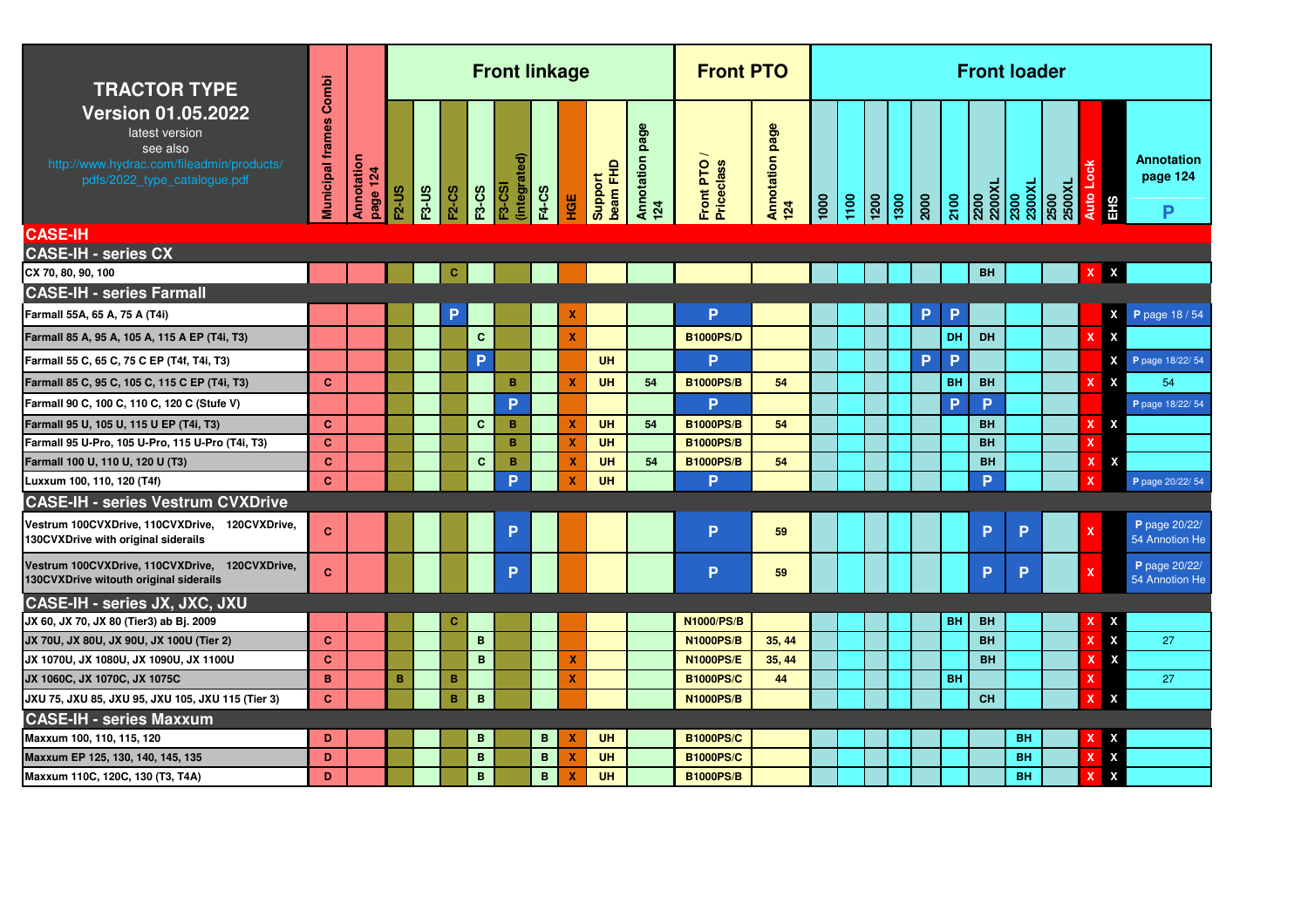| <b>TRACTOR TYPE</b>                                                                                                                  | Combi                   |                        |                |              |              |              | <b>Front linkage</b>       |              |                           |                     |                           | <b>Front PTO</b>        |                        |      |           |             |      |           | <b>Front loader</b> |                |                |                              |                                       |
|--------------------------------------------------------------------------------------------------------------------------------------|-------------------------|------------------------|----------------|--------------|--------------|--------------|----------------------------|--------------|---------------------------|---------------------|---------------------------|-------------------------|------------------------|------|-----------|-------------|------|-----------|---------------------|----------------|----------------|------------------------------|---------------------------------------|
| <b>Version 01.05.2022</b><br>latest version<br>see also<br>http://www.hydrac.com/fileadmin/products/<br>pdfs/2022_type_catalogue.pdf | <b>Municipal frames</b> | Annotation<br>page 124 | <b>F2-US</b>   | <b>F3-US</b> | <b>F2-CS</b> | <b>F3-CS</b> | (integrat<br><b>F3-CSI</b> | <b>F4-CS</b> | <b>HOE</b>                | beam FHD<br>Support | page<br>Annotation<br>124 | Front PTO<br>Priceclass | Annotation page<br>124 | 1000 | 1100      | 1200        | 2000 | 2100      | 2200<br>2200XL      | 2300<br>2300XL | 2500XL<br>2500 | Auto Lock<br>EH <sub>S</sub> | Annotation<br>page 124<br>D           |
| Maxxum CVX 115, 125, 135, 145, 150(T4i)                                                                                              | D                       |                        |                |              |              |              |                            | P            | X                         | UH                  |                           | <b>D</b>                |                        |      |           |             |      |           |                     | Þ              |                | X                            | $\pmb{\mathsf{X}}$<br>P page 20/22/54 |
| <b>CASE-IH - series Maxxum MXM</b>                                                                                                   |                         |                        |                |              |              |              |                            |              |                           |                     |                           |                         |                        |      |           |             |      |           |                     |                |                |                              |                                       |
| MXM 120. MXM 130                                                                                                                     |                         |                        |                |              |              |              | c                          |              |                           |                     |                           | <b>S1000PS/C</b>        |                        |      |           |             |      |           |                     | <b>BH</b>      |                |                              |                                       |
| MXM 140, MXM 155, MXM175, MXM190                                                                                                     |                         |                        |                |              |              |              | $\mathbf{C}$               |              |                           |                     |                           | <b>S1000PS/C</b>        |                        |      |           |             |      |           |                     |                | <b>BH</b>      |                              |                                       |
| <b>CASE-IH - series Maxxum MXU</b>                                                                                                   |                         |                        |                |              |              |              |                            |              |                           |                     |                           |                         |                        |      |           |             |      |           |                     |                |                |                              |                                       |
| MXU 100, MXU 110, 115, 125, 135                                                                                                      | D                       |                        |                |              |              | B            |                            |              | $\boldsymbol{\mathsf{x}}$ |                     |                           | <b>B1000PS/B</b>        |                        |      |           |             |      |           |                     | <b>BH</b>      |                | $X$ $X$                      |                                       |
| <b>CASE-IH - series Puma</b>                                                                                                         |                         |                        |                |              |              |              |                            |              |                           |                     |                           |                         |                        |      |           |             |      |           |                     |                |                |                              |                                       |
| Puma 125, 140 155 (T3)                                                                                                               | D                       |                        |                |              |              |              |                            | $\mathbf{C}$ |                           |                     |                           | <b>B1000PS/B</b>        |                        |      |           |             |      |           |                     | <b>CH</b>      |                |                              |                                       |
| Puma 165, 180, 195, 210                                                                                                              | D                       |                        |                |              |              |              |                            | $\mathbf{C}$ |                           |                     |                           | <b>S1000PS/C</b>        |                        |      |           |             |      |           |                     |                | <b>CH</b>      | X                            | X                                     |
| Puma CVX 165, 180, 190, 195, 210, 225                                                                                                | D                       |                        |                |              |              |              |                            | $\mathbf{C}$ | $\boldsymbol{\mathsf{x}}$ |                     |                           | <b>S1000PS/C</b>        |                        |      |           |             |      |           |                     |                | <b>CH</b>      | x                            | X                                     |
| Puma CVX EP 130, 145, 160                                                                                                            | D                       |                        |                |              |              |              |                            | $\mathbf{C}$ | $\boldsymbol{\mathsf{x}}$ | <b>UH</b>           |                           | <b>B1000PS/D</b>        |                        |      |           |             |      |           |                     |                | <b>CH</b>      | x                            | X                                     |
| Puma CVX EP 170, 185, 200, 215, 230                                                                                                  | D                       |                        |                |              |              |              |                            | $\mathbf{C}$ | x                         |                     |                           | <b>S1000PS/D</b>        |                        |      |           |             |      |           |                     |                | <b>CH</b>      | x                            | X                                     |
| Puma EP 150, 165                                                                                                                     | D                       |                        |                |              |              |              |                            |              |                           | $\mathbf{U}$        |                           |                         |                        |      |           |             |      |           |                     |                | <b>CH</b>      |                              | X                                     |
| Puma EP 185, 200, 220                                                                                                                | D                       |                        |                |              |              |              |                            |              |                           |                     |                           |                         |                        |      |           |             |      |           |                     |                | <b>CH</b>      |                              | X                                     |
| Puma CVX EP 150, 165, 175                                                                                                            | D                       |                        |                |              |              |              |                            | <b>P</b>     | $\boldsymbol{\mathsf{x}}$ | <b>UH</b>           |                           | P                       |                        |      |           |             |      |           |                     |                | P.             |                              | P page 22 / 54<br>X                   |
| Puma CVX EP 185, 200, 220, 240                                                                                                       | D                       |                        |                |              |              |              |                            | P            | $\boldsymbol{\mathsf{x}}$ |                     |                           | P                       |                        |      |           |             |      |           |                     |                | <b>P</b>       | $\mathbf x$                  | P page 22 / 54<br>X                   |
| <b>CASE-IH - series Quantum</b>                                                                                                      |                         |                        |                |              |              |              |                            |              |                           |                     |                           |                         |                        |      |           |             |      |           |                     |                |                |                              |                                       |
| Quantum 65 C, 75 C (Tier 3)                                                                                                          | B                       |                        |                |              | в            |              |                            |              | X                         | <b>UH</b>           |                           | <b>B1000PS/D</b>        |                        |      |           |             |      | <b>BH</b> | <b>BH</b>           |                |                |                              | x                                     |
| Quantum 85 C, 95 C (Tier 3)                                                                                                          | $\mathbf{C}$            |                        |                |              |              | $\mathbf B$  |                            |              | $\mathbf x$               | <b>UH</b>           |                           | <b>B1000PS/D</b>        |                        |      |           |             |      | <b>BH</b> | <b>BH</b>           |                |                | x                            | X                                     |
| <b>CASE-IH - older series</b>                                                                                                        |                         |                        |                |              |              |              |                            |              |                           |                     |                           |                         |                        |      |           |             |      |           |                     |                |                |                              |                                       |
| 585, 595, 685, 695, 885, 895 XLA                                                                                                     | c                       |                        | B              |              |              |              |                            |              |                           |                     |                           |                         |                        |      |           | BH          |      | <b>BH</b> | <b>BH</b>           |                |                |                              |                                       |
| 533, 540, 633, 640                                                                                                                   | B                       |                        | B              |              |              |              |                            |              |                           |                     | 48                        |                         |                        |      | <b>BH</b> |             |      |           |                     |                |                |                              |                                       |
| 740, 840, 940                                                                                                                        | $\mathbf{C}$            |                        | B              |              |              |              |                            |              |                           |                     | 48                        |                         |                        |      |           | <b>BH</b>   |      |           |                     |                |                |                              |                                       |
| 733, 833, 933                                                                                                                        | $\mathbf{C}$            |                        | B              |              |              |              |                            |              |                           |                     |                           |                         |                        |      |           | <b>BH</b>   |      | <b>BH</b> | <b>BH</b>           |                |                |                              |                                       |
| IH 733, 833, 933                                                                                                                     | $\mathbf{C}$            |                        | $\overline{B}$ |              |              |              |                            |              |                           |                     | 48                        |                         |                        |      |           | $\mathbf B$ |      |           |                     |                |                |                              |                                       |
| <b>Case 745</b>                                                                                                                      | $\mathbf{C}$            |                        | $\overline{B}$ |              |              |              |                            |              |                           |                     | 48                        |                         |                        |      |           | $\mathbf B$ |      | <b>BH</b> | <b>BH</b>           |                |                |                              |                                       |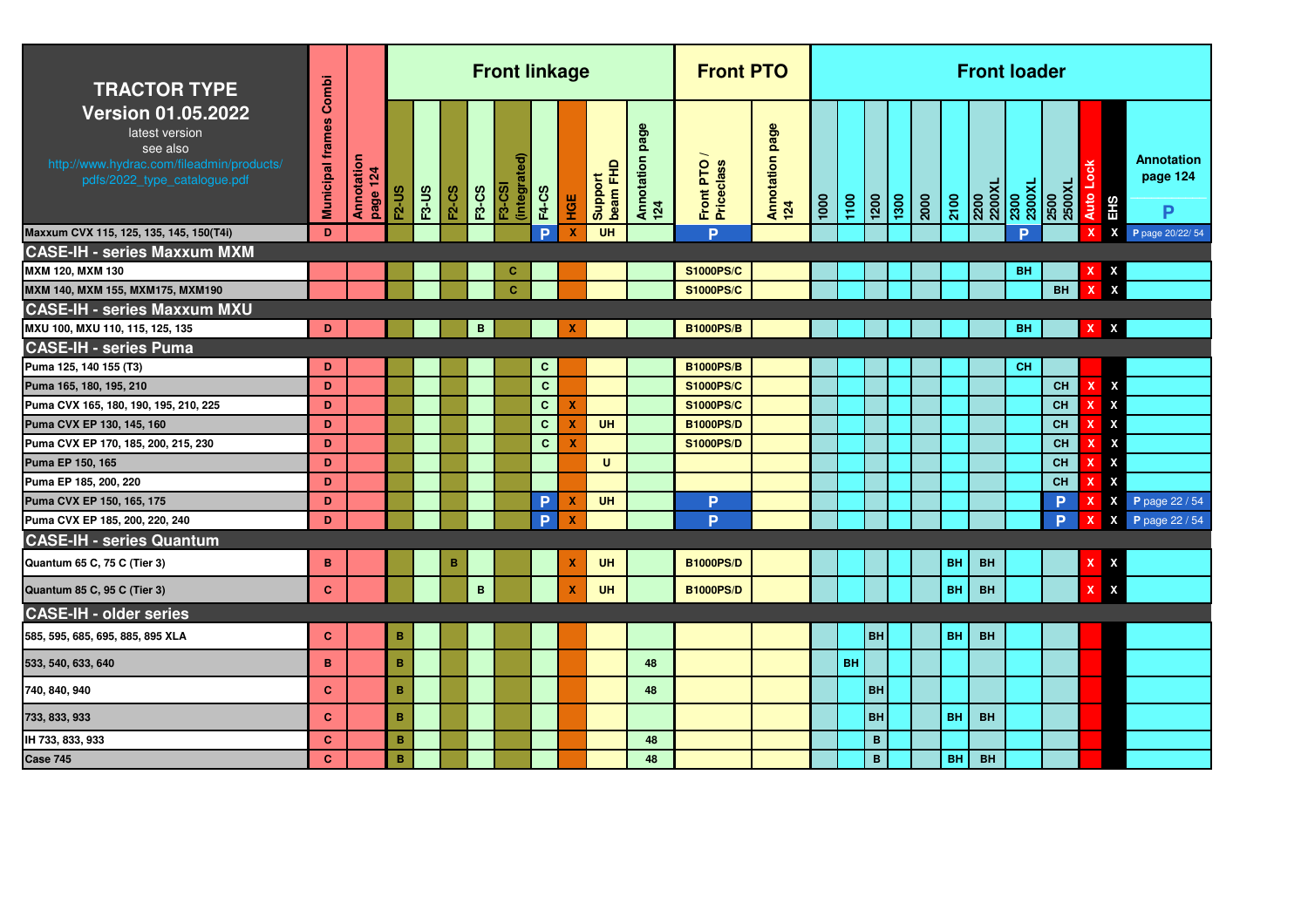| <b>TRACTOR TYPE</b>                                                                                                                  | Combi                   |                        |                |              |              |              | <b>Front linkage</b>         |              |                           |                       |                           | <b>Front PTO</b>        |                        |           |           |                    |      |      |           |                 | <b>Front loader</b> |                |              |                           |                                    |
|--------------------------------------------------------------------------------------------------------------------------------------|-------------------------|------------------------|----------------|--------------|--------------|--------------|------------------------------|--------------|---------------------------|-----------------------|---------------------------|-------------------------|------------------------|-----------|-----------|--------------------|------|------|-----------|-----------------|---------------------|----------------|--------------|---------------------------|------------------------------------|
| <b>Version 01.05.2022</b><br>latest version<br>see also<br>http://www.hydrac.com/fileadmin/products/<br>pdfs/2022_type_catalogue.pdf | <b>Municipal frames</b> | Annotation<br>page 124 | <b>F2-US</b>   | <b>F3-US</b> | <b>F2-CS</b> | <b>F3-CS</b> | (integrate)<br><b>F3-CSI</b> | <b>F4-CS</b> | <b>HOE</b>                | Support<br>  beam FHD | page<br>Annotation<br>124 | Front PTO<br>Priceclass | Annotation page<br>124 | 1000      | 1100      | $\frac{1200}{200}$ | 1300 | 2000 | 2100      | 1X0022<br>2500X | 2300<br>2300XL      | 2500<br>2500XL | <b>Auto</b>  | <b>EHS</b>                | <b>Annotation</b><br>page 124<br>P |
| Case 844, 856 XL                                                                                                                     | $\mathbf{C}$            |                        | B              |              |              |              |                              |              |                           |                       | 48                        |                         |                        |           |           | B                  |      |      | <b>BH</b> | <b>BH</b>       |                     |                |              |                           |                                    |
| IH 745, 844, 856 XL                                                                                                                  | <b>C</b>                |                        | B              |              |              |              |                              |              |                           |                       | 48                        |                         |                        |           |           | B                  |      |      |           | <b>BH</b>       |                     |                |              |                           |                                    |
| 946, 1046                                                                                                                            | D                       |                        |                | B            |              |              |                              |              |                           |                       | 48                        |                         |                        |           |           |                    |      |      |           |                 |                     |                |              |                           |                                    |
| 956, 1056                                                                                                                            | D                       |                        |                | B            |              |              |                              |              |                           |                       |                           |                         |                        |           |           |                    |      |      |           |                 |                     |                |              |                           |                                    |
| 3210, 322                                                                                                                            | B                       |                        | $\, {\bf B}$   |              |              |              |                              |              |                           |                       | 48, 49                    |                         |                        |           | B         |                    |      |      | BH        | <b>BH</b>       |                     |                |              |                           |                                    |
| 4210, 4220, 4230, 4240                                                                                                               | <b>C</b>                |                        | B              |              |              |              |                              |              |                           |                       | 49                        |                         |                        |           |           | <b>BH</b>          |      |      | <b>BH</b> | <b>BH</b>       |                     |                | X            | X                         |                                    |
| <b>CASE-STEYR</b>                                                                                                                    |                         |                        |                |              |              |              |                              |              |                           |                       |                           |                         |                        |           |           |                    |      |      |           |                 |                     |                |              |                           |                                    |
| <b>CASE-STEYR - series C</b>                                                                                                         |                         |                        |                |              |              |              |                              |              |                           |                       |                           |                         |                        |           |           |                    |      |      |           |                 |                     |                |              |                           |                                    |
| C 42, C 48                                                                                                                           | в                       |                        | B              |              |              |              |                              |              |                           |                       |                           |                         |                        | <b>BH</b> | $BH$ BH   |                    |      |      |           |                 |                     |                |              |                           | $5\phantom{.0}$                    |
| C 55, C 64, C 70                                                                                                                     | B                       |                        | $\overline{A}$ |              |              |              |                              |              |                           |                       |                           |                         |                        |           | BH BH     |                    |      |      | <b>BH</b> | <b>BH</b>       |                     |                | $\mathbf{x}$ | X                         |                                    |
| <b>CASE-STEYR - series CS</b>                                                                                                        |                         |                        |                |              |              |              |                              |              |                           |                       |                           |                         |                        |           |           |                    |      |      |           |                 |                     |                |              |                           |                                    |
| CS 48, CS 52, CS 58, CS 63                                                                                                           | B                       |                        |                |              |              |              |                              |              |                           |                       |                           |                         |                        | BH        | <b>BH</b> |                    |      | BH   | <b>BH</b> |                 |                     |                |              | X                         | 27                                 |
| CS 68, CS 75                                                                                                                         | B                       |                        |                |              | в            |              |                              |              | X                         |                       |                           |                         |                        |           |           | <b>BH</b>          |      |      | <b>BH</b> | <b>BH</b>       |                     |                |              | $\boldsymbol{\mathsf{x}}$ | to MWM motor<br>27                 |
| CS 78, CS 86, CS 94                                                                                                                  | $\mathbf{C}$            |                        |                |              |              | $\mathbf B$  |                              |              | X                         |                       |                           | <b>N1000PS/E</b>        |                        |           |           | <b>BH</b> BH       |      |      |           | <b>BH</b>       | <b>BH</b>           |                |              | X                         | 8, 27                              |
| CS 110, CS 120, CS 130                                                                                                               | D                       |                        |                |              |              | $\mathbf{C}$ |                              |              | X                         |                       |                           | <b>B1000PS/B</b>        |                        |           |           |                    |      |      |           |                 | <b>BH</b>           |                |              |                           |                                    |
| <b>CS 150</b>                                                                                                                        | D                       |                        |                |              |              | $\mathbf{C}$ |                              |              | $\boldsymbol{\mathsf{x}}$ |                       |                           | <b>B1000PS/B</b>        |                        |           |           |                    |      |      |           |                 |                     | <b>BH</b>      |              |                           |                                    |
| <b>CASE-STEYR - series CS Pro</b>                                                                                                    |                         |                        |                |              |              |              |                              |              |                           |                       |                           |                         |                        |           |           |                    |      |      |           |                 |                     |                |              |                           |                                    |
| CS85Pro, CS95Pro, CS105Pro                                                                                                           | <b>C</b>                |                        |                |              |              | B            |                              |              | X                         |                       |                           | <b>N1000PS/D</b>        |                        |           |           | <b>BH</b>          |      |      |           | <b>BH</b>       | <b>BH</b>           |                |              | X                         |                                    |
| CS80Pro, CS90Pro, CS100Pro                                                                                                           | <b>C</b>                |                        |                |              |              | $\mathbf{B}$ |                              |              | $\boldsymbol{\mathsf{x}}$ |                       |                           | <b>N1000PS/D</b>        |                        |           |           | <b>BH</b>          |      |      |           | <b>BH</b>       | <b>BH</b>           |                | X            | $\boldsymbol{\mathsf{x}}$ |                                    |
| <b>CASE-STEYR - series CVX</b>                                                                                                       |                         |                        |                |              |              |              |                              |              |                           |                       |                           |                         |                        |           |           |                    |      |      |           |                 |                     |                |              |                           |                                    |
| CVX 1135, CVX 1145                                                                                                                   | D                       |                        |                |              |              | $\mathbf{C}$ |                              |              | X                         |                       |                           |                         |                        |           |           |                    |      |      |           |                 | <b>BH</b>           |                |              | $\boldsymbol{\mathsf{x}}$ |                                    |
| CVX 1140, CVX 1150, CVX 1160 (Tier 3)                                                                                                | D                       |                        |                |              |              | $\mathbf{C}$ |                              |              |                           |                       |                           |                         |                        |           |           |                    |      |      |           |                 | <b>BH</b>           |                |              | $\boldsymbol{\mathsf{X}}$ |                                    |
| CVX 1155, CVX 1170, CVX 1190                                                                                                         | D                       |                        |                |              |              |              |                              | $\mathbf{C}$ |                           |                       |                           |                         |                        |           |           |                    |      |      |           |                 |                     | <b>BH</b>      |              | X                         |                                    |
| CVX 1175, CVX 1195 (Tier 3)                                                                                                          | D                       |                        |                |              |              |              |                              | $\mathbf{C}$ |                           |                       |                           |                         |                        |           |           |                    |      |      |           |                 |                     | <b>BH</b>      |              | X                         |                                    |
| CVX 120, CVX 130                                                                                                                     | D                       |                        |                |              |              | $\mathbf{C}$ |                              |              |                           |                       |                           |                         |                        |           |           |                    |      |      |           |                 | <b>BH</b>           |                |              | $\boldsymbol{\mathsf{x}}$ |                                    |
| CVX 140, CVX 150, CVX 160                                                                                                            | D                       |                        |                |              |              | $\mathbf{C}$ |                              |              | X                         |                       |                           |                         |                        |           |           |                    |      |      |           |                 | <b>BH</b>           |                |              | $\boldsymbol{\mathsf{x}}$ |                                    |
| CVX 150, CVX 170                                                                                                                     | D                       |                        |                |              |              |              |                              | $\mathbf{C}$ | X                         |                       |                           |                         |                        |           |           |                    |      |      |           |                 |                     | BH             |              | X                         |                                    |
| CVX 175, CVX 195                                                                                                                     | D                       |                        |                |              |              |              |                              | $\mathbf{C}$ | X                         |                       |                           |                         |                        |           |           |                    |      |      |           |                 |                     | BH             |              | $\boldsymbol{\mathsf{x}}$ |                                    |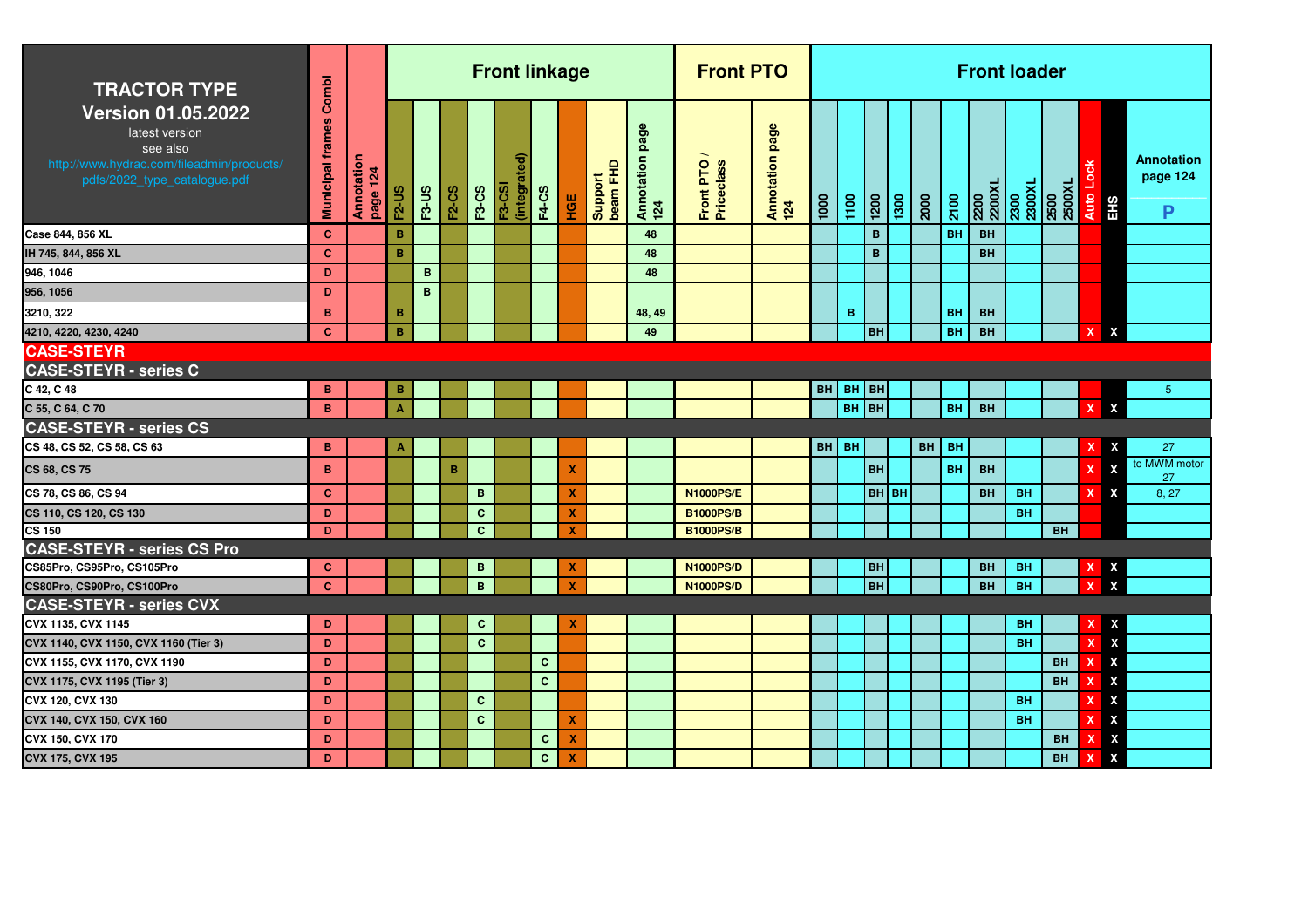| <b>TRACTOR TYPE</b>                                                                                                                  | Combi                   |                               |              |              |              |              | <b>Front linkage</b>          |                           |     |                     |                           | <b>Front PTO</b>          |                        |               |      |                 |                                                           |      | <b>Front loader</b>              |           |                |           |        |                                    |
|--------------------------------------------------------------------------------------------------------------------------------------|-------------------------|-------------------------------|--------------|--------------|--------------|--------------|-------------------------------|---------------------------|-----|---------------------|---------------------------|---------------------------|------------------------|---------------|------|-----------------|-----------------------------------------------------------|------|----------------------------------|-----------|----------------|-----------|--------|------------------------------------|
| <b>Version 01.05.2022</b><br>latest version<br>see also<br>http://www.hydrac.com/fileadmin/products/<br>pdfs/2022_type_catalogue.pdf | <b>Municipal frames</b> | <b>Annotation</b><br>page 124 | <b>F2-US</b> | <b>F3-US</b> | <b>F2-CS</b> | <b>F3-CS</b> | (integrated)<br><b>F3-CSI</b> | <b>F4-CS</b>              | HGE | Support<br>beam FHD | page<br>Annotation<br>124 | Front PTO /<br>Priceclass | Annotation page<br>124 | $\frac{1}{2}$ | 1100 | $\frac{1}{200}$ | $\begin{array}{ c c }\n\hline\n1300 \\ 2000\n\end{array}$ | 2100 | 2200<br>2200XL<br>2300<br>2300XL |           | 2500<br>2500XL | Auto Lock | l<br>田 | <b>Annotation</b><br>page 124<br>P |
| <b>CLAAS - RENAULT</b>                                                                                                               |                         |                               |              |              |              |              |                               |                           |     |                     |                           |                           |                        |               |      |                 |                                                           |      |                                  |           |                |           |        |                                    |
| series Nexos                                                                                                                         |                         |                               |              |              |              |              |                               |                           |     |                     |                           |                           |                        |               |      |                 |                                                           |      |                                  |           |                |           |        |                                    |
| 210, 220, 230, 240 F / VL / VE                                                                                                       |                         |                               |              |              | в            |              |                               |                           |     | <b>UK</b>           |                           | <b>N1000PS/B</b>          |                        |               |      |                 |                                                           |      |                                  |           |                |           |        |                                    |
| 220, 230 FB                                                                                                                          |                         |                               |              |              | $\, {\bf B}$ |              |                               |                           |     | <b>UK</b>           |                           | <b>N1000PS/B</b>          |                        |               |      |                 |                                                           |      |                                  |           |                |           |        |                                    |
| series Elios                                                                                                                         |                         |                               |              |              |              |              |                               |                           |     |                     |                           |                           |                        |               |      |                 |                                                           |      |                                  |           |                |           |        |                                    |
| 210, 220, 230, 240, T4i                                                                                                              |                         |                               |              |              | D            |              |                               |                           |     |                     |                           | <b>N1000PS/B</b>          |                        |               |      |                 |                                                           |      |                                  |           |                |           |        |                                    |
| series Atos                                                                                                                          |                         |                               |              |              |              |              |                               |                           |     |                     |                           |                           |                        |               |      |                 |                                                           |      |                                  |           |                |           |        |                                    |
| 220, 230, 240, 330, 340, 350 T4i                                                                                                     |                         |                               |              |              | D            |              |                               |                           |     |                     |                           | <b>N1000PS/C</b>          | 55                     |               |      |                 |                                                           |      | <b>BH</b>                        |           |                |           |        |                                    |
| series Arion                                                                                                                         |                         |                               |              |              |              |              |                               |                           |     |                     |                           |                           |                        |               |      |                 |                                                           |      |                                  |           |                |           |        |                                    |
| 410, 420, 430, 440, 450, 460 T4f                                                                                                     |                         |                               |              |              |              | В            |                               |                           |     | <b>UK</b>           |                           | <b>N1000PS/B</b>          |                        |               |      |                 |                                                           |      |                                  |           |                |           |        |                                    |
| 530, 540, 550 T4i                                                                                                                    |                         |                               |              |              |              |              |                               | A                         |     | <b>UK</b>           |                           | <b>B1000PS/B</b>          |                        |               |      |                 |                                                           |      |                                  | B         |                |           |        | 56                                 |
| 510, 530, 550 T4                                                                                                                     |                         |                               |              |              |              |              |                               | $\boldsymbol{\mathsf{A}}$ |     |                     |                           | <b>B1000PS/B</b>          |                        |               |      |                 |                                                           |      |                                  | B         |                | X         |        | 56                                 |
| 620, 630, 640, 650 T4i                                                                                                               |                         |                               |              |              |              |              |                               |                           |     | <b>UK</b>           |                           | <b>B1000PS/B</b>          |                        |               |      |                 |                                                           |      |                                  |           |                |           |        |                                    |
| 610, 630, 650, 660 T4                                                                                                                |                         |                               |              |              |              |              |                               | $\mathbf{A}$              |     |                     |                           | <b>B1000PS/B</b>          |                        |               |      |                 |                                                           |      |                                  |           | B              |           |        | 56                                 |
| series Ares                                                                                                                          |                         |                               |              |              |              |              |                               |                           |     |                     |                           |                           |                        |               |      |                 |                                                           |      |                                  |           |                |           |        |                                    |
| Ares 546, 556, 566, 547, 557, 567, 577                                                                                               | D                       |                               |              |              |              | $\mathbf D$  |                               |                           |     |                     |                           | <b>B1000PS/B</b>          | 34, 43, 44             |               |      |                 |                                                           |      |                                  | <b>BH</b> |                | x         |        |                                    |
| Ares 540, 550                                                                                                                        |                         |                               |              |              |              | D            |                               |                           |     |                     |                           | <b>B1000PS/B</b>          | 34, 43, 44             |               |      |                 |                                                           |      |                                  |           |                |           |        |                                    |
| Ares 620, 630, 640 RZ                                                                                                                | D                       |                               |              | $\mathbf B$  |              |              |                               |                           |     |                     | 48                        | <b>B1000PS/C</b>          | 34, 43, 44             |               |      |                 |                                                           |      |                                  | <b>BH</b> |                |           |        |                                    |
| Ares 617, 657                                                                                                                        |                         |                               |              |              |              | D            |                               |                           |     |                     |                           | <b>B1000PS/B</b>          |                        |               |      |                 |                                                           |      |                                  |           |                |           |        |                                    |
| Ares 616, 656, 696                                                                                                                   | D                       |                               |              |              |              | D            |                               |                           |     | UH                  | 48                        | <b>B1000PS/B</b>          |                        |               |      |                 |                                                           |      |                                  |           |                |           |        |                                    |
| Ares 610, 640                                                                                                                        |                         |                               |              |              |              |              |                               | $\, {\bf B} \,$           |     | <b>UH</b>           |                           | <b>B1000PS/B</b>          |                        |               |      |                 |                                                           |      |                                  |           |                |           |        |                                    |
| Ares 697                                                                                                                             |                         |                               |              |              |              |              |                               | $\mathbf{C}$              |     |                     |                           | <b>B1000PS/B</b>          |                        |               |      |                 |                                                           |      |                                  |           |                |           |        |                                    |
| series Arion                                                                                                                         |                         |                               |              |              |              |              |                               |                           |     |                     |                           |                           |                        |               |      |                 |                                                           |      |                                  |           |                |           |        |                                    |
| Arion 410, 420, 430                                                                                                                  | D                       |                               |              |              | в            |              |                               |                           | х   | <b>UK</b>           |                           | <b>N1000PS/C</b>          |                        |               |      |                 |                                                           |      |                                  | <b>BH</b> |                | x         | x      |                                    |
| Arion 510, 530, 540, 550                                                                                                             |                         |                               |              |              | B            |              |                               |                           |     | <b>UK</b>           |                           | <b>N1000PS/C</b>          |                        |               |      |                 |                                                           |      |                                  | <b>CH</b> |                |           |        |                                    |
| Arion 620, 630, 640                                                                                                                  |                         |                               |              |              |              |              |                               | $\mathbf{B}$              |     | <b>UK</b>           |                           | <b>N1000PS/C</b>          |                        |               |      |                 |                                                           |      |                                  |           |                |           |        |                                    |
| series Axos                                                                                                                          |                         |                               |              |              |              |              |                               |                           |     |                     |                           |                           |                        |               |      |                 |                                                           |      |                                  |           |                |           |        |                                    |
| Axos 310, 320, 330, 340                                                                                                              | c                       |                               |              |              |              | $\mathbf{C}$ |                               |                           |     | <b>UK</b>           |                           | <b>N1000PS/B</b>          |                        |               |      |                 |                                                           |      | <b>BH</b>                        |           |                |           |        |                                    |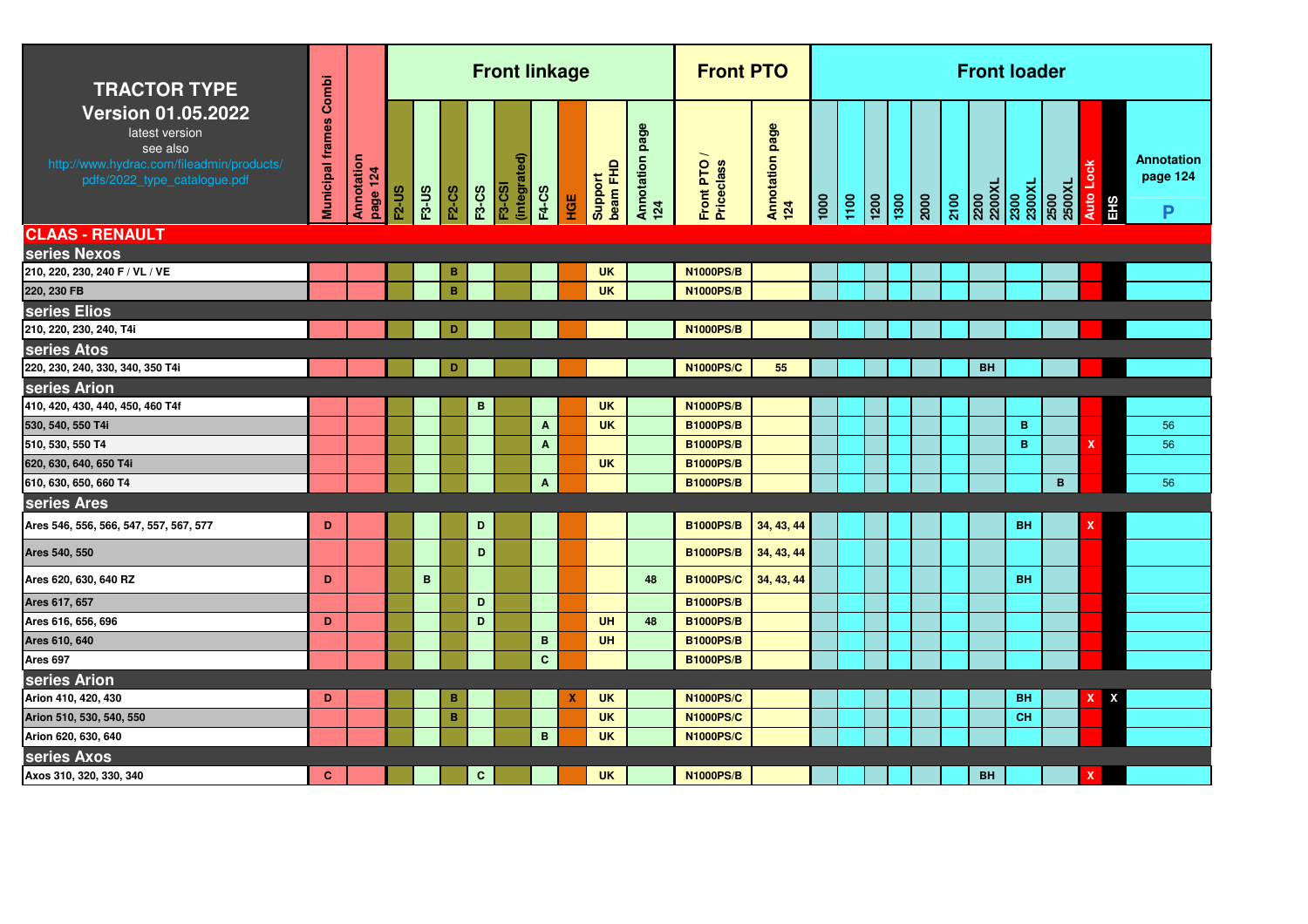| <b>TRACTOR TYPE</b>                                                                                                                  | Combi                   |                        |              |              |              |              | <b>Front linkage</b>          |              |     |                     |                           | <b>Front PTO</b>        |                        |      |           |                 |              |           |           |                | <b>Front loader</b> |                |                             |                                    |
|--------------------------------------------------------------------------------------------------------------------------------------|-------------------------|------------------------|--------------|--------------|--------------|--------------|-------------------------------|--------------|-----|---------------------|---------------------------|-------------------------|------------------------|------|-----------|-----------------|--------------|-----------|-----------|----------------|---------------------|----------------|-----------------------------|------------------------------------|
| <b>Version 01.05.2022</b><br>latest version<br>see also<br>http://www.hydrac.com/fileadmin/products/<br>pdfs/2022_type_catalogue.pdf | <b>Municipal frames</b> | Annotation<br>page 124 | <b>F2-US</b> | <b>F3-US</b> | <b>F2-CS</b> | <b>F3-CS</b> | (integrated)<br><b>F3-CSI</b> | <b>F4-CS</b> | НGЕ | beam FHD<br>Support | page<br>Annotation<br>124 | Front PTO<br>Priceclass | Annotation page<br>124 | 1000 | 1100      | $\frac{1}{200}$ | 2000<br>1300 |           | 2100      | 2200<br>2200XL | 2300<br>2300XL      | 2500XL<br>2500 | Auto Loc<br>EH <sub>S</sub> | <b>Annotation</b><br>page 124<br>P |
| series Celtis                                                                                                                        |                         |                        |              |              |              |              |                               |              |     |                     |                           |                         |                        |      |           |                 |              |           |           |                |                     |                |                             |                                    |
| Celtis 426, 436, 446, 456                                                                                                            | $\mathbf{C}$            |                        |              |              |              | D            |                               |              |     |                     |                           | <b>B1000PS/A</b>        |                        |      |           |                 |              |           |           | <b>BH</b>      |                     |                | X<br>x                      |                                    |
| series Ceres                                                                                                                         |                         |                        |              |              |              |              |                               |              |     |                     |                           |                         |                        |      |           |                 |              |           |           |                |                     |                |                             |                                    |
| Ceres 75, 85, 95, 340                                                                                                                | $\mathbf{C}$            |                        | в            |              |              |              |                               |              |     |                     | 48                        |                         |                        |      |           |                 |              |           | <b>BH</b> | <b>BH</b>      |                     |                | X<br>X                      | He suppl.                          |
| series Cergos                                                                                                                        |                         |                        |              |              |              |              |                               |              |     |                     |                           |                         |                        |      |           |                 |              |           |           |                |                     |                |                             |                                    |
| Cergos 330, 340, 350                                                                                                                 | C                       |                        | в            |              |              |              |                               |              |     |                     |                           |                         | 48                     |      |           |                 |              |           |           |                | BH                  |                | x<br>x                      |                                    |
| <b>DEUTZ</b>                                                                                                                         |                         |                        |              |              |              |              |                               |              |     |                     |                           |                         |                        |      |           |                 |              |           |           |                |                     |                |                             |                                    |
| <b>DEUTZ - series Agrofarm</b>                                                                                                       |                         |                        |              |              |              |              |                               |              |     |                     |                           |                         |                        |      |           |                 |              |           |           |                |                     |                |                             |                                    |
| Agrofarm 85, 100, 410, 420, 430 C                                                                                                    | $\mathbf{C}$            |                        |              |              | D            |              |                               |              |     | <b>UK</b>           |                           | <b>N1000PS/B</b>        |                        |      |           |                 |              |           |           | BH             |                     |                | $\frac{x}{x}$               |                                    |
| Agrofarm 410 TTV, 420 TTV, 430 TTV                                                                                                   |                         |                        |              |              |              | $\mathbf{A}$ |                               |              |     |                     |                           | <b>N1000PS/B</b>        |                        |      |           |                 |              |           |           | <b>BH</b>      |                     |                | x                           |                                    |
| <b>DEUTZ - series Agrolux</b>                                                                                                        |                         |                        |              |              |              |              |                               |              |     |                     |                           |                         |                        |      |           |                 |              |           |           |                |                     |                |                             |                                    |
| Agrolux 60, 70, (ab BJ 09/2008)                                                                                                      |                         |                        | $\, {\bf B}$ |              |              |              |                               |              |     |                     |                           |                         |                        |      |           |                 |              | <b>BH</b> | <b>BH</b> |                |                     |                | χ                           |                                    |
| Agrolux 60, 65, 75                                                                                                                   |                         |                        |              |              | D            |              |                               |              |     |                     |                           | <b>N1000PS/B</b>        |                        |      |           |                 |              | <b>BH</b> | <b>BH</b> |                |                     |                |                             |                                    |
| Agrolux 70                                                                                                                           |                         |                        | $\, {\bf B}$ |              |              |              |                               |              |     |                     |                           |                         |                        |      | $CH$ CH   |                 |              |           |           |                |                     |                |                             |                                    |
| Agrolux 57, 67                                                                                                                       |                         |                        | B            |              |              |              |                               |              |     |                     |                           |                         |                        | CH   | CH        |                 |              |           |           |                |                     |                |                             |                                    |
| Agrolux 310, 320, 410                                                                                                                |                         |                        |              |              | D            |              |                               |              |     |                     |                           | <b>N1000PS/B</b>        |                        |      |           |                 |              | <b>BH</b> | <b>BH</b> |                |                     |                |                             |                                    |
| <b>DEUTZ - series Agroplus</b>                                                                                                       |                         |                        |              |              |              |              |                               |              |     |                     |                           |                         |                        |      |           |                 |              |           |           |                |                     |                |                             |                                    |
| Agroplus 57, 67                                                                                                                      | $\mathbf{C}$            |                        | B            |              |              |              |                               |              |     |                     |                           |                         |                        | CH   | <b>CH</b> |                 |              | CH        | CH        |                |                     |                |                             |                                    |
| Agroplus 60                                                                                                                          |                         |                        |              |              | A            |              |                               |              |     |                     |                           | <b>N1000PS/B</b>        |                        |      | <b>CH</b> | <b>CH</b>       |              |           |           |                |                     |                |                             |                                    |
| Agroplus 70, 80                                                                                                                      | c                       |                        |              |              | A            |              |                               |              |     |                     |                           | <b>N1000PS/B</b>        | 47                     |      | <b>CH</b> | <b>CH</b>       |              |           | CH        | <b>CH</b>      |                     |                | $\mathbf x$                 | 24, 45, 27                         |
| Agroplus 77, 87                                                                                                                      | c                       |                        |              |              | A            |              |                               |              |     |                     |                           | <b>N1000PS/B</b>        | 45, 47                 |      | CH        | <b>CH</b>       |              |           | CH        | <b>CH</b>      |                     |                | x                           | 24, 41                             |
| Agroplus 75, 85, 95                                                                                                                  | $\mathbf{C}$            |                        |              |              |              | B            |                               |              |     |                     |                           | <b>N1000PS/B</b>        |                        |      |           |                 |              |           |           | CH             |                     |                | $\mathbf x$                 |                                    |
| Agroplus 100                                                                                                                         |                         |                        |              |              |              | $\mathbf B$  |                               |              |     |                     |                           | <b>N1000PS/B</b>        |                        |      |           |                 |              |           |           |                | <b>BH</b>           |                | X<br>X                      |                                    |
| Agroplus 310, 320, 410, 420                                                                                                          |                         |                        |              |              |              | $\mathbf{C}$ |                               |              |     | <b>UK</b>           |                           |                         |                        |      | <b>CH</b> | <b>CH</b>       |              |           | <b>BH</b> | <b>BH</b>      |                     |                | X<br>X                      |                                    |
| Agroplus Ecoline 310, 315, 320, 410, 430                                                                                             |                         |                        |              |              | c            |              |                               |              |     |                     |                           |                         |                        |      | C         | $\mathbf{C}$    |              |           | <b>BH</b> | <b>BH</b>      |                     |                | $\pmb{\mathsf{X}}$<br>X     |                                    |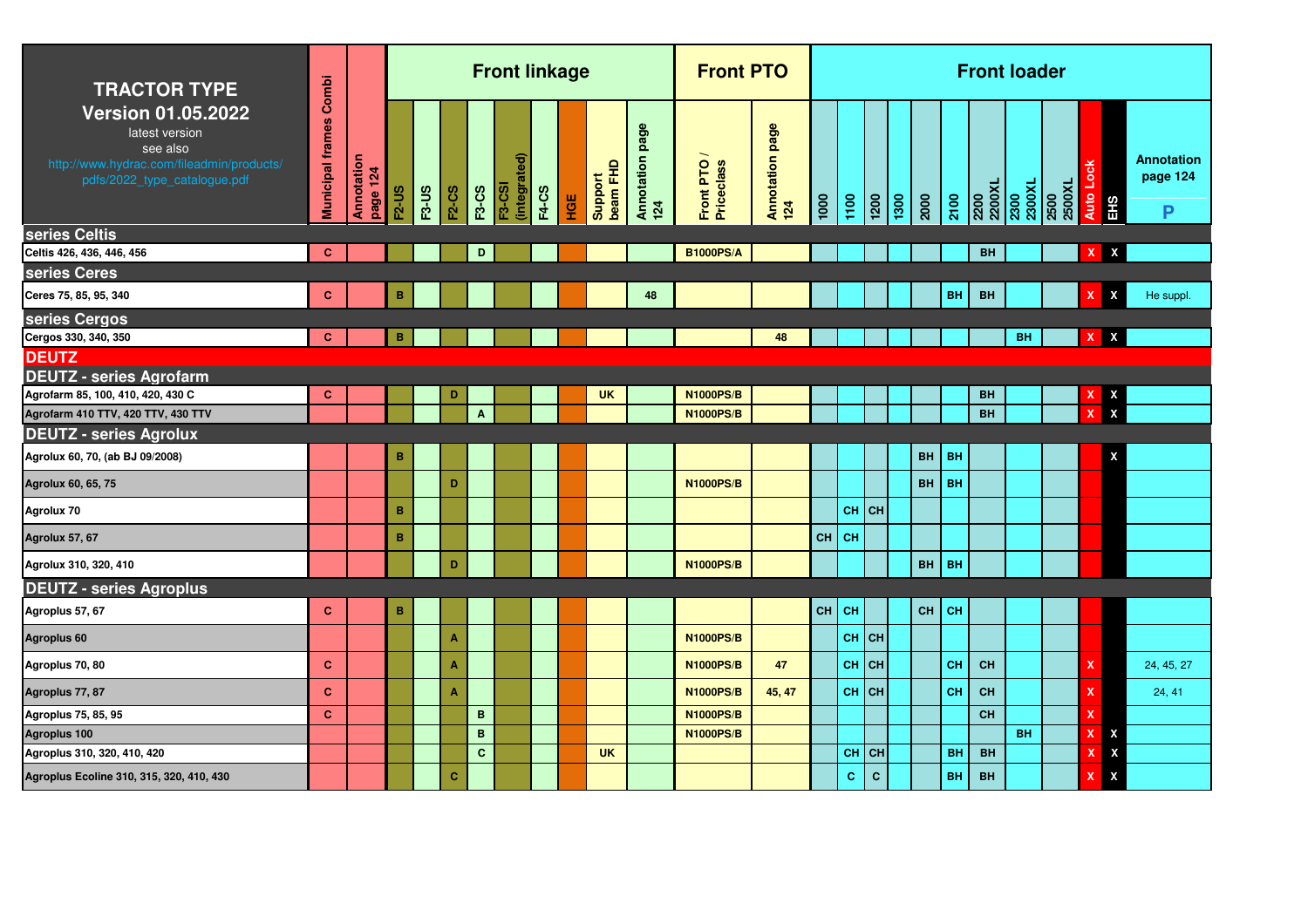| <b>TRACTOR TYPE</b>                                                                                                                  | Combi            |                        |                  |              |              |              | <b>Front linkage</b>          |              |     |                        |                        | <b>Front PTO</b>                     |                        |      |                                                                                    |              |   |                  | <b>Front loader</b>              |                        |                |                    |                                    |
|--------------------------------------------------------------------------------------------------------------------------------------|------------------|------------------------|------------------|--------------|--------------|--------------|-------------------------------|--------------|-----|------------------------|------------------------|--------------------------------------|------------------------|------|------------------------------------------------------------------------------------|--------------|---|------------------|----------------------------------|------------------------|----------------|--------------------|------------------------------------|
| <b>Version 01.05.2022</b><br>latest version<br>see also<br>http://www.hydrac.com/fileadmin/products/<br>pdfs/2022_type_catalogue.pdf | Municipal frames | Annotation<br>page 124 | <b>F2-US</b>     | <b>F3-US</b> | <b>F2-CS</b> | <b>F3-CS</b> | (integrated)<br><b>F3-CSI</b> | <b>F4-CS</b> | HGE | beam FHD<br>Support    | Annotation page<br>124 | Front PTO<br>Priceclass              | Annotation page<br>124 | 1000 | $\begin{array}{ c c c }\hline 100 & 100 \\ \hline 100 & 100 \\ \hline \end{array}$ |              |   | $\frac{1}{2100}$ | 2200<br>2200XL<br>2300<br>2300XL |                        | 2500XL<br>2500 | Auto Lock<br>EHS   | <b>Annotation</b><br>page 124<br>P |
| <b>DEUTZ - series Agrotron</b>                                                                                                       |                  |                        |                  |              |              |              |                               |              |     |                        |                        |                                      |                        |      |                                                                                    |              |   |                  |                                  |                        |                |                    |                                    |
| Agrotron 80, 85, 90, 100                                                                                                             | D<br>D           |                        | А                |              |              |              |                               |              |     |                        |                        |                                      |                        |      |                                                                                    |              |   |                  | <b>BH</b>                        |                        |                | X<br>X             | 25                                 |
| Agrotron K90, K100, K120, K410, K420, K430                                                                                           |                  |                        |                  |              |              | $\mathbf{A}$ |                               |              |     | <b>UK</b>              |                        | <b>N1000PS/B</b>                     | 48                     |      |                                                                                    |              |   |                  | <b>BH</b>                        |                        |                | X<br>X<br>x        |                                    |
| Agrotron K110, K610                                                                                                                  | D                |                        |                  |              |              | $\mathbf{A}$ |                               |              |     | <b>UK</b><br><b>UK</b> |                        | <b>N1000PS/B</b><br><b>N1000PS/B</b> | 48                     |      |                                                                                    |              |   |                  |                                  | <b>BH</b><br><b>BH</b> |                | $\mathbf x$        |                                    |
| Agrotron M410, M420                                                                                                                  | D                |                        |                  |              |              |              |                               |              |     | <b>UK</b>              |                        | <b>N1000PS/B</b>                     | 48                     |      |                                                                                    |              |   |                  |                                  |                        | <b>BH</b>      | X<br>x             |                                    |
| Agrotron M600, M610, M615, M620                                                                                                      |                  |                        |                  |              |              |              |                               |              | х   | <b>UK</b>              |                        | <b>N1000PS/B</b>                     |                        |      |                                                                                    |              |   |                  |                                  |                        | <b>BH</b>      | x                  |                                    |
| Agrotron TTV 610, TTV 620<br>Agrotron 90, 100 ab 2004-Tier2                                                                          | D                |                        | $\blacktriangle$ |              |              |              |                               |              |     |                        |                        |                                      |                        |      |                                                                                    |              |   |                  | <b>BH</b>                        |                        |                | $\mathbf x$<br>X   | 25                                 |
| Agrotron 108, 118, 128                                                                                                               | D                |                        |                  |              |              |              |                               | $\mathbf{C}$ |     |                        |                        |                                      |                        |      |                                                                                    |              |   |                  |                                  | <b>BH</b>              |                | X<br>x             |                                    |
| Agrotron 130, 140, 155, 165                                                                                                          | D                |                        |                  |              |              |              |                               | $\mathbf{C}$ |     |                        |                        |                                      |                        |      |                                                                                    |              |   |                  |                                  | <b>BH</b>              |                | X                  |                                    |
| Agrotron 105, 106, 110, 115                                                                                                          | D                |                        |                  |              |              | $\mathbf{C}$ |                               |              |     |                        |                        | <b>B1000PS/C</b>                     | 44                     |      |                                                                                    |              |   |                  |                                  | <b>BH</b>              |                | X<br>X             | 25                                 |
| Agrotron 120, 135, 150                                                                                                               | D                |                        |                  |              |              | $\mathbf{C}$ |                               |              |     |                        |                        | <b>B1000PS/C</b>                     | 44                     |      |                                                                                    |              |   |                  |                                  | <b>BH</b>              |                | X<br>X             | 25                                 |
| Agrotron 1130, 1145, 1160 TTV                                                                                                        | D                |                        |                  |              |              |              |                               |              |     |                        |                        | <b>B1000PS/B</b>                     |                        |      |                                                                                    |              |   |                  |                                  |                        | <b>BH</b>      |                    |                                    |
| <b>Agrotron M 640</b>                                                                                                                | D                |                        |                  |              |              |              |                               |              |     |                        |                        | <b>N1000PS/B</b>                     |                        |      |                                                                                    |              |   |                  |                                  |                        | <b>BH</b>      |                    |                                    |
| <b>DEUTZ - series Agrotron</b>                                                                                                       |                  |                        |                  |              |              |              |                               |              |     |                        |                        |                                      |                        |      |                                                                                    |              |   |                  |                                  |                        |                |                    |                                    |
| Agrotron 4.70, 4.80, 4.85, 4.90, 4.95                                                                                                | D                |                        |                  |              |              |              |                               |              |     |                        |                        |                                      |                        |      |                                                                                    |              |   |                  | <b>BH</b>                        |                        |                | X                  |                                    |
| Agrotron 6.00, 6.05, 6.15                                                                                                            | D                |                        |                  |              |              |              |                               | D            |     |                        |                        | <b>B1000PS/B</b>                     |                        |      |                                                                                    |              |   |                  |                                  | <b>BH</b>              |                | $\pmb{\mathsf{x}}$ |                                    |
| Agrotron 6.20, 6.30, 6.45                                                                                                            | D                |                        |                  |              |              |              |                               | D            |     |                        |                        | <b>B1000PS/B</b>                     |                        |      |                                                                                    |              |   |                  |                                  |                        | <b>BH</b>      | $\pmb{\mathsf{x}}$ |                                    |
| <b>DEUTZ - series Agroxtra</b>                                                                                                       |                  |                        |                  |              |              |              |                               |              |     |                        |                        |                                      |                        |      |                                                                                    |              |   |                  |                                  |                        |                |                    |                                    |
| Agroxtra 3.57                                                                                                                        |                  |                        |                  |              |              |              |                               |              |     |                        |                        |                                      |                        |      |                                                                                    |              |   | BH               | <b>BH</b>                        |                        |                |                    |                                    |
| Agroxtra 4.07, 4.17                                                                                                                  | B                |                        |                  | B            |              |              |                               |              |     |                        |                        | N <sub>2</sub> DUO/C                 | 44                     |      |                                                                                    |              |   | B                | B                                |                        |                |                    |                                    |
| Agroxtra 4.57, 4.47, 4.78 A                                                                                                          | $\mathbf{C}$     |                        |                  |              |              |              |                               |              |     |                        | 48, 49                 | <b>N2 DUO/C</b>                      | 47                     |      |                                                                                    |              |   |                  | <b>BH</b>                        |                        |                |                    |                                    |
| <b>DEUTZ - series DX</b>                                                                                                             |                  |                        |                  |              |              |              |                               |              |     |                        |                        |                                      |                        |      |                                                                                    |              |   |                  |                                  |                        |                |                    |                                    |
| DX 3.10, 3.30, 3.50                                                                                                                  | в                |                        |                  |              | С            |              |                               |              |     |                        |                        | <b>N1000PS/D</b>                     | 34, 44, 47             |      | BH BH                                                                              |              |   | BH               | <b>BH</b>                        |                        |                |                    | He suppl                           |
| DX 3.60, 3.65, 3.80                                                                                                                  | B                |                        |                  |              |              |              |                               |              |     |                        |                        | <b>N1000PS/D</b>                     | 34, 44, 47             |      |                                                                                    | $\mathbf{B}$ | B |                  | <b>BH</b>                        |                        |                |                    | He suppl                           |
| DX 3.70, 3.90                                                                                                                        |                  |                        |                  |              |              | D            |                               |              |     |                        |                        | <b>N1000PS/D</b>                     |                        |      |                                                                                    | BH           |   | BH               | <b>BH</b>                        |                        |                |                    | He suppl.                          |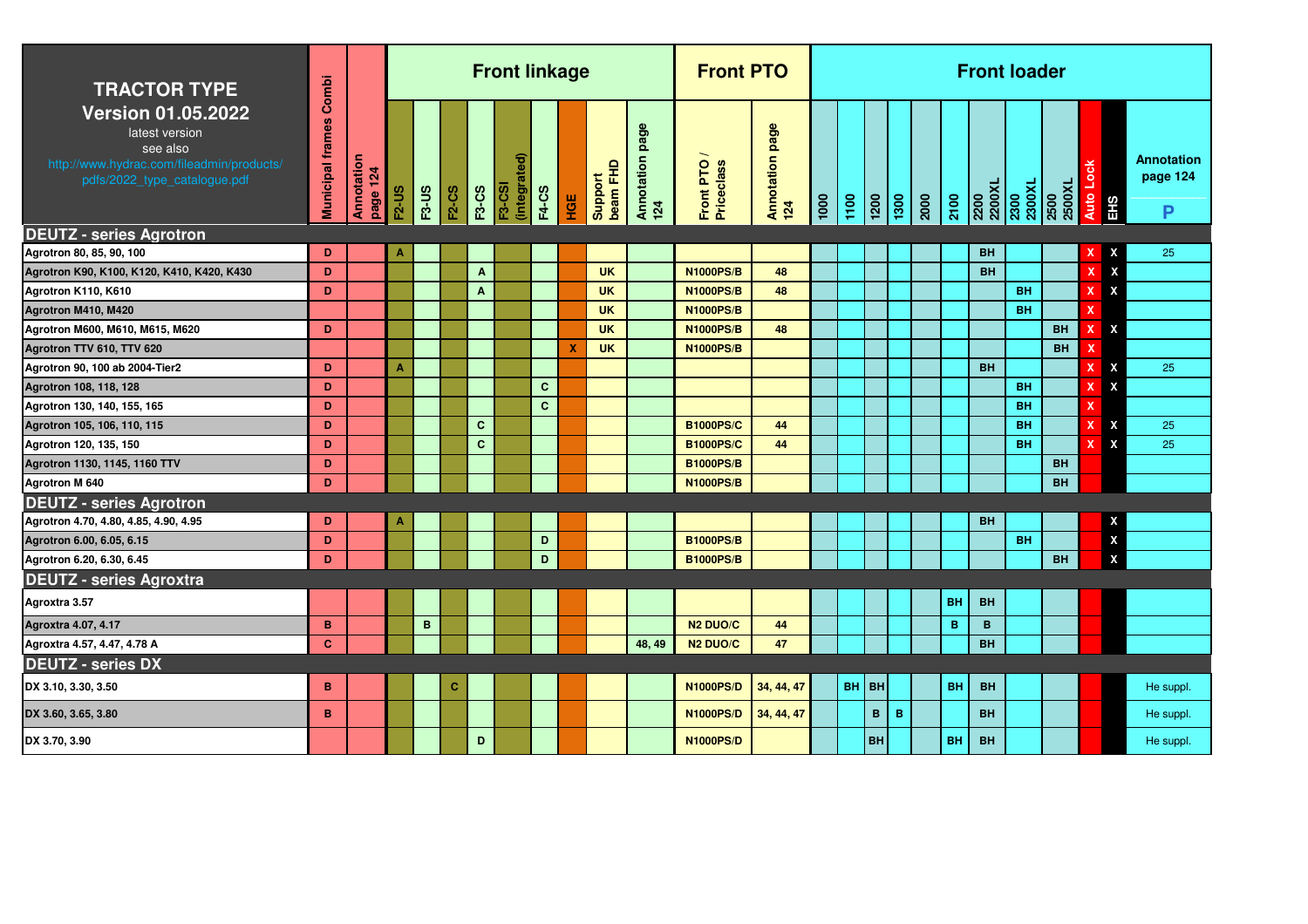| <b>TRACTOR TYPE</b>                                                                                                                  | Combi                   |                        |              |              |              |              | <b>Front linkage</b>          |              |            |                       |                           | <b>Front PTO</b>        |                        |      |      |                 |           |      |      | <b>Front loader</b>     |                |                |                           |                           |                                    |
|--------------------------------------------------------------------------------------------------------------------------------------|-------------------------|------------------------|--------------|--------------|--------------|--------------|-------------------------------|--------------|------------|-----------------------|---------------------------|-------------------------|------------------------|------|------|-----------------|-----------|------|------|-------------------------|----------------|----------------|---------------------------|---------------------------|------------------------------------|
| <b>Version 01.05.2022</b><br>latest version<br>see also<br>http://www.hydrac.com/fileadmin/products/<br>pdfs/2022_type_catalogue.pdf | <b>Municipal frames</b> | Annotation<br>page 124 | <b>F2-US</b> | <b>F3-US</b> | <b>F2-CS</b> | <b>F3-CS</b> | (integrated)<br><b>F3-CSI</b> | <b>F4-CS</b> | <b>HOE</b> | Support<br>  beam FHD | page<br>Annotation<br>124 | Front PTO<br>Priceclass | Annotation page<br>124 | 1000 | 1100 | $\frac{1}{200}$ | 1300      | 2000 | 2100 | <b>1X0022</b><br>2500XL | 2300<br>2300XL | 2500<br>2500XL | Auto Lock                 | <b>EHS</b>                | <b>Annotation</b><br>page 124<br>P |
| DX 4.10, 4.30, 4.50, 4.70                                                                                                            |                         |                        |              |              |              | D            |                               |              |            |                       |                           | <b>N1000PS/D</b>        |                        |      |      |                 | BH        |      |      |                         | <b>BH</b>      |                |                           |                           | He suppl.                          |
| DX 4.31, 4.51, 4.61, 4.71                                                                                                            |                         |                        |              |              |              | D            |                               |              |            |                       |                           | <b>N1000PS/D</b>        | 47                     |      |      |                 | <b>BH</b> |      |      | <b>BH</b>               |                |                |                           |                           | He suppl                           |
| DX 6.06, 6.07, 6.08 A                                                                                                                |                         |                        |              |              |              | D            |                               |              |            |                       |                           | <b>N1000PS/D</b>        |                        |      |      |                 |           |      |      |                         | <b>BH</b>      |                |                           |                           |                                    |
| DX 6.11, 6.21, 6.31 A                                                                                                                |                         |                        |              |              |              | D            |                               |              |            |                       |                           | <b>N1000PS/D</b>        |                        |      |      |                 |           |      |      |                         |                | <b>BH</b>      |                           |                           |                                    |
| DX 6.10, 6.30, 6.50                                                                                                                  |                         |                        |              |              |              | E            |                               |              |            |                       |                           | <b>B1000PS/E</b>        |                        |      |      |                 |           |      |      |                         |                | <b>CH</b>      |                           |                           | He suppl                           |
| DX 6.61                                                                                                                              |                         |                        |              |              | D            |              |                               |              |            |                       |                           | <b>B1000PS/D</b>        |                        |      |      |                 |           |      |      |                         |                |                |                           |                           |                                    |
| DX 80, 86, 92                                                                                                                        |                         |                        |              |              | D            |              |                               |              |            |                       |                           | <b>N1000PS/D</b>        |                        |      |      |                 | <b>BH</b> |      |      |                         |                |                |                           |                           | He suppl                           |
| <b>DEUTZ - series 4</b>                                                                                                              |                         |                        |              |              |              |              |                               |              |            |                       |                           |                         |                        |      |      |                 |           |      |      |                         |                |                |                           |                           |                                    |
| 4070, 4080, 4090, 4100 (T4i)                                                                                                         |                         |                        |              |              | в            |              |                               |              |            |                       |                           | <b>N1000PS/B</b>        |                        |      |      |                 |           |      |      |                         |                |                |                           |                           |                                    |
| 4050, 4065, 4075, 4085, 4080.4E (T3)                                                                                                 |                         |                        |              |              | $\, {\bf B}$ |              |                               |              |            |                       |                           | <b>N1000PS/B</b>        |                        |      |      |                 |           |      |      |                         |                |                |                           |                           |                                    |
| <b>DEUTZ - series 5</b>                                                                                                              |                         |                        |              |              |              |              |                               |              |            |                       |                           |                         |                        |      |      |                 |           |      |      |                         |                |                |                           |                           |                                    |
| 5080G, 5090G, 5100G                                                                                                                  |                         |                        |              |              | D            |              |                               |              |            |                       |                           | <b>B1000PS/C</b>        |                        |      |      |                 |           |      |      | <b>BH</b>               |                |                |                           |                           |                                    |
| 5090.4 G, 5105.4 G, 5115.4 G                                                                                                         |                         |                        |              |              | D            |              |                               |              |            | <b>UK</b>             |                           | <b>B1000PS/C</b>        |                        |      |      |                 |           |      |      | <b>BH</b>               |                |                |                           | X                         |                                    |
| 5090, 5100, 5110                                                                                                                     |                         |                        |              |              |              | D            |                               |              |            | <b>UK</b>             |                           | <b>N1000PS/B</b>        |                        |      |      |                 |           |      |      | <b>BH</b>               |                |                | x                         | $\boldsymbol{\mathsf{x}}$ |                                    |
| 5120, 513                                                                                                                            |                         |                        |              |              |              | D            |                               |              |            | <b>UK</b>             |                           | <b>N1000PS/B</b>        |                        |      |      |                 |           |      |      | <b>BH</b>               |                |                | x                         | X                         |                                    |
| 5100 TTV, 5110 TTV                                                                                                                   |                         |                        |              |              |              | D            |                               |              |            | <b>UK</b>             |                           | <b>N1000PS/B</b>        |                        |      |      |                 |           |      |      | <b>BH</b>               |                |                |                           | X                         |                                    |
| 5120 TTV, 5130 TTV                                                                                                                   |                         |                        |              |              |              | D            |                               |              |            | <b>UK</b>             |                           | <b>N1000PS/B</b>        |                        |      |      |                 |           |      |      | <b>BH</b>               |                |                |                           | X                         |                                    |
| 5090 C, 5100 C, 5110 C, 5120 C                                                                                                       |                         |                        |              |              |              | D            |                               |              |            | <b>UK</b>             |                           | <b>N1000PS/B</b>        |                        |      |      |                 |           |      |      | <b>BH</b>               |                |                | x                         | X                         |                                    |
| 5080 d, 5090 D, 5100 D Keyline                                                                                                       |                         |                        |              |              | D            |              |                               |              |            | <b>UK</b>             |                           | <b>N1000PS/B</b>        |                        |      |      |                 |           |      |      | <b>CH</b>               |                |                | x                         | X                         |                                    |
| DEUTZ - series 5000                                                                                                                  |                         |                        |              |              |              |              |                               |              |            |                       |                           |                         |                        |      |      |                 |           |      |      |                         |                |                |                           |                           |                                    |
| 5105, 5115, 5125 T4 Final                                                                                                            |                         |                        |              |              |              | D            |                               |              | x          | <b>UK</b>             |                           | <b>N1000PS/B</b>        |                        |      |      |                 |           |      |      | <b>CH</b>               |                |                | $\mathbf{x}$              | X                         |                                    |
| DEUTZ - series 5000 G                                                                                                                |                         |                        |              |              |              |              |                               |              |            |                       |                           |                         |                        |      |      |                 |           |      |      |                         |                |                |                           |                           |                                    |
| 5080 G, 5090 G, 5100 G T4i                                                                                                           |                         |                        |              |              | D            |              |                               |              | X          | <b>UK</b>             |                           | <b>N1000PS/B</b>        |                        |      |      |                 |           |      |      | <b>BH</b>               |                |                | x                         | X                         |                                    |
| 5090.4 G, 5105.4 G, 5115.4 G T4i                                                                                                     |                         |                        |              |              | D            |              |                               |              | X          | <b>UK</b>             |                           | <b>N1000PS/B</b>        |                        |      |      |                 |           |      |      | <b>BH</b>               |                |                | X                         | X                         |                                    |
| 5080 G, 5090 G, 5100 G, 5110 G, 5120 G T4 Final                                                                                      |                         |                        |              |              | D            |              |                               |              | X          | <b>UK</b>             |                           | <b>N1000PS/B</b>        |                        |      |      |                 |           |      |      | <b>BH</b>               |                |                | $\boldsymbol{\mathsf{x}}$ | X                         |                                    |
| <b>DEUTZ - series 6</b>                                                                                                              |                         |                        |              |              |              |              |                               |              |            |                       |                           |                         |                        |      |      |                 |           |      |      |                         |                |                |                           |                           |                                    |
| 6120.4, 6130.4, 6140.4                                                                                                               |                         |                        |              |              |              |              |                               | D            |            | <b>UK</b>             |                           | <b>B1000PS/C</b>        |                        |      |      |                 |           |      |      |                         | BH             |                | X                         | X                         |                                    |
| 6150.4, 6160.4                                                                                                                       |                         |                        |              |              |              |              |                               | D            |            | <b>UK</b>             |                           | <b>B1000PS/C</b>        |                        |      |      |                 |           |      |      |                         | BH             |                |                           |                           |                                    |
|                                                                                                                                      |                         |                        |              |              |              |              |                               |              |            |                       |                           |                         |                        |      |      |                 |           |      |      |                         |                |                |                           |                           |                                    |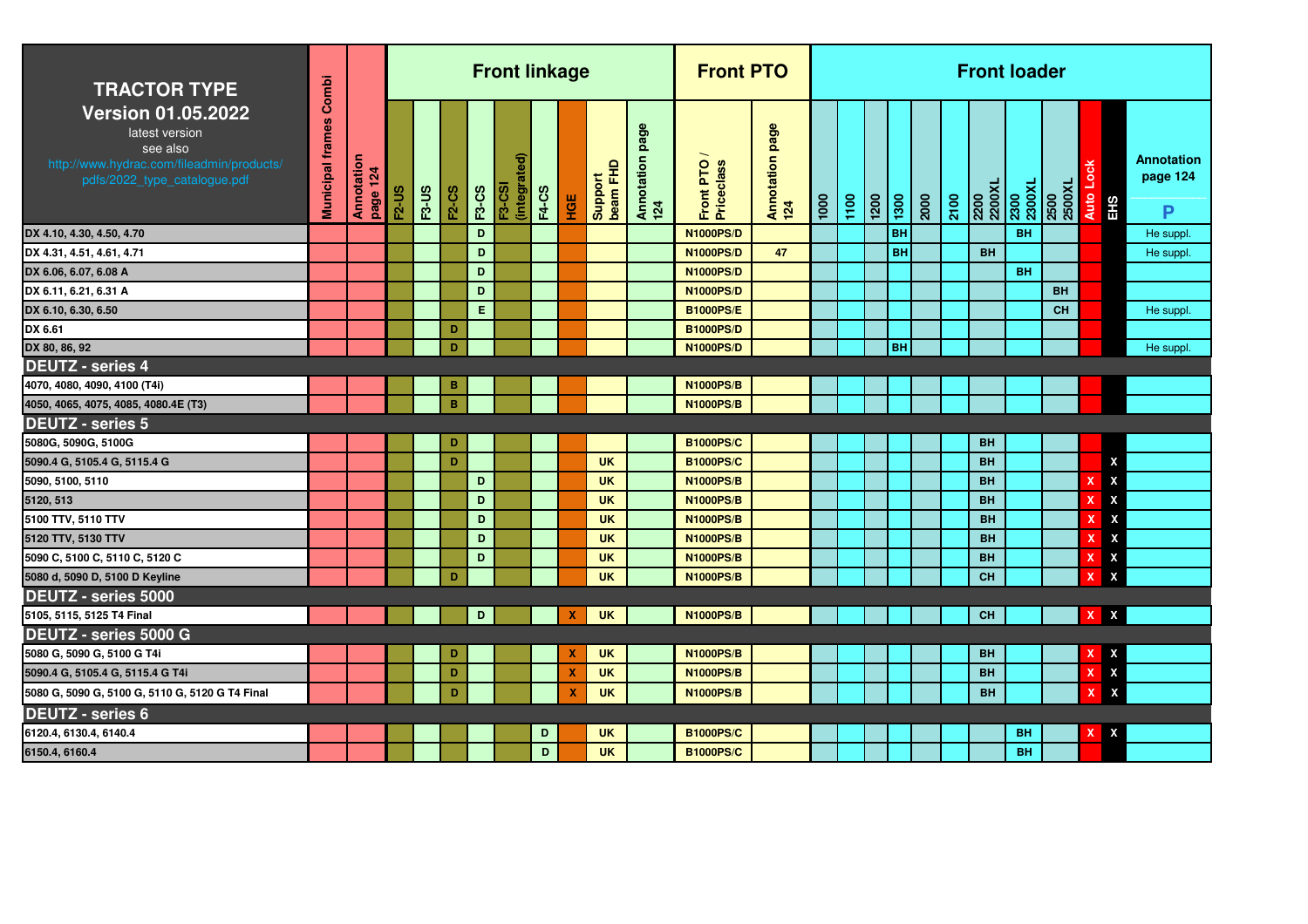| <b>TRACTOR TYPE</b>                                                                                                                  | Combi                   |                        |              |              |              |              | <b>Front linkage</b>              |              |                           |                     |                           | <b>Front PTO</b>        |                        |      |      |                    |                 |      |      |                  | <b>Front loader</b> |                |                           |                           |                                    |
|--------------------------------------------------------------------------------------------------------------------------------------|-------------------------|------------------------|--------------|--------------|--------------|--------------|-----------------------------------|--------------|---------------------------|---------------------|---------------------------|-------------------------|------------------------|------|------|--------------------|-----------------|------|------|------------------|---------------------|----------------|---------------------------|---------------------------|------------------------------------|
| <b>Version 01.05.2022</b><br>latest version<br>see also<br>http://www.hydrac.com/fileadmin/products/<br>pdfs/2022_type_catalogue.pdf | <b>Municipal frames</b> | Annotation<br>page 124 | <b>F2-US</b> | <b>F3-US</b> | <b>F2-CS</b> | <b>F3-CS</b> | ଟି<br>(integrate<br><b>F3-CSI</b> | <b>F4-CS</b> | НGЕ                       | Support<br>beam FHD | page<br>Annotation<br>124 | Front PTO<br>Priceclass | Annotation page<br>124 | 1000 | 1100 | $\frac{1200}{200}$ | $\frac{1}{300}$ | 2000 | 2100 | 1X0022<br>2500X7 | 2300<br>2300XL      | 2500<br>2500XL | Š<br><b>Auto</b>          | EHS                       | <b>Annotation</b><br>page 124<br>P |
| 6155.4, 6165.4, 6175.4 T4 Final                                                                                                      |                         |                        |              |              |              |              |                                   |              |                           |                     |                           |                         |                        |      |      |                    |                 |      |      |                  |                     |                | x                         | $\boldsymbol{\mathsf{x}}$ |                                    |
| 6140, 6150, 6160                                                                                                                     |                         |                        |              |              |              |              |                                   | D            |                           | <b>UK</b>           |                           | <b>B1000PS/C</b>        |                        |      |      |                    |                 |      |      |                  | <b>BH</b>           |                |                           |                           |                                    |
| 6180, 6190, 6210                                                                                                                     |                         |                        |              |              |              |              |                                   | D            |                           |                     |                           | <b>B1000PS/C</b>        |                        |      |      |                    |                 |      |      |                  | <b>BH</b>           |                |                           |                           |                                    |
| <b>DEUTZ - Agrotron</b>                                                                                                              |                         |                        |              |              |              |              |                                   |              |                           |                     |                           |                         |                        |      |      |                    |                 |      |      |                  |                     |                |                           |                           |                                    |
| 6155, 6165, 6175, 6185, 6205, 6215 PS/RC Shift T4 Final                                                                              |                         |                        |              |              |              |              |                                   | D            | $\boldsymbol{\mathsf{x}}$ | <b>UK</b>           |                           | <b>B1000PS/C</b>        |                        |      |      |                    |                 |      |      |                  | A                   |                | $\mathbf{X}$              | $\pmb{\mathsf{X}}$        |                                    |
| <b>DEUTZ - series 6 TTV</b>                                                                                                          |                         |                        |              |              |              |              |                                   |              |                           |                     |                           |                         |                        |      |      |                    |                 |      |      |                  |                     |                |                           |                           |                                    |
| 6120.4, 6130.4 TTV                                                                                                                   |                         |                        |              |              |              |              |                                   | D            |                           | <b>UK</b>           |                           | <b>B1000PS/C</b>        |                        |      |      |                    |                 |      |      |                  | <b>BH</b>           |                | x                         |                           |                                    |
| 6140, 6150 TTV                                                                                                                       |                         |                        |              |              |              |              |                                   | D            |                           | <b>UK</b>           |                           | <b>B1000PS/C</b>        |                        |      |      |                    |                 |      |      |                  | <b>BH</b>           |                | $\mathbf x$               |                           |                                    |
| 6150.4, 6160.4 TTV                                                                                                                   |                         |                        |              |              |              |              |                                   | D            |                           | <b>UK</b>           |                           | <b>B1000PS/C</b>        |                        |      |      |                    |                 |      |      |                  | <b>BH</b>           |                |                           |                           |                                    |
| 6160, 6180.4, 6190 TTV                                                                                                               |                         |                        |              |              |              |              |                                   | D            |                           | <b>UK</b>           |                           | <b>B1000PS/C</b>        |                        |      |      |                    |                 |      |      |                  |                     | <b>BH</b>      |                           |                           |                                    |
| <b>DEUTZ - Agrotron TTV</b>                                                                                                          |                         |                        |              |              |              |              |                                   |              |                           |                     |                           |                         |                        |      |      |                    |                 |      |      |                  |                     |                |                           |                           |                                    |
| 6155, 6165, 6175, 6185, 6205, 6215 TTV T4 Final                                                                                      |                         |                        |              |              |              |              |                                   | D            | x                         | <b>UK</b>           |                           | <b>B1000PS/C</b>        |                        |      |      |                    |                 |      |      |                  | <b>BH</b>           |                | $\boldsymbol{\mathsf{x}}$ | $\pmb{\chi}$              |                                    |
| <b>DEUTZ - series 7 TTV</b>                                                                                                          |                         |                        |              |              |              |              |                                   |              |                           |                     |                           |                         |                        |      |      |                    |                 |      |      |                  |                     |                |                           |                           |                                    |
| 7210, 7230, 7250                                                                                                                     |                         |                        |              |              |              |              |                                   |              |                           | <b>UK</b>           |                           | <b>S1000PS/A</b>        |                        |      |      |                    |                 |      |      |                  |                     | <b>CH</b>      |                           |                           |                                    |
| 7210, 7230, 7250 TTV T4i                                                                                                             |                         |                        |              |              |              |              |                                   |              |                           |                     |                           | <b>B1000PS/D</b>        |                        |      |      |                    |                 |      |      |                  |                     |                |                           |                           |                                    |
| 7230, 7250 TTV T4 Final                                                                                                              |                         |                        |              |              |              |              |                                   |              |                           |                     |                           | <b>B1000PS/D</b>        |                        |      |      |                    |                 |      |      |                  |                     |                |                           |                           |                                    |
| <b>FENDT</b>                                                                                                                         |                         |                        |              |              |              |              |                                   |              |                           |                     |                           |                         |                        |      |      |                    |                 |      |      |                  |                     |                |                           |                           |                                    |
| <b>FENDT - series Farmer</b>                                                                                                         |                         |                        |              |              |              |              |                                   |              |                           |                     |                           |                         |                        |      |      |                    |                 |      |      |                  |                     |                |                           |                           |                                    |
| Farmer 303, 304 LS/LSA                                                                                                               |                         |                        | $\, {\bf B}$ |              |              |              |                                   |              |                           |                     |                           |                         |                        |      | B    | $\mathbf B$        |                 |      | CH   | <b>CH</b>        |                     |                |                           |                           |                                    |
| Farmer 307 LS/LSA                                                                                                                    |                         |                        | B            |              |              |              |                                   |              |                           |                     |                           |                         |                        |      |      | $\mathbf B$        |                 |      |      | <b>BH</b>        |                     |                | $\boldsymbol{\mathsf{x}}$ |                           |                                    |
| Farmer 305, 306, 308, 309 LS/LSA                                                                                                     | $\mathbf{C}$            |                        | B            |              |              |              |                                   |              |                           |                     |                           |                         |                        |      |      | $\mathbf B$        |                 |      |      | <b>BH</b>        |                     |                | $\boldsymbol{\mathsf{x}}$ |                           |                                    |
| Farmer 310 LS/LSA                                                                                                                    |                         |                        | B            |              |              |              |                                   |              |                           |                     |                           |                         |                        |      |      |                    | В               |      |      |                  |                     |                |                           |                           |                                    |
| Farmer 311 LS/LSA, 312 LSA                                                                                                           |                         |                        | B            |              |              |              |                                   |              |                           |                     |                           |                         |                        |      |      |                    | $\mathbf{C}$    |      |      |                  | $\mathbf{C}$        |                |                           |                           |                                    |
| <b>FENDT - series Favorit</b>                                                                                                        |                         |                        |              |              |              |              |                                   |              |                           |                     |                           |                         |                        |      |      |                    |                 |      |      |                  |                     |                |                           |                           |                                    |
| Favorit 509 C, 510 C                                                                                                                 |                         |                        |              |              |              |              |                                   |              |                           |                     |                           |                         |                        |      |      | $\Lambda$          |                 |      |      |                  | в                   |                |                           |                           | 50                                 |
| <b>FENDT - series Xylon</b>                                                                                                          |                         |                        |              |              |              |              |                                   |              |                           |                     |                           |                         |                        |      |      |                    |                 |      |      |                  |                     |                |                           |                           |                                    |
| Xylon 520, 522, 524                                                                                                                  |                         |                        |              |              |              |              |                                   |              |                           |                     |                           |                         |                        |      |      |                    |                 |      |      |                  | $\mathbf{C}$        |                |                           |                           | 12, 14                             |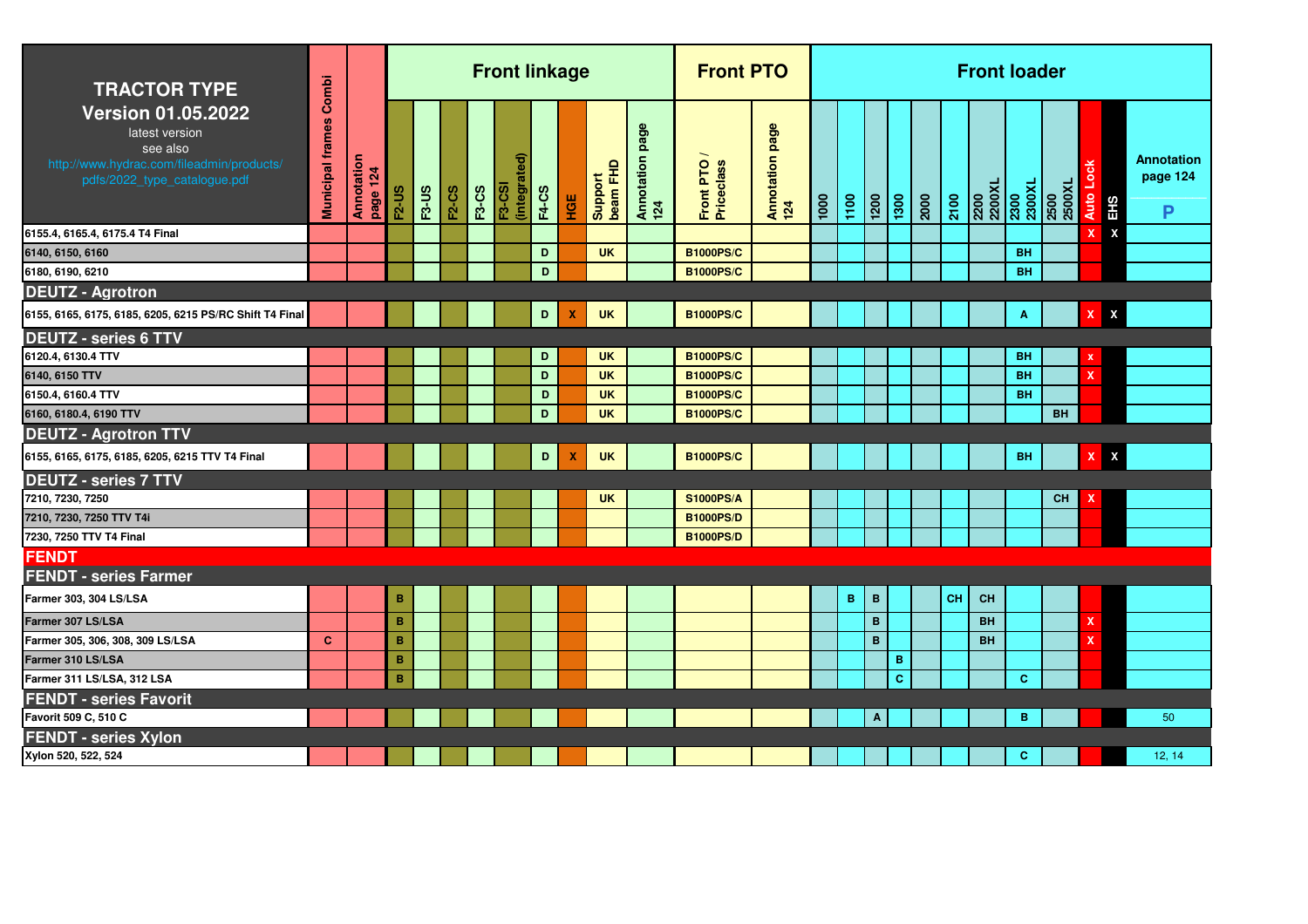| <b>TRACTOR TYPE</b>                                                                                                                  | Combi                   |                        |                |              |              |              | <b>Front linkage</b>          |              |     |                     |                           | <b>Front PTO</b>        |                        |           |                 |                 |           | <b>Front loader</b>              |   |                |                         |                             |
|--------------------------------------------------------------------------------------------------------------------------------------|-------------------------|------------------------|----------------|--------------|--------------|--------------|-------------------------------|--------------|-----|---------------------|---------------------------|-------------------------|------------------------|-----------|-----------------|-----------------|-----------|----------------------------------|---|----------------|-------------------------|-----------------------------|
| <b>Version 01.05.2022</b><br>latest version<br>see also<br>http://www.hydrac.com/fileadmin/products/<br>pdfs/2022_type_catalogue.pdf | <b>Municipal frames</b> | Annotation<br>page 124 | $F2-US$        | <b>F3-US</b> | <b>F2-CS</b> | <b>F3-CS</b> | (integrated)<br><b>F3-CSI</b> | <b>F4-CS</b> | HGE | beam FHD<br>Support | page<br>Annotation<br>124 | Front PTO<br>Priceclass | Annotation page<br>124 | 1100      | $\frac{1}{200}$ | $\frac{1}{200}$ | 2100      | 2200<br>2200XL<br>2300<br>2300XL |   | 2500<br>2500XL | Auto Lock<br><b>EHS</b> | Annotation<br>page 124<br>P |
| <b>FENDT - series 200</b>                                                                                                            |                         |                        |                |              |              |              |                               |              |     |                     |                           |                         |                        |           |                 |                 |           |                                  |   |                |                         |                             |
| Vario 207V, 208V, 209V, 210V 211V S4                                                                                                 |                         |                        |                |              |              |              |                               |              |     |                     |                           |                         |                        |           |                 | P               |           |                                  |   |                |                         | P page 38                   |
| Vario 207F, 208F, 209F, 210F, 211F S4                                                                                                |                         |                        |                |              |              |              |                               |              |     |                     |                           |                         |                        |           |                 | P               |           |                                  |   |                |                         | P page 38                   |
| Vario 209P, 210P, 211P S4                                                                                                            |                         |                        |                |              |              |              |                               |              |     |                     |                           |                         |                        |           |                 | P               |           |                                  |   |                |                         | P page 38                   |
| Vario 207, 208, 209, 210, 211 S4                                                                                                     |                         |                        |                |              |              |              |                               |              |     |                     |                           |                         |                        |           |                 |                 | P         | P                                |   |                |                         | P page 38 / 40              |
| <b>FENDT - series 300</b>                                                                                                            |                         |                        |                |              |              |              |                               |              |     |                     |                           |                         |                        |           |                 |                 |           |                                  |   |                |                         |                             |
| 307 C, 308 C, 309 C                                                                                                                  |                         |                        | в              |              |              |              |                               |              |     |                     |                           |                         |                        |           | A               |                 |           | A                                |   |                |                         | 12,50                       |
| Vario 310, 311, 312, 313 S4                                                                                                          |                         |                        |                |              |              |              |                               |              |     |                     |                           |                         |                        |           |                 |                 |           | P                                |   |                |                         | P page 38 / 40              |
| FENDT - series 500                                                                                                                   |                         |                        |                |              |              |              |                               |              |     |                     |                           |                         |                        |           |                 |                 |           |                                  |   |                |                         |                             |
| Vario 512, 513, 514, 516 S4                                                                                                          |                         |                        |                |              |              |              |                               |              |     |                     |                           |                         |                        |           |                 |                 |           |                                  | D |                |                         | P page 38 / 40              |
| FENDT - series 700                                                                                                                   |                         |                        |                |              |              |              |                               |              |     |                     |                           |                         |                        |           |                 |                 |           |                                  |   |                |                         |                             |
| Vario 714, 716, 718, 720, 722, 724 S4                                                                                                |                         |                        |                |              |              |              |                               |              |     |                     |                           |                         |                        |           |                 |                 |           |                                  |   | B              |                         |                             |
| <b>HAKO Trac</b>                                                                                                                     |                         |                        |                |              |              |              |                               |              |     |                     |                           |                         |                        |           |                 |                 |           |                                  |   |                |                         |                             |
| 4100 D, 4500 D                                                                                                                       |                         |                        |                |              |              |              |                               |              |     |                     |                           |                         |                        |           |                 |                 |           |                                  |   |                |                         | 13 <sub>2</sub>             |
| Hako Yanmar 3100 DA                                                                                                                  |                         |                        |                |              |              |              |                               |              |     |                     |                           |                         |                        |           |                 |                 |           |                                  |   |                |                         |                             |
| <b>HÜRLIMANN</b>                                                                                                                     |                         |                        |                |              |              |              |                               |              |     |                     |                           |                         |                        |           |                 |                 |           |                                  |   |                |                         |                             |
| <b>HÜRLIMANN - series Prestige</b>                                                                                                   |                         |                        |                |              |              |              |                               |              |     |                     |                           |                         |                        |           |                 |                 |           |                                  |   |                |                         |                             |
| PRESTIGE 75, 85, 95 Tradition                                                                                                        |                         |                        |                | $\mathbf B$  |              |              |                               |              |     |                     |                           |                         |                        |           | <b>CH</b>       |                 |           | <b>CH</b>                        |   |                |                         |                             |
| PRESTIGE 75, 85, 95 Target                                                                                                           |                         |                        |                | $\mathbf B$  |              |              |                               |              |     |                     |                           |                         |                        |           | CH              |                 |           | <b>CH</b>                        |   |                |                         |                             |
| <b>HÜRLIMANN - series XA</b>                                                                                                         |                         |                        |                |              |              |              |                               |              |     |                     |                           |                         |                        |           |                 |                 |           |                                  |   |                |                         |                             |
| XA 606, 656 DT, XA 56, XA 66                                                                                                         | c                       |                        | в              |              |              |              |                               |              |     |                     |                           |                         |                        | <b>CH</b> |                 |                 | <b>CH</b> |                                  |   |                |                         |                             |
| XA 607, 657 DT, XA 76                                                                                                                | $\mathbf{C}$            |                        | $\overline{B}$ |              |              |              |                               |              |     |                     |                           | N <sub>2</sub> DUO/C    | 45, 47                 |           | CH              |                 |           | <b>CH</b>                        |   |                |                         | 24, 41                      |
| XA 658 DT, XA 86                                                                                                                     | $\mathbf{C}$            |                        | $\, {\bf B}$   |              |              |              |                               |              |     |                     |                           | N <sub>2</sub> DUO/C    | 45, 47                 |           | CH              |                 |           | <b>CH</b>                        |   |                | x                       | 24, 41                      |
| XA 60, 80, 90, 100                                                                                                                   |                         |                        |                |              | c            |              |                               |              |     |                     |                           |                         |                        |           | $\mathbf{C}$    |                 |           | <b>BH</b>                        |   |                |                         |                             |
| <b>HÜRLIMANN - series XA T4i</b>                                                                                                     |                         |                        |                |              |              |              |                               |              |     |                     |                           |                         |                        |           |                 |                 |           |                                  |   |                |                         |                             |
| XA 80, XA 85, XA 90, XA 90.4, XA 100.4 T4i                                                                                           |                         |                        |                |              | D            |              |                               |              | X   | <b>UK</b>           |                           | <b>N1000PS/B</b>        |                        |           |                 |                 |           | <b>CH</b>                        |   |                | x<br>Х                  |                             |
| XA 90.4 Tradition T4i MY19                                                                                                           |                         |                        |                |              | D            |              |                               |              | X   | <b>UK</b>           |                           | <b>N1000PS/B</b>        |                        |           |                 |                 |           | <b>CH</b>                        |   |                | X<br>x                  |                             |
| XA 70, 80, 90 Tradition MY19                                                                                                         |                         |                        |                |              | D            |              |                               |              | X   | <b>UK</b>           |                           | <b>N1000PS/B</b>        |                        |           |                 |                 |           | <b>CH</b>                        |   |                | X<br>x                  |                             |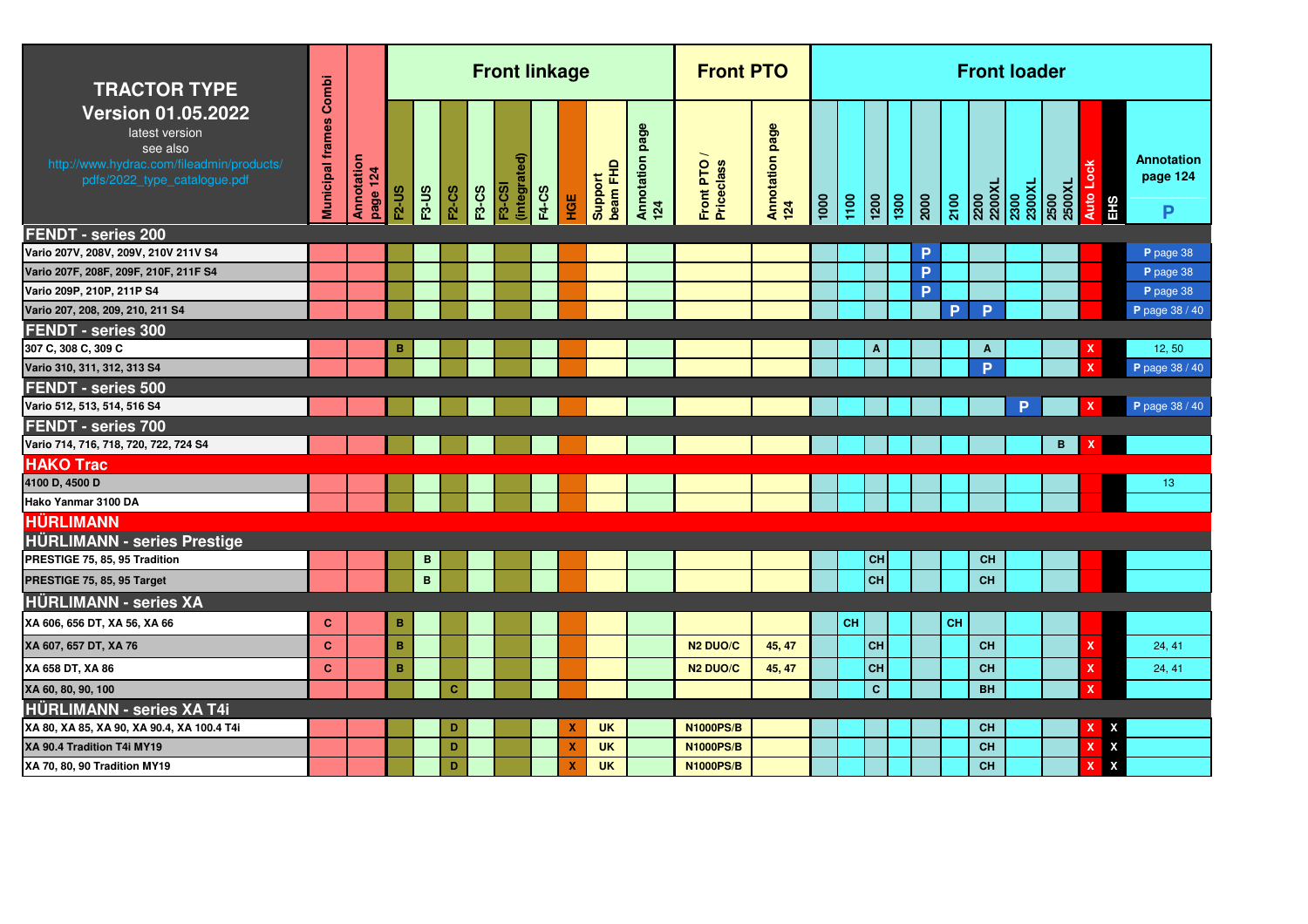| <b>TRACTOR TYPE</b>                                                                                                                  | Combi                   |                        |              |              |              |              | <b>Front linkage</b>          |              |     |                     |                           | <b>Front PTO</b>        |                        |      |           |  |      | <b>Front loader</b> |                                  |      |           |                                |                                    |
|--------------------------------------------------------------------------------------------------------------------------------------|-------------------------|------------------------|--------------|--------------|--------------|--------------|-------------------------------|--------------|-----|---------------------|---------------------------|-------------------------|------------------------|------|-----------|--|------|---------------------|----------------------------------|------|-----------|--------------------------------|------------------------------------|
| <b>Version 01.05.2022</b><br>latest version<br>see also<br>http://www.hydrac.com/fileadmin/products/<br>pdfs/2022_type_catalogue.pdf | <b>Municipal frames</b> | Annotation<br>page 124 | <b>F2-US</b> | <b>F3-US</b> | <b>F2-CS</b> | <b>F3-CS</b> | (integrated)<br><b>F3-CSI</b> | <b>F4-CS</b> | HGE | beam FHD<br>Support | page<br>Annotation<br>124 | Front PTO<br>Priceclass | Annotation page<br>124 | 1000 |           |  | 2100 |                     | 2200<br>2200XL<br>2300<br>2300XL | 2500 | 2500XL    | Auto Lock<br>EHS               | <b>Annotation</b><br>page 124<br>P |
| <b>HÜRLIMANN - series XB</b>                                                                                                         |                         |                        |              |              |              |              |                               |              |     |                     |                           |                         |                        |      |           |  |      |                     |                                  |      |           |                                |                                    |
| XB 75, 85, 95                                                                                                                        | <b>C</b>                |                        |              | B            |              |              |                               |              |     |                     |                           | N <sub>2</sub> DUO/C    |                        |      |           |  |      | CH                  |                                  |      |           | x                              |                                    |
| <b>XB 75T, XB 85T, XB 95T</b>                                                                                                        |                         |                        |              | B            |              |              |                               |              |     |                     |                           |                         |                        |      |           |  |      | CH                  |                                  |      |           | $\mathbf x$                    |                                    |
| <b>XB 75TB, XB 85TB, XB 95TB</b>                                                                                                     |                         |                        |              | B            |              |              |                               |              |     |                     |                           | N <sub>2</sub> DUO/C    |                        |      |           |  |      | CH                  |                                  |      |           | x                              |                                    |
| XB 85MAX, XB 100MAX, 110MAX                                                                                                          | <b>C</b>                |                        |              |              |              |              |                               |              |     |                     |                           |                         |                        |      |           |  |      | <b>BH</b>           |                                  |      |           | x                              |                                    |
| XB 90.4 T4i                                                                                                                          |                         |                        |              |              | D            |              |                               |              |     | <b>UK</b>           |                           | <b>B1000PS/C</b>        |                        |      |           |  |      | <b>BH</b>           |                                  |      |           | x                              |                                    |
| XB 90.4, 100, 110 T4 Final                                                                                                           |                         |                        |              |              | D            |              |                               |              |     | <b>UK</b>           |                           | <b>B1000PS/C</b>        |                        |      |           |  |      | <b>BH</b>           |                                  |      |           | X                              |                                    |
| <b>HÜRLIMANN - series XE</b>                                                                                                         |                         |                        |              |              |              |              |                               |              |     |                     |                           |                         |                        |      |           |  |      |                     |                                  |      |           |                                |                                    |
| XE 55, 70 Tradition                                                                                                                  |                         |                        | в            |              |              |              |                               |              |     |                     |                           |                         |                        |      | <b>CH</b> |  |      |                     |                                  |      |           |                                |                                    |
| XE 65, 75, 80                                                                                                                        |                         |                        |              |              | D            |              |                               |              |     |                     |                           | <b>N1000PS/B</b>        |                        |      |           |  |      |                     |                                  |      |           |                                |                                    |
| <b>HÜRLIMANN - series XL</b>                                                                                                         |                         |                        |              |              |              |              |                               |              |     |                     |                           |                         |                        |      |           |  |      |                     |                                  |      |           |                                |                                    |
| XL135/155DCR4V, XL135/155 Hi-Level DCR4V                                                                                             |                         |                        |              |              |              |              |                               |              |     |                     |                           |                         |                        |      |           |  |      | <b>BH</b>           |                                  |      |           | $\boldsymbol{\mathsf{x}}$<br>X |                                    |
| XL130DCR, XL140DCR, XL160DCR, XL160DCR4V,<br>XL140DCR4V/Hi-Level                                                                     | D                       |                        |              |              |              |              |                               |              |     |                     |                           |                         | 48                     |      |           |  |      |                     | <b>BH</b>                        |      |           | $\mathbf x$<br>X               |                                    |
| XL 150.7, XL 165.7                                                                                                                   | D                       |                        |              |              |              |              |                               |              |     |                     | 44                        |                         | 44                     |      |           |  |      |                     |                                  |      | <b>BH</b> | $\boldsymbol{\mathsf{x}}$<br>X |                                    |
| <b>HÜRLIMANN - series XM</b>                                                                                                         |                         |                        |              |              |              |              |                               |              |     |                     |                           |                         |                        |      |           |  |      |                     |                                  |      |           |                                |                                    |
| XM 90, 100 110                                                                                                                       |                         |                        |              |              |              | D            |                               |              |     | <b>UK</b>           |                           | <b>N1000PS/B</b>        |                        |      |           |  |      | <b>BH</b>           |                                  |      |           | X                              |                                    |
| XM 120, 130                                                                                                                          |                         |                        |              |              |              | D            |                               |              |     | <b>UK</b>           |                           | <b>N1000PS/B</b>        |                        |      |           |  |      | <b>BH</b>           |                                  |      |           | X<br>$\mathbf x$               |                                    |
| <b>XM V-Drive 100, 110</b>                                                                                                           |                         |                        |              |              |              | D            |                               |              |     | <b>UK</b>           |                           | <b>N1000PS/B</b>        |                        |      |           |  |      | <b>BH</b>           |                                  |      |           | X<br>X                         |                                    |
| <b>XM V-Drive 120, 130</b>                                                                                                           |                         |                        |              |              |              | D            |                               |              |     | <b>UK</b>           |                           | <b>N1000PS/B</b>        |                        |      |           |  |      | <b>BH</b>           |                                  |      |           | X<br>X                         |                                    |
| XM 90K, 100K, 110K, 120K                                                                                                             |                         |                        |              |              |              | D            |                               |              |     | <b>UK</b>           |                           | <b>N1000PS/B</b>        |                        |      |           |  |      | <b>BH</b>           |                                  |      |           | X<br>x                         |                                    |
| XM 90, 100, 110, 120, 125                                                                                                            | D                       |                        |              |              |              |              |                               |              |     |                     |                           |                         | 48                     |      |           |  |      | <b>BH</b>           | <b>BH</b>                        |      |           | $\boldsymbol{\mathsf{x}}$      |                                    |
| XM 110, 115                                                                                                                          | D                       |                        |              |              |              |              |                               |              |     |                     |                           |                         |                        |      |           |  |      |                     | <b>BH</b>                        |      |           | $\boldsymbol{\mathsf{x}}$      | 4 cyl.                             |
| <b>HÜRLIMANN - series XT</b>                                                                                                         |                         |                        |              |              |              |              |                               |              |     |                     |                           |                         |                        |      |           |  |      |                     |                                  |      |           |                                |                                    |
| XT100, XT110, XT100VRT, XT110VRT                                                                                                     |                         |                        |              |              |              |              |                               |              |     |                     |                           |                         |                        |      |           |  |      | <b>BH</b>           |                                  |      |           | X                              |                                    |
| XT 908, 909, 910.4                                                                                                                   |                         |                        |              | B            |              |              |                               |              |     |                     |                           |                         |                        |      |           |  |      | <b>CH</b>           |                                  |      |           | X<br>$\mathbf x$               | 27                                 |
| XT 910.6                                                                                                                             |                         |                        |              |              |              | $\mathbf{C}$ |                               |              |     |                     |                           |                         |                        |      |           |  |      |                     | <b>CH</b>                        |      |           | X<br>x                         |                                    |
| XT 911, 913                                                                                                                          |                         |                        |              |              |              |              |                               |              |     |                     |                           |                         |                        |      |           |  |      |                     | <b>CH</b>                        |      |           | X                              |                                    |
|                                                                                                                                      |                         |                        |              |              |              |              |                               |              |     |                     |                           |                         |                        |      |           |  |      |                     |                                  |      |           |                                |                                    |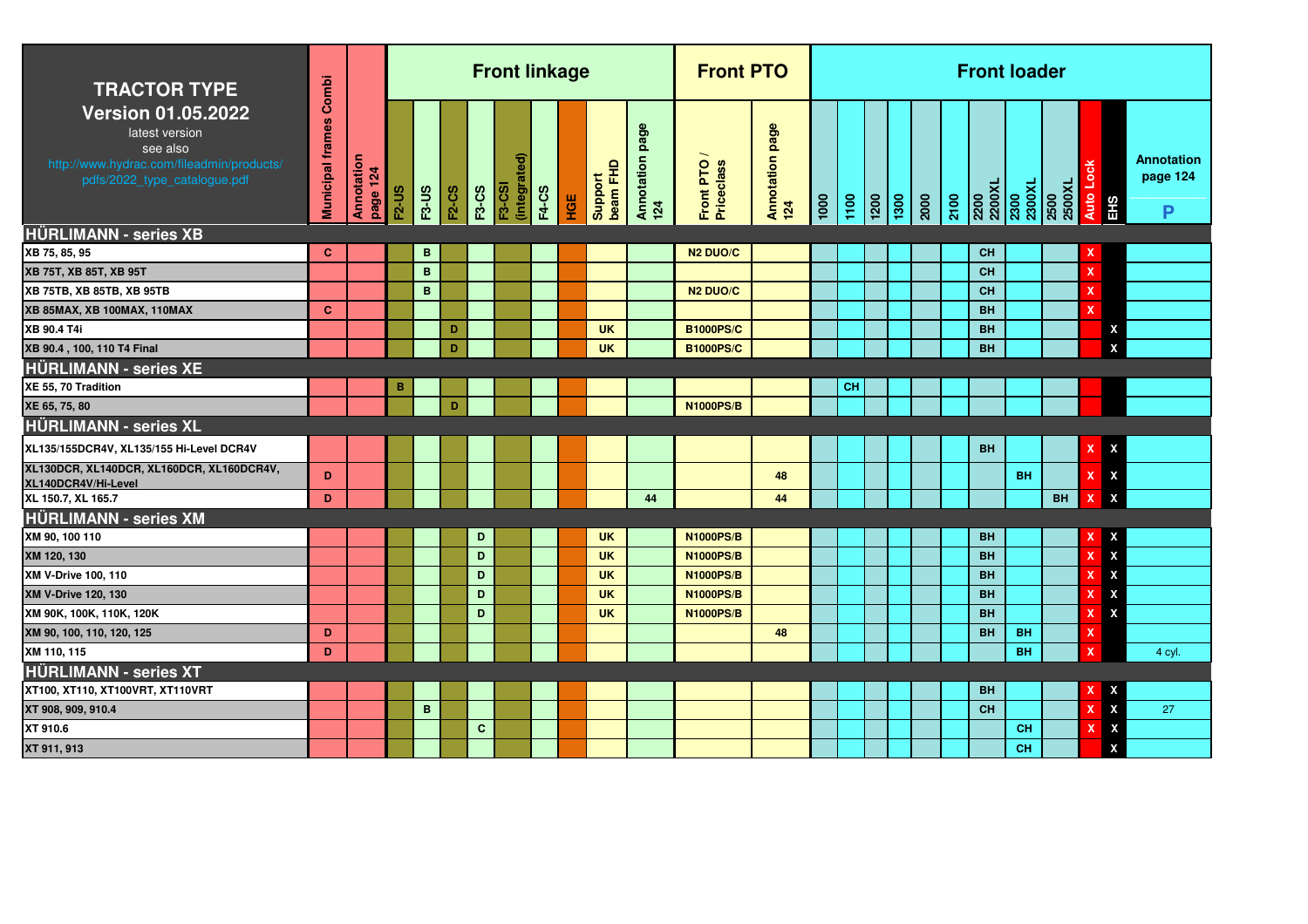| <b>TRACTOR TYPE</b>                                                                                                                  | Combi                   |                        |              |              |                         |              | <b>Front linkage</b>          |              |     |                     |                           | <b>Front PTO</b>        |                        |      |      |                    |                           |           |           |                | <b>Front loader</b> |                                  |                            |                                    |
|--------------------------------------------------------------------------------------------------------------------------------------|-------------------------|------------------------|--------------|--------------|-------------------------|--------------|-------------------------------|--------------|-----|---------------------|---------------------------|-------------------------|------------------------|------|------|--------------------|---------------------------|-----------|-----------|----------------|---------------------|----------------------------------|----------------------------|------------------------------------|
| <b>Version 01.05.2022</b><br>latest version<br>see also<br>http://www.hydrac.com/fileadmin/products/<br>pdfs/2022_type_catalogue.pdf | <b>Municipal frames</b> | Annotation<br>page 124 | <b>F2-US</b> | <b>F3-US</b> | <b>F2-CS</b>            | <b>F3-CS</b> | (integrated)<br><b>F3-CSI</b> | <b>F4-CS</b> | HGE | Support<br>beam FHD | page<br>Annotation<br>124 | Front PTO<br>Priceclass | Annotation page<br>124 | 1000 | 1100 | $\frac{1200}{200}$ | $\overline{1300}$<br>2000 |           | 2100      | 2200<br>2200XL |                     | 2300<br>2300XL<br>2500<br>2500XL | Auto Lo<br>EH <sub>S</sub> | <b>Annotation</b><br>page 124<br>P |
| XT 85, 95, 110                                                                                                                       | <b>C</b>                |                        |              | B            |                         |              |                               |              |     |                     |                           |                         |                        |      |      |                    |                           |           |           | <b>CH</b>      |                     |                                  | $\pmb{\mathsf{X}}$         | 27                                 |
| XT 105                                                                                                                               | <b>C</b>                |                        |              |              |                         | $\mathbf{C}$ |                               |              |     |                     |                           |                         |                        |      |      |                    |                           |           |           |                | <b>CH</b>           |                                  | $\pmb{\mathsf{X}}$<br>x    |                                    |
| XT 115, 130                                                                                                                          | D                       |                        |              |              |                         | $\mathbf{C}$ |                               |              |     |                     |                           |                         |                        |      |      |                    |                           |           |           |                | CH                  |                                  | X                          |                                    |
| <b>ISEKI</b>                                                                                                                         |                         |                        |              |              |                         |              |                               |              |     |                     |                           |                         |                        |      |      |                    |                           |           |           |                |                     |                                  |                            |                                    |
| 3025 AL, 3030 AL                                                                                                                     |                         |                        |              |              |                         |              |                               |              |     |                     |                           |                         |                        |      |      |                    |                           |           |           |                |                     |                                  |                            |                                    |
| 4270 A                                                                                                                               |                         |                        |              |              |                         |              |                               |              |     |                     |                           |                         |                        |      |      |                    |                           |           |           |                |                     |                                  |                            | 53                                 |
| 4290, 4330, 4230, 4260                                                                                                               |                         |                        |              |              |                         |              |                               |              |     |                     |                           |                         |                        |      |      |                    |                           |           |           |                |                     |                                  |                            | 52                                 |
| TM 3265                                                                                                                              |                         |                        |              |              |                         |              |                               |              |     |                     |                           |                         |                        |      |      |                    |                           |           |           |                |                     |                                  |                            |                                    |
| 3020 BRD-version                                                                                                                     |                         |                        |              |              |                         |              |                               |              |     |                     |                           |                         |                        |      |      |                    |                           |           |           |                |                     |                                  |                            |                                    |
| 3110 TS                                                                                                                              |                         |                        |              |              |                         |              |                               |              |     |                     |                           |                         |                        | B    |      |                    |                           |           |           |                |                     |                                  |                            |                                    |
| 4320, 437                                                                                                                            |                         |                        |              |              |                         |              |                               |              |     |                     |                           |                         |                        | B    |      |                    |                           |           |           |                |                     |                                  |                            |                                    |
| TH 4295                                                                                                                              |                         |                        |              |              |                         |              |                               |              |     |                     |                           |                         |                        |      |      |                    |                           |           |           |                |                     |                                  |                            |                                    |
| <b>JOHN DEERE</b><br>JOHN DEERE - series 5E, 5G, 5M, 5R                                                                              |                         |                        |              |              |                         |              |                               |              |     |                     |                           |                         |                        |      |      |                    |                           |           |           |                |                     |                                  |                            |                                    |
| 5055 E, 5065 E, 5075 E                                                                                                               |                         |                        |              |              | A                       |              |                               |              |     |                     |                           | <b>B1000PS/A</b>        |                        |      |      |                    |                           |           | BH        |                |                     |                                  | X                          |                                    |
| 5058 E, 5067 E, 5058 E T3B                                                                                                           |                         |                        |              |              | P                       |              |                               |              |     |                     |                           | P                       |                        |      |      |                    |                           | P         | P         |                |                     |                                  |                            | P page 34 / 56                     |
| 5075M, 5080M, 5090M, 5100M                                                                                                           | $\mathbf{A}$            |                        |              |              |                         | P            |                               |              | x   |                     |                           | P                       |                        |      |      |                    |                           |           |           | P              |                     |                                  | X                          | P page 34 / 56                     |
| 5075M                                                                                                                                | A                       |                        |              |              | $\mathbf{A}$            |              |                               |              | х   |                     |                           | <b>B1000PS/A</b>        |                        |      |      |                    |                           |           |           | B              |                     |                                  | x                          | He                                 |
| 5085M, 5100M, 5115M                                                                                                                  | $\mathbf{A}$            |                        |              |              |                         | $\mathbf{A}$ |                               |              | X   |                     |                           | <b>B1000PS/A</b>        |                        |      |      |                    |                           |           |           | B              |                     |                                  | X                          | He                                 |
| 5080 G, 5090 G                                                                                                                       |                         |                        |              |              |                         |              |                               |              |     |                     |                           | <b>B1000PS/A</b>        |                        |      |      |                    |                           |           | <b>BH</b> |                |                     |                                  | X                          |                                    |
| 5090GH                                                                                                                               |                         |                        |              |              | $\overline{\mathbf{A}}$ |              |                               |              |     |                     |                           | <b>B1000PS/A</b>        |                        |      |      |                    |                           | <b>BH</b> | <b>BH</b> |                |                     |                                  | X                          |                                    |
| 5080R, 5090R, 5100R                                                                                                                  | A                       |                        |              |              |                         | $\mathbf{A}$ |                               |              | х   |                     |                           | <b>B1000PS/A</b>        |                        |      |      | $\mathbf{C}$       |                           |           |           | B              |                     |                                  | X                          | 16, 20                             |
| 5090R, 5100R, 5115R 5125RT4i                                                                                                         | A                       |                        |              |              |                         | P            |                               |              | X   |                     |                           | P                       |                        |      |      |                    |                           |           |           | P              |                     |                                  | X                          | P page 34 / 36 /<br>56             |
| JOHN DEERE - series 5000, 5010, 5015, 5020                                                                                           |                         |                        |              |              |                         |              |                               |              |     |                     |                           |                         |                        |      |      |                    |                           |           |           |                |                     |                                  |                            |                                    |
| 5620, 5720, 5820                                                                                                                     | A                       |                        |              |              |                         | $\Lambda$    |                               |              | x   |                     |                           | <b>B1000PS/A</b>        |                        |      |      |                    | c                         |           |           | A              | Α                   |                                  |                            | 16, 20                             |
| JOHN DEERE - series 6000, 6010, 6020, 6030                                                                                           |                         |                        |              |              |                         |              |                               |              |     |                     |                           |                         |                        |      |      |                    |                           |           |           |                |                     |                                  |                            |                                    |
| 6010, 6100, 6110, 6200, 6210                                                                                                         | A                       |                        |              |              |                         | Α            |                               |              |     |                     |                           | <b>B1000PS/A</b>        |                        |      |      |                    |                           |           |           | B              |                     |                                  | x                          | 16, 20                             |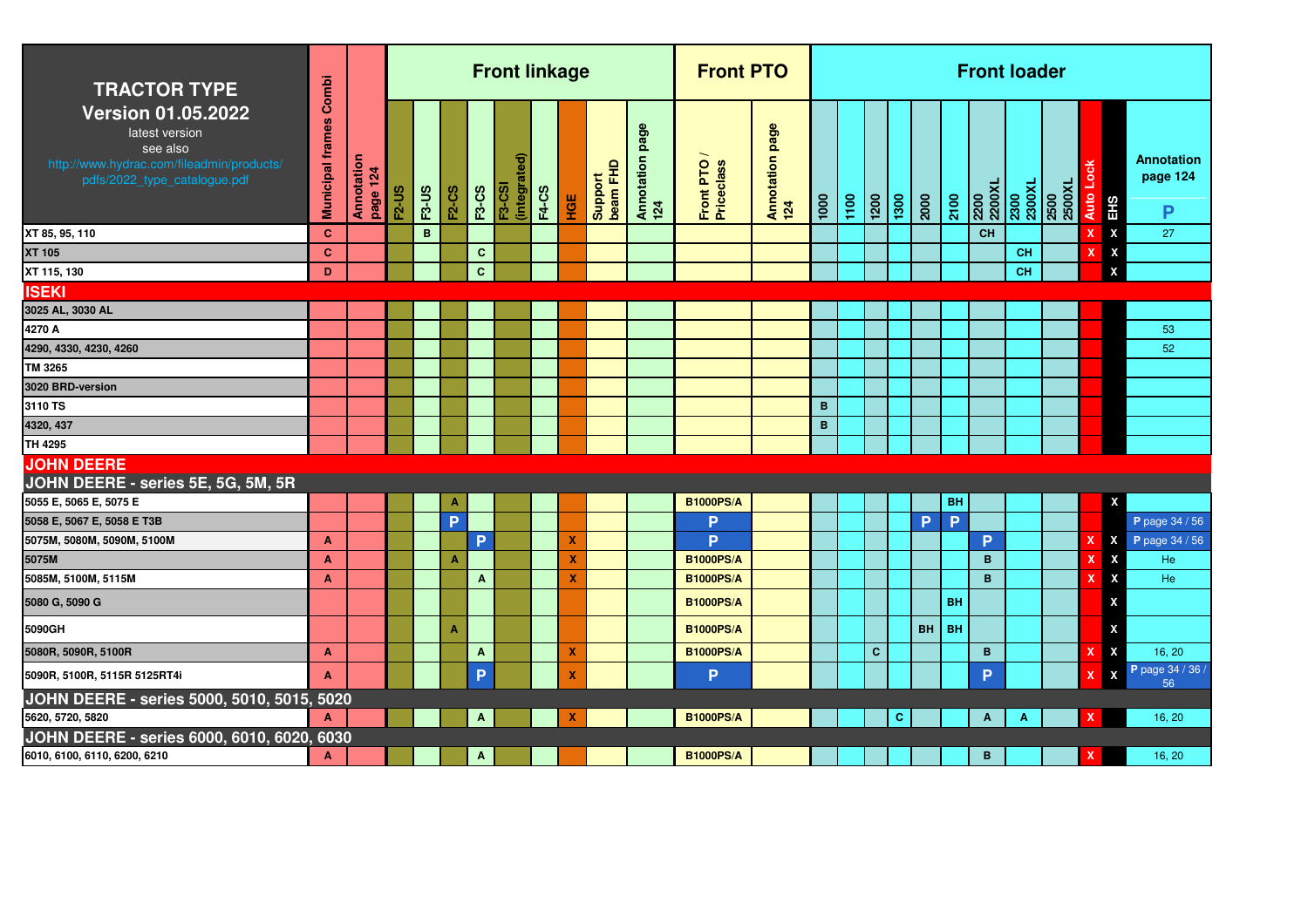| <b>TRACTOR TYPE</b>                                                                                                                  | Combi                   |                        |              |              |              |                           | <b>Front linkage</b> |              |                           |                     |                        | <b>Front PTO</b>        |                             |      |      |                    |      |      |      | <b>Front loader</b> |                |                |                              |                                    |
|--------------------------------------------------------------------------------------------------------------------------------------|-------------------------|------------------------|--------------|--------------|--------------|---------------------------|----------------------|--------------|---------------------------|---------------------|------------------------|-------------------------|-----------------------------|------|------|--------------------|------|------|------|---------------------|----------------|----------------|------------------------------|------------------------------------|
| <b>Version 01.05.2022</b><br>latest version<br>see also<br>http://www.hydrac.com/fileadmin/products/<br>pdfs/2022_type_catalogue.pdf | <b>Municipal frames</b> | Annotation<br>page 124 | <b>F2-US</b> | <b>F3-US</b> | <b>F2-CS</b> | <b>F3-CS</b>              | (integrat<br>F3-CSI  | <b>F4-CS</b> | HGE                       | Support<br>beam FHD | Annotation page<br>124 | Front PTO<br>Priceclass | page<br>Annotation p<br>124 | 1000 | 1100 | $\frac{1200}{200}$ | 1300 | 2000 | 2100 | 2200XL<br>2200      | 2300<br>2300XL | 2500<br>2500XL | Auto Lock<br>EH <sub>S</sub> | <b>Annotation</b><br>page 124<br>P |
| 6030, 6130, 6230, 6330, 6430                                                                                                         | A                       |                        |              |              |              | $\mathbf{A}$              |                      |              | X                         |                     |                        | <b>B1000PS/A</b>        |                             |      |      |                    |      |      |      |                     | B              |                | $\mathbf x$                  | 16, 20, 28                         |
| 6120, 6220, 6320, 6420                                                                                                               | A                       |                        |              |              |              | $\mathbf{A}$              |                      |              |                           |                     |                        | <b>B1000PS/A</b>        |                             |      |      |                    |      |      |      |                     | B              |                | x                            | 16, 20                             |
| 6300, 6310, 6400, 6410                                                                                                               | A                       |                        |              |              |              | A                         |                      |              |                           |                     |                        | <b>B1000PS/A</b>        |                             |      |      |                    |      |      |      |                     | B              |                | x                            | 16, 20                             |
| 6510, 6610, 6810, 6910                                                                                                               | A                       |                        |              |              |              | $\mathbf{A}$              |                      |              |                           |                     |                        | <b>B1000PS/B</b>        |                             |      |      |                    |      |      |      |                     |                | A              | X                            |                                    |
| 6520, 6620, 6820, 6920                                                                                                               | A                       |                        |              |              |              | $\mathbf{A}$              |                      |              |                           |                     |                        | <b>S1000PS/B</b>        |                             |      |      |                    |      |      |      |                     | B.             | A              | $\boldsymbol{\mathsf{x}}$    |                                    |
| 6530, 6630, 6830, 6930                                                                                                               | A                       |                        |              |              |              | $\mathbf{A}$              |                      |              |                           |                     |                        | <b>S1000PS/B</b>        |                             |      |      |                    |      |      |      |                     |                | A              | $\boldsymbol{\mathsf{x}}$    |                                    |
| 6506, 6600, 6800, 6900                                                                                                               | A                       |                        |              |              |              | A                         |                      |              |                           |                     |                        | <b>B1000PS/A</b>        |                             |      |      |                    |      |      |      |                     |                | A              | ×                            |                                    |
| JOHN DEERE - series 6M, 6MC, 6RC                                                                                                     |                         |                        |              |              |              |                           |                      |              |                           |                     |                        |                         |                             |      |      |                    |      |      |      |                     |                |                |                              |                                    |
| 6115M, 6125M, 6130M, 6140M, 6150M, 6170M                                                                                             | A                       |                        |              |              |              | $\mathbf{A}$              |                      |              | X                         |                     |                        | <b>B1000PS/C</b>        |                             |      |      |                    |      |      |      |                     | B              |                | x                            | X                                  |
| 6110M, 6120M, 6130M, 6135M, 6145M                                                                                                    | A                       |                        |              |              |              | $\mathbf{A}$              |                      |              | $\boldsymbol{\mathsf{x}}$ |                     |                        | <b>B1000PS/C</b>        |                             |      |      |                    |      |      |      |                     | B              |                |                              | X                                  |
| 6110M, 6120M, 6130M T4/T5                                                                                                            | A                       |                        |              |              |              | $\overline{A}$            |                      |              | X                         |                     |                        | <b>B1000PS/C</b>        |                             |      |      |                    |      |      |      |                     | B.             |                |                              | X                                  |
| 6155M, 6175M, 6195M                                                                                                                  | A                       |                        |              |              |              | $\mathbf{A}$              |                      |              | X                         |                     |                        | <b>B1000PS/C</b>        |                             |      |      |                    |      |      |      |                     | B              |                | x                            | X                                  |
| 6190, 6210M                                                                                                                          | A                       |                        |              |              |              | $\boldsymbol{\mathsf{A}}$ |                      |              | X                         |                     |                        | <b>B1000PS/C</b>        |                             |      |      |                    |      |      |      |                     | B              |                |                              | $\boldsymbol{\mathsf{X}}$          |
| 6095, 6105, 6115 RC/MC                                                                                                               | A                       |                        |              |              |              | $\mathbf{A}$              |                      |              | X                         |                     |                        | <b>B1000PS/C</b>        |                             |      |      |                    |      |      |      |                     | A              |                | x                            | X<br>16, 20                        |
| 6090, 6100, 6110 RC/MC                                                                                                               | A                       |                        |              |              |              | $\mathbf{A}$              |                      |              | X                         |                     |                        | <b>B1000PS/C</b>        |                             |      |      |                    |      |      |      |                     | A              |                | x                            | X<br>16, 20                        |
| 6090M, 6100M, 6110M, 6120M T4f                                                                                                       | A                       |                        |              |              |              | P                         |                      |              | X                         |                     |                        | Þ                       |                             |      |      |                    |      |      |      |                     | D              |                |                              | X<br>P page 34/36/56               |
| 6135M, 6145M, 6155M T4                                                                                                               | A                       |                        |              |              |              | $\mathbf{A}$              |                      |              | X                         |                     |                        | <b>B1000PS/C</b>        |                             |      |      |                    |      |      |      |                     | B              |                | $\mathbf x$                  | $\boldsymbol{\mathsf{x}}$          |
| <b>JOHN DEERE - series 6R</b>                                                                                                        |                         |                        |              |              |              |                           |                      |              |                           |                     |                        |                         |                             |      |      |                    |      |      |      |                     |                |                |                              |                                    |
| 6105R, 6115R, 6125R, 6130R                                                                                                           |                         |                        |              |              |              |                           |                      | В            |                           |                     |                        | <b>B1000PS/C</b>        |                             |      |      |                    |      |      |      |                     | A              |                |                              | X                                  |
| 6170 R, 6190 R                                                                                                                       |                         |                        |              |              |              |                           |                      | B            |                           |                     |                        | <b>B1000PS/C</b>        |                             |      |      |                    |      |      |      |                     |                | A              | $\boldsymbol{\mathsf{x}}$    | $\boldsymbol{\mathsf{x}}$          |
| 6R110, 6R120, 6R130, 6R140, 6R150                                                                                                    |                         |                        |              |              |              |                           |                      | P            |                           |                     |                        | <b>P</b>                |                             |      |      |                    |      |      |      |                     | P              |                |                              | P page 34/36/56                    |
| 6110R, 6120R, 6130R, 6135R, 6145R, 6155R                                                                                             |                         |                        |              |              |              |                           |                      | B            |                           |                     |                        | <b>B1000PS/C</b>        |                             |      |      |                    |      |      |      |                     | A              |                | x                            | X                                  |
| 6110R, 6120R, 6130R 4 cyl.T4                                                                                                         |                         |                        |              |              |              |                           |                      | B            |                           |                     |                        | <b>B1000PS/C</b>        |                             |      |      |                    |      |      |      |                     | $\mathbf{A}$   |                | x                            | X                                  |
| 6175R, 6195R, 6215R                                                                                                                  |                         |                        |              |              |              |                           |                      | B            |                           |                     |                        | <b>B1000PS/C</b>        |                             |      |      |                    |      |      |      |                     |                | $\mathbf{A}$   | $\mathbf x$                  | $\boldsymbol{\mathsf{x}}$          |
| 6R145, 6R155, 6R165, 6R185                                                                                                           |                         |                        |              |              |              |                           |                      | P            |                           |                     |                        | Þ                       |                             |      |      |                    |      |      |      |                     |                | Þ              |                              | P page 34/36/56                    |
| 6135R, 6145R, 6155R T4                                                                                                               |                         |                        |              |              |              |                           |                      | B            |                           |                     |                        | <b>B1000PS/C</b>        |                             |      |      |                    |      |      |      |                     |                | $\mathbf{A}$   | x                            | X                                  |
| JOHN DEERE - series 7000, 7010, 7020, 7030                                                                                           |                         |                        |              |              |              |                           |                      |              |                           |                     |                        |                         |                             |      |      |                    |      |      |      |                     |                |                |                              |                                    |
| 7220, 7320, 7420, 7520                                                                                                               | A                       |                        |              |              |              |                           |                      | A            |                           |                     |                        |                         |                             |      |      |                    |      |      |      |                     |                | A              |                              | X                                  |
| 7430, 753                                                                                                                            | A                       |                        |              |              |              |                           |                      | Α            |                           |                     |                        |                         |                             |      |      |                    |      |      |      |                     |                | Α              | x                            | X                                  |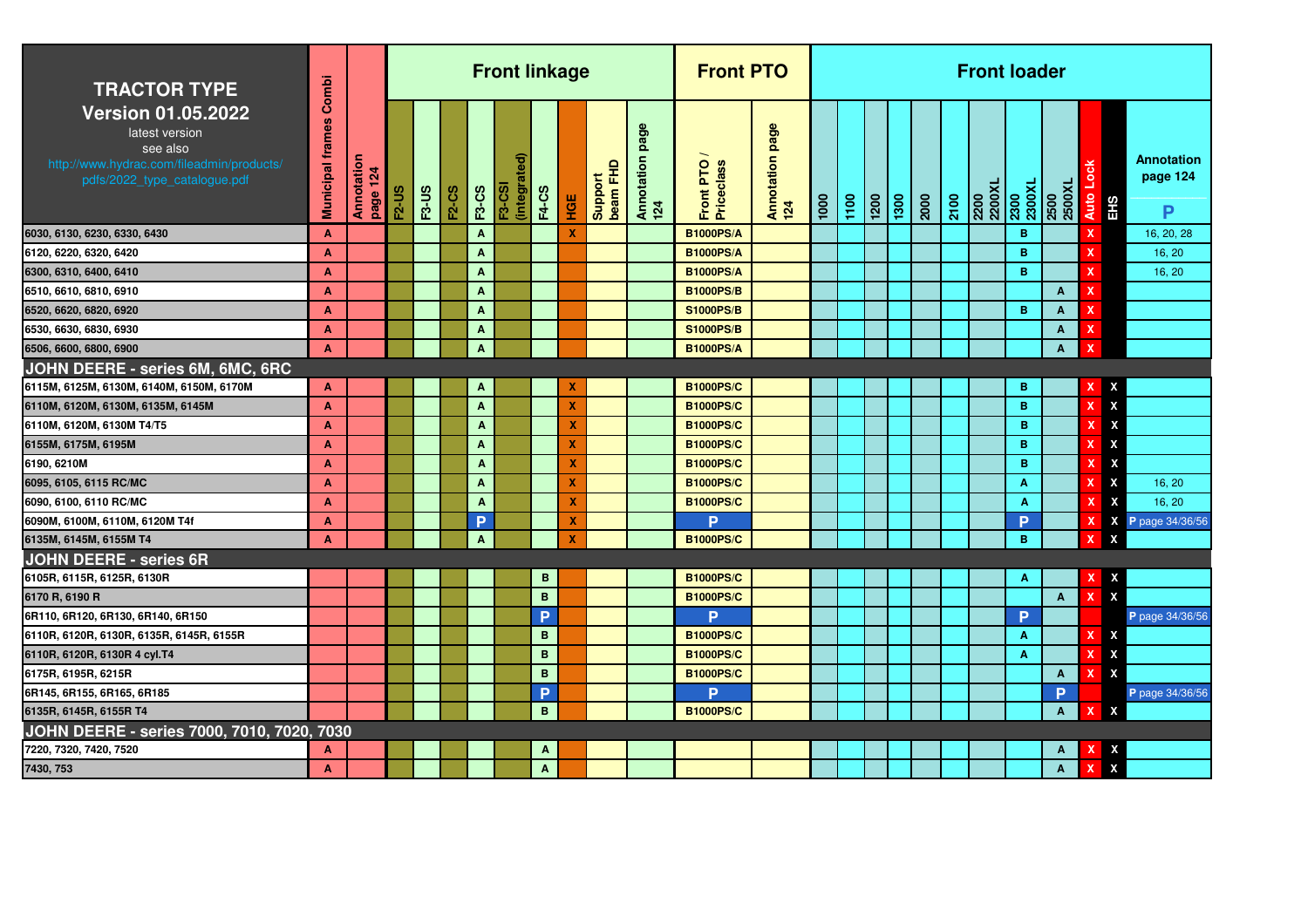| <b>TRACTOR TYPE</b>                                                                                                                  |                               |                        |              |         |              |              | <b>Front linkage</b>          |              |        |                     |                           | <b>Front PTO</b>        |                        |      |           |                 |      |      |           | <b>Front loader</b>              |           |                |      |     |                                    |
|--------------------------------------------------------------------------------------------------------------------------------------|-------------------------------|------------------------|--------------|---------|--------------|--------------|-------------------------------|--------------|--------|---------------------|---------------------------|-------------------------|------------------------|------|-----------|-----------------|------|------|-----------|----------------------------------|-----------|----------------|------|-----|------------------------------------|
| <b>Version 01.05.2022</b><br>latest version<br>see also<br>http://www.hydrac.com/fileadmin/products/<br>pdfs/2022_type_catalogue.pdf | <b>Municipal frames Combi</b> | Annotation<br>page 124 | <b>F2-US</b> | $F3-US$ | <b>F2-CS</b> | <b>F3-CS</b> | (integrated)<br><b>F3-CSI</b> | <b>F4-CS</b> | 일<br>모 | Support<br>beam FHD | page<br>Annotation<br>124 | Front PTO<br>Priceclass | Annotation page<br>124 | 1000 | 1100      | $\frac{1}{200}$ | 1300 | 2000 | 2100      | 2200<br>2200XL<br>2300<br>2300XL |           | 2500<br>2500XL | Auto | EHS | <b>Annotation</b><br>page 124<br>P |
| 7600, 7700, 7800                                                                                                                     | $\mathbf{A}$                  |                        |              |         |              | $\mathbf{C}$ |                               |              |        |                     | 48                        |                         |                        |      |           |                 |      |      |           |                                  |           |                |      |     |                                    |
| 7610, 7710, 7810                                                                                                                     | A                             |                        |              |         |              | $\mathbf{A}$ |                               |              |        |                     | 48                        |                         |                        |      |           |                 |      |      |           |                                  |           |                |      |     |                                    |
| 7720, 782                                                                                                                            |                               |                        |              |         |              |              |                               | E            |        |                     |                           |                         |                        |      |           |                 |      |      |           |                                  |           |                |      |     |                                    |
| 7730, 7830, 7930                                                                                                                     |                               |                        |              |         |              |              |                               | E            |        |                     |                           |                         |                        |      |           |                 |      |      |           |                                  |           |                |      |     |                                    |
| <b>KIOTI - DAEDONG</b>                                                                                                               |                               |                        |              |         |              |              |                               |              |        |                     |                           |                         |                        |      |           |                 |      |      |           |                                  |           |                |      |     |                                    |
| KIOTI - series DX                                                                                                                    |                               |                        |              |         |              |              |                               |              |        |                     |                           |                         | 34, 39, 42,            |      |           |                 |      |      |           |                                  |           |                |      |     |                                    |
| DX 9010                                                                                                                              |                               |                        |              |         | c            |              |                               |              |        |                     |                           | <b>N1000PS/B</b>        | 45                     |      |           |                 |      | CH   |           |                                  |           |                |      |     |                                    |
| KIOTI - series RX                                                                                                                    |                               |                        |              |         |              |              |                               |              |        |                     |                           |                         |                        |      |           |                 |      |      |           |                                  |           |                |      |     |                                    |
| RX 6010 PC                                                                                                                           |                               |                        |              |         | C.           |              |                               |              | X      |                     |                           | <b>N1000PS/A</b>        | 34, 39, 42,<br>45      |      |           |                 |      |      |           |                                  |           |                |      |     |                                    |
| KIOTI - series NX                                                                                                                    |                               |                        |              |         |              |              |                               |              |        |                     |                           |                         |                        |      |           |                 |      |      |           |                                  |           |                |      |     |                                    |
| NX 6010                                                                                                                              |                               |                        |              |         | c            |              |                               |              |        |                     |                           | <b>N1000PS/A</b>        | 34, 39, 42,<br>45      |      |           |                 |      | BH   |           |                                  |           |                |      |     |                                    |
| KIOTI - series PX                                                                                                                    |                               |                        |              |         |              |              |                               |              |        |                     |                           |                         |                        |      |           |                 |      |      |           |                                  |           |                |      |     |                                    |
| PX 9020                                                                                                                              |                               |                        |              |         | c            |              |                               |              |        |                     |                           | <b>N1000PS/D</b>        | 34, 39, 42,<br>45      |      |           |                 |      |      | <b>CH</b> | <b>CH</b>                        |           |                |      |     |                                    |
| KIOTI - series DK                                                                                                                    |                               |                        |              |         |              |              |                               |              |        |                     |                           |                         |                        |      |           |                 |      |      |           |                                  |           |                |      |     |                                    |
| DK 751, 901                                                                                                                          |                               |                        | x            |         |              |              |                               |              |        |                     |                           |                         | 1, 37, 42,<br>44.45    |      |           |                 |      |      |           |                                  |           |                |      |     |                                    |
| <b>DK 4510</b>                                                                                                                       |                               |                        |              |         | B            |              |                               |              |        |                     |                           | <b>N1000PS/D</b>        | 45, 51                 |      |           |                 |      |      |           |                                  |           |                |      |     |                                    |
| <b>KUBOTA</b>                                                                                                                        |                               |                        |              |         |              |              |                               |              |        |                     |                           |                         |                        |      |           |                 |      |      |           |                                  |           |                |      |     |                                    |
| <b>KUBOTA - series L</b>                                                                                                             |                               |                        |              |         |              |              |                               |              |        |                     |                           |                         |                        |      |           |                 |      |      |           |                                  |           |                |      |     |                                    |
| L 3750, L 4150                                                                                                                       |                               |                        | B            |         |              |              |                               |              |        |                     |                           | <b>N2 DUO/A</b>         | 44, 47                 | BH   |           |                 |      |      |           |                                  |           |                |      |     |                                    |
| L 5240                                                                                                                               |                               |                        |              |         | B            |              |                               |              |        |                     |                           |                         |                        |      |           |                 |      |      |           |                                  |           |                |      |     |                                    |
| L 5450                                                                                                                               |                               |                        |              |         |              |              |                               |              |        |                     |                           |                         |                        |      | <b>BH</b> |                 |      |      |           |                                  |           |                |      |     |                                    |
| KUBOTA - series M, M-GX, MK                                                                                                          |                               |                        |              |         |              |              |                               |              |        |                     |                           |                         |                        |      |           |                 |      |      |           |                                  |           |                |      |     |                                    |
| M 100, 110 GX                                                                                                                        | B                             |                        |              |         |              | $\mathbf{C}$ |                               |              |        |                     |                           | <b>N1000PS/B</b>        | 34, 44                 |      |           |                 |      |      |           | <b>BH</b>                        |           |                |      | X   |                                    |
| M 120                                                                                                                                |                               |                        |              | B       |              |              |                               |              |        |                     |                           |                         |                        |      |           |                 |      |      |           |                                  |           |                |      |     |                                    |
| M 128 X, M 130 X                                                                                                                     |                               |                        |              |         |              | $\mathbf{C}$ |                               |              |        |                     |                           |                         |                        |      |           |                 |      |      |           |                                  |           |                |      |     |                                    |
| M 128, 135 GX                                                                                                                        | B                             |                        |              |         |              | $\mathbf{C}$ |                               |              |        |                     |                           | <b>N1000PS/B</b>        |                        |      |           |                 |      |      |           |                                  | <b>BH</b> |                |      | X   |                                    |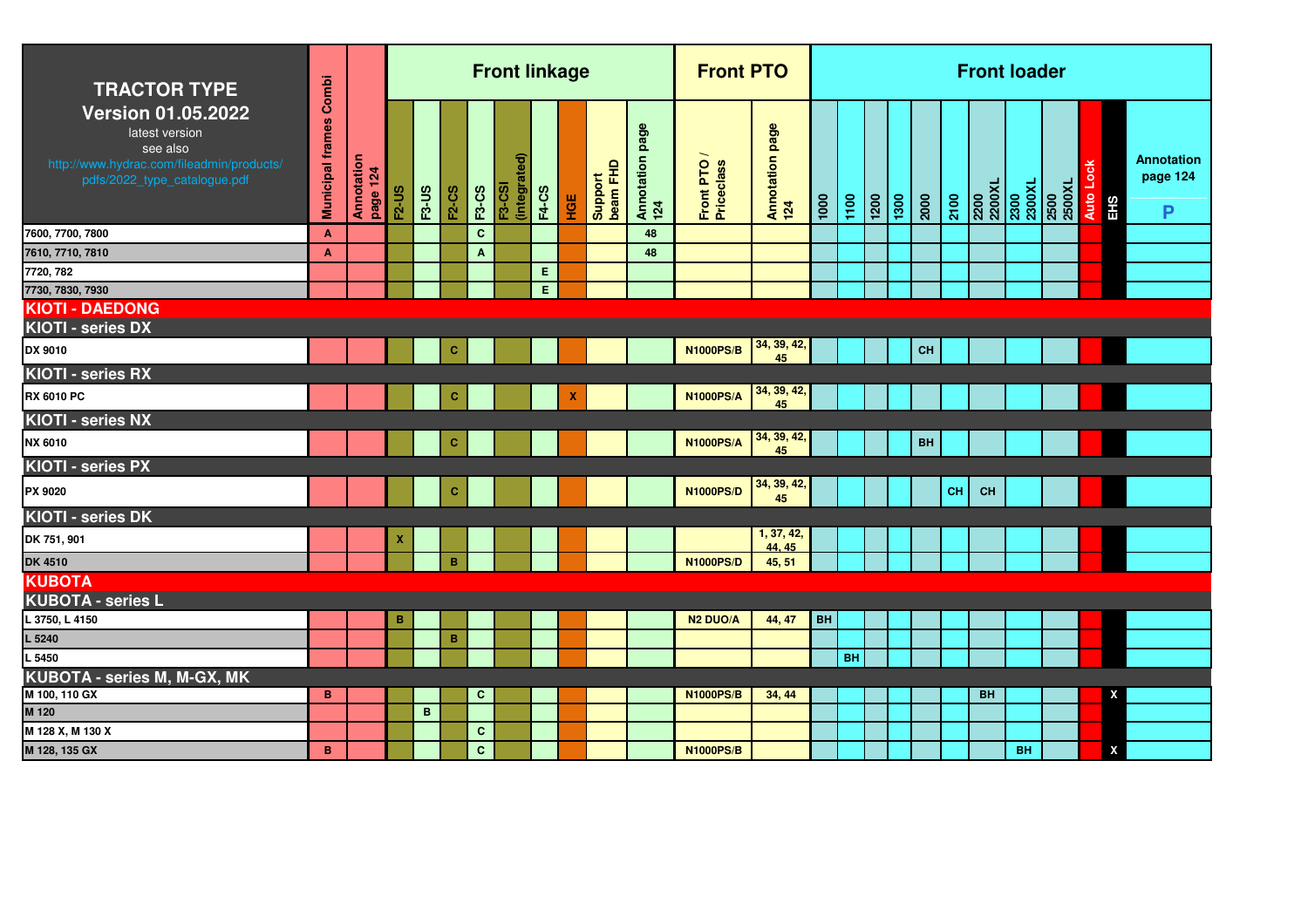| <b>TRACTOR TYPE</b>                                                                                                                  | Combi                   |                        |                |              |              |              | <b>Front linkage</b>          |              |     |                     |                           | <b>Front PTO</b>          |                        |    |                   |                                                                                    |           |           |           | <b>Front loader</b>              |                |                  |                    |                                    |
|--------------------------------------------------------------------------------------------------------------------------------------|-------------------------|------------------------|----------------|--------------|--------------|--------------|-------------------------------|--------------|-----|---------------------|---------------------------|---------------------------|------------------------|----|-------------------|------------------------------------------------------------------------------------|-----------|-----------|-----------|----------------------------------|----------------|------------------|--------------------|------------------------------------|
| <b>Version 01.05.2022</b><br>latest version<br>see also<br>http://www.hydrac.com/fileadmin/products/<br>pdfs/2022_type_catalogue.pdf | <b>Municipal frames</b> | Annotation<br>page 124 | <b>F2-US</b>   | <b>F3-US</b> | <b>F2-CS</b> | <b>F3-CS</b> | (integrated)<br><b>F3-CSI</b> | <b>F4-CS</b> | HGE | Support<br>beam FHD | page<br>Annotation<br>124 | Front PTO /<br>Priceclass | Annotation page<br>124 |    | $\frac{100}{100}$ | $\begin{array}{ c c c }\n\hline\n1200 \\ \hline\n1300 \\ \hline\n200\n\end{array}$ |           | 2100      |           | 2200<br>2200XL<br>2300<br>2300XL | 2500<br>2500XL | <b>Auto Lock</b> | EHS                | <b>Annotation</b><br>page 124<br>P |
| <b>KUBOTA - series M 4</b>                                                                                                           |                         |                        |                |              |              |              |                               |              |     |                     |                           |                           |                        |    |                   |                                                                                    |           |           |           |                                  |                |                  |                    |                                    |
| M 4062, 4072                                                                                                                         |                         |                        |                |              |              | C.           |                               |              |     |                     |                           | <b>N1000PS/B</b>          |                        |    |                   |                                                                                    |           |           | <b>BH</b> |                                  |                |                  | X                  |                                    |
| M 4063, 4073 Stufe V                                                                                                                 |                         |                        |                |              |              | $\mathbf{C}$ |                               |              |     |                     |                           | <b>N1000PS/B</b>          |                        |    |                   |                                                                                    |           |           | <b>BH</b> |                                  |                |                  | $\pmb{\mathsf{x}}$ |                                    |
| <b>KUBOTA - series M 5</b>                                                                                                           |                         |                        |                |              |              |              |                               |              |     |                     |                           |                           |                        |    |                   |                                                                                    |           |           |           |                                  |                |                  |                    |                                    |
| M 5091, 5111                                                                                                                         |                         |                        |                |              |              | $\mathbf{C}$ |                               |              |     |                     |                           | <b>N1000PS/B</b>          |                        |    |                   |                                                                                    |           |           | <b>BH</b> |                                  |                |                  |                    |                                    |
| M 5092, 5112 Stufe V                                                                                                                 |                         |                        |                |              |              | $\mathbf{C}$ |                               |              |     |                     |                           | <b>N1000PS/B</b>          |                        |    |                   |                                                                                    |           |           | <b>BH</b> |                                  |                |                  |                    |                                    |
| M 5091 Narrow                                                                                                                        |                         |                        |                |              | C            |              |                               |              |     |                     |                           | <b>N1000PS/B</b>          |                        |    |                   |                                                                                    | <b>BH</b> |           |           |                                  |                |                  |                    |                                    |
| M 5400                                                                                                                               |                         |                        |                |              |              |              |                               |              |     |                     |                           |                           |                        |    | <b>BH</b>         |                                                                                    |           |           |           |                                  |                |                  | X                  |                                    |
| KUBOTA - series M 6                                                                                                                  |                         |                        |                |              |              |              |                               |              |     |                     |                           |                           |                        |    |                   |                                                                                    |           |           |           |                                  |                |                  |                    |                                    |
| M 6040, M 7040                                                                                                                       |                         |                        |                |              | c            |              |                               |              |     |                     |                           | <b>B1000PS/C</b>          |                        |    |                   |                                                                                    |           | BH        | <b>BH</b> |                                  |                |                  | x                  |                                    |
| M 8540, M 9540                                                                                                                       | $\mathbf{C}$            |                        |                |              | $\mathbf{C}$ |              |                               |              |     |                     |                           | <b>B1000PS/C</b>          |                        |    |                   |                                                                                    |           |           | <b>BH</b> |                                  |                | x                | X                  |                                    |
| M 9580                                                                                                                               |                         |                        |                | $\mathbf B$  |              |              |                               |              |     |                     |                           |                           |                        |    |                   |                                                                                    |           |           |           |                                  |                |                  |                    |                                    |
| M 6060, M 7060                                                                                                                       |                         |                        |                |              | $\mathbf{C}$ |              |                               |              |     | <b>UH</b>           | 44                        | <b>N1000PS/D</b>          |                        |    |                   |                                                                                    |           | <b>BH</b> |           |                                  |                |                  | x                  |                                    |
| M 8560, M 9960                                                                                                                       | $\mathbf{C}$            |                        |                |              |              | $\mathbf{C}$ |                               |              |     |                     |                           | <b>N1000PS/C</b>          |                        |    |                   |                                                                                    |           | <b>BH</b> | <b>BH</b> |                                  |                |                  | X                  |                                    |
| M 6040 Narrow, M 7040 Narrow                                                                                                         | C.                      |                        |                |              | C.           |              |                               |              | х   |                     |                           | <b>B1000PS/D</b>          | 51                     |    |                   |                                                                                    | <b>BH</b> |           |           |                                  |                |                  | X                  |                                    |
| M 8540, 9540 Narrow                                                                                                                  | C.                      |                        |                |              | $\mathbf{C}$ |              |                               |              |     |                     |                           | <b>B1000PS/E</b>          | 51                     |    |                   |                                                                                    | <b>BH</b> |           |           |                                  |                |                  |                    |                                    |
| <b>MK 5000</b>                                                                                                                       |                         |                        |                |              | B            |              |                               |              |     |                     |                           |                           |                        |    |                   |                                                                                    |           |           |           |                                  |                |                  |                    |                                    |
| M95, M105 GX-III                                                                                                                     |                         |                        |                |              |              | $\mathbf{C}$ |                               |              |     |                     |                           | <b>N1000PS/C</b>          |                        |    |                   |                                                                                    |           |           |           |                                  |                |                  | X                  |                                    |
| M115, M125, M135 GX-III                                                                                                              |                         |                        |                |              |              | $\mathbf{C}$ |                               |              |     |                     |                           | <b>N1000PS/C</b>          |                        |    |                   |                                                                                    |           |           |           |                                  |                |                  | X                  |                                    |
| M5091, M5111                                                                                                                         |                         |                        |                |              |              | $\mathbf{C}$ |                               |              |     |                     |                           | <b>N1000PS/C</b>          |                        |    |                   |                                                                                    |           | <b>BH</b> |           |                                  |                |                  | X                  |                                    |
| M7131, M7151, M7171 - in preparation                                                                                                 |                         |                        |                |              |              |              |                               |              |     |                     |                           |                           |                        |    |                   |                                                                                    |           |           |           |                                  |                |                  |                    |                                    |
| <b>KUBOTA - series ME</b>                                                                                                            |                         |                        |                |              |              |              |                               |              |     |                     |                           |                           |                        |    |                   |                                                                                    |           |           |           |                                  |                |                  |                    |                                    |
| ME 8000, ME 8200, ME 9000                                                                                                            |                         |                        | B              |              |              |              |                               |              |     |                     |                           | <b>N2 DUO/B</b>           |                        |    | B                 |                                                                                    |           |           |           |                                  |                |                  |                    |                                    |
| <b>LAMBORGHINI</b>                                                                                                                   |                         |                        |                |              |              |              |                               |              |     |                     |                           |                           |                        |    |                   |                                                                                    |           |           |           |                                  |                |                  |                    |                                    |
| <b>LAMBORGHINI - series Crono</b>                                                                                                    |                         |                        |                |              |              |              |                               |              |     |                     |                           |                           |                        |    |                   |                                                                                    |           |           |           |                                  |                |                  |                    |                                    |
| Crono 554-50, 564-60 DT                                                                                                              |                         |                        | B              |              |              |              |                               |              |     |                     |                           |                           |                        | CH | $ $ CH            |                                                                                    |           |           |           |                                  |                |                  | X                  |                                    |
| Crono 574-70 DT                                                                                                                      | B.                      |                        | $\overline{B}$ |              |              |              |                               |              |     |                     |                           |                           |                        |    | CH CH             |                                                                                    |           |           |           |                                  |                |                  | $\pmb{\mathsf{X}}$ |                                    |
| Crono Target 55                                                                                                                      |                         |                        | B              |              |              |              |                               |              |     |                     |                           |                           |                        |    | $CH$ CH           |                                                                                    |           |           |           |                                  |                |                  | X                  |                                    |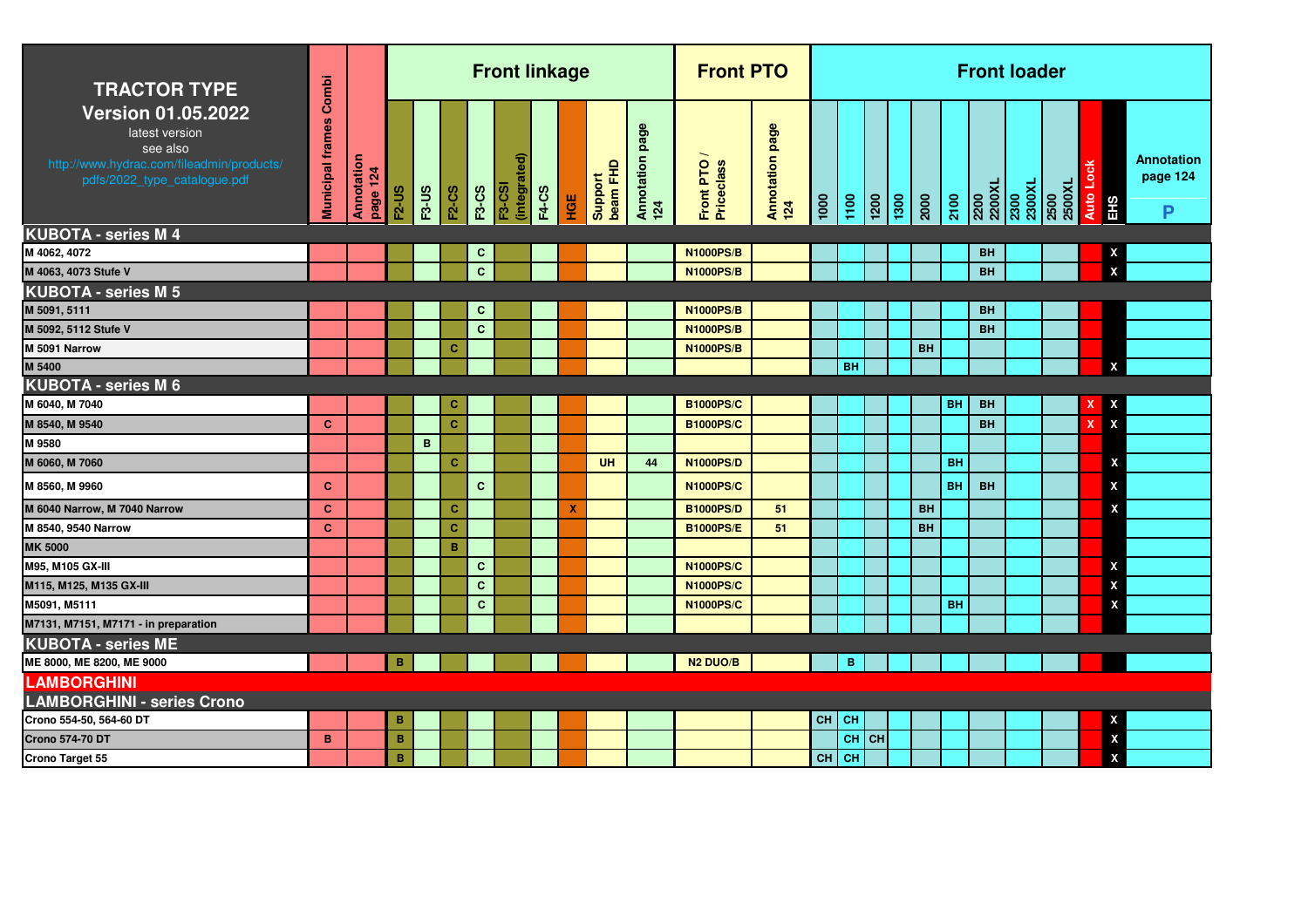| <b>TRACTOR TYPE</b>                                                                                                                  | Combi                   |                        |              |              |              |              | <b>Front linkage</b>     |              |                           |                     |                           | <b>Front PTO</b>        |                           |      |      |                    |      |         |      | <b>Front loader</b>              |           |                |             |                           |                                    |
|--------------------------------------------------------------------------------------------------------------------------------------|-------------------------|------------------------|--------------|--------------|--------------|--------------|--------------------------|--------------|---------------------------|---------------------|---------------------------|-------------------------|---------------------------|------|------|--------------------|------|---------|------|----------------------------------|-----------|----------------|-------------|---------------------------|------------------------------------|
| <b>Version 01.05.2022</b><br>latest version<br>see also<br>http://www.hydrac.com/fileadmin/products/<br>pdfs/2022_type_catalogue.pdf | <b>Municipal frames</b> | Annotation<br>page 124 | <b>F2-US</b> | <b>F3-US</b> | <b>F2-CS</b> | <b>F3-CS</b> | Э<br>(integrat<br>F3-CSI | <b>F4-CS</b> | HGE                       | Support<br>beam FHD | page<br>Annotation<br>124 | Front PTO<br>Priceclass | page<br>Annotation<br>124 | 1000 | 1100 | $\frac{1200}{200}$ | 1300 | 2000    | 2100 | 2200<br>2200XL<br>2300<br>2300XL |           | 2500<br>2500XL | <b>Auto</b> | <b>EHS</b>                | <b>Annotation</b><br>page 124<br>P |
| <b>Crono Target 70</b>                                                                                                               |                         |                        | B            |              |              |              |                          |              |                           |                     |                           |                         |                           |      |      | $CH$ CH            |      |         |      |                                  |           |                |             | X                         |                                    |
| Crono Target 55 F                                                                                                                    |                         |                        | B            |              |              |              |                          |              |                           |                     |                           |                         |                           | CH   | l CH |                    |      |         |      |                                  |           |                |             | X                         |                                    |
| <b>Crono Target 70 F</b>                                                                                                             |                         |                        | B            |              |              |              |                          |              |                           |                     |                           |                         |                           |      |      | $CH$ CH            |      |         |      |                                  |           |                |             | X                         |                                    |
| Crono 65, 75, 80                                                                                                                     |                         |                        |              |              | D            |              |                          |              |                           |                     |                           | <b>N1000PS/B</b>        |                           |      |      |                    |      |         |      |                                  |           |                |             |                           |                                    |
| <b>LAMBORGHINI - series Grand Prix</b>                                                                                               |                         |                        |              |              |              |              |                          |              |                           |                     |                           |                         |                           |      |      |                    |      |         |      |                                  |           |                |             |                           |                                    |
| Grand Prix 75, 85, 95 Target                                                                                                         |                         |                        |              | B            |              |              |                          |              |                           |                     |                           |                         |                           |      |      | <b>CH</b>          |      |         |      | <b>CH</b>                        |           |                |             |                           |                                    |
| Grand Prix 674-70                                                                                                                    |                         |                        | B            |              |              |              |                          |              |                           |                     |                           |                         |                           |      |      | CH                 |      |         |      | CH                               |           |                |             |                           |                                    |
| Grand Prix 774-80, 874-90                                                                                                            |                         |                        |              |              |              |              |                          |              |                           |                     |                           |                         |                           |      |      | <b>CH</b>          |      |         |      | <b>CH</b>                        |           |                |             |                           | $9^{\circ}$                        |
| Grand Prix LS 674-70, 774-80, 874-90                                                                                                 |                         |                        |              |              |              |              |                          |              |                           |                     |                           |                         |                           |      |      | CH                 |      |         |      | <b>CH</b>                        |           |                |             | X                         | 9                                  |
| <b>LAMBORGHINI - series Strike</b>                                                                                                   |                         |                        |              |              |              |              |                          |              |                           |                     |                           |                         |                           |      |      |                    |      |         |      |                                  |           |                |             |                           |                                    |
| Strike T4i 80, 90, 100                                                                                                               |                         |                        |              |              | D            |              |                          |              |                           |                     |                           | <b>B1000PS/C</b>        |                           |      |      |                    |      |         |      |                                  |           |                |             |                           |                                    |
| Strike T4i 90.4, 105.4, 115.4                                                                                                        |                         |                        |              |              | D            |              |                          |              |                           | <b>UK</b>           |                           | <b>B1000PS/C</b>        |                           |      |      |                    |      |         |      | <b>BH</b>                        |           |                |             | X                         |                                    |
| Strike 90.4, 100, 110, 120 T4 Final                                                                                                  |                         |                        |              |              | D            |              |                          |              |                           | <b>UK</b>           |                           | <b>B1000PS/C</b>        |                           |      |      |                    |      |         |      | <b>BH</b>                        |           |                |             | $\boldsymbol{\mathsf{x}}$ |                                    |
| <b>LAMBORGHINI - series Nitro</b>                                                                                                    |                         |                        |              |              |              |              |                          |              |                           |                     |                           |                         |                           |      |      |                    |      |         |      |                                  |           |                |             |                           |                                    |
| Nitro 90, 100, 110                                                                                                                   |                         |                        |              |              |              | D            |                          |              |                           | <b>UK</b>           |                           | <b>N1000PS/B</b>        |                           |      |      |                    |      |         |      | <b>BH</b>                        |           |                |             | X                         |                                    |
| Nitro 120, 130                                                                                                                       |                         |                        |              |              |              | D            |                          |              |                           | <b>UK</b>           |                           | <b>N1000PS/B</b>        |                           |      |      |                    |      |         |      | <b>BH</b>                        |           |                |             | $\boldsymbol{\mathsf{x}}$ |                                    |
| Nitro 100 VRT, 110 VRT                                                                                                               |                         |                        |              |              |              | D            |                          |              |                           | <b>UK</b>           |                           | <b>N1000PS/B</b>        |                           |      |      |                    |      |         |      | <b>BH</b>                        |           |                |             | $\boldsymbol{\mathsf{X}}$ |                                    |
| Nitro 120 VRT, 130 VRT                                                                                                               |                         |                        |              |              |              | D            |                          |              |                           | <b>UK</b>           |                           | <b>N1000PS/B</b>        |                           |      |      |                    |      |         |      | <b>BH</b>                        |           |                |             | $\boldsymbol{\mathsf{X}}$ |                                    |
| Nitro 90R, 100R, 110R, 120R                                                                                                          |                         |                        |              |              |              | D            |                          |              |                           | <b>UK</b>           |                           | <b>N1000PS/B</b>        |                           |      |      |                    |      |         |      | <b>BH</b>                        |           |                |             | X                         |                                    |
| <b>LAMBORGHINI - series Spark</b>                                                                                                    |                         |                        |              |              |              |              |                          |              |                           |                     |                           |                         |                           |      |      |                    |      |         |      |                                  |           |                |             |                           |                                    |
| Spark T4i 120.4, 130.4, 140.4                                                                                                        |                         |                        |              |              |              |              |                          | D            |                           | <b>UK</b>           |                           | <b>B1000PS/C</b>        |                           |      |      |                    |      |         |      |                                  | <b>BH</b> |                |             | $\boldsymbol{\mathsf{x}}$ |                                    |
| Spark T4i 150.4, 160.4                                                                                                               |                         |                        |              |              |              |              |                          | D            |                           | <b>UK</b>           |                           | <b>B1000PS/C</b>        |                           |      |      |                    |      |         |      |                                  | <b>BH</b> |                |             |                           |                                    |
| Spark T4i 140, 150, 160                                                                                                              |                         |                        |              |              |              |              |                          | D            |                           | <b>UK</b>           |                           | <b>B1000PS/C</b>        |                           |      |      |                    |      |         |      |                                  | <b>BH</b> |                |             |                           |                                    |
| Spark T4i 180, 190, 210                                                                                                              |                         |                        |              |              |              |              |                          | D            |                           |                     |                           | <b>B1000PS/C</b>        |                           |      |      |                    |      |         |      |                                  | <b>BH</b> |                |             |                           |                                    |
| <b>LAMBORGINI - series Spire</b>                                                                                                     |                         |                        |              |              |              |              |                          |              |                           |                     |                           |                         |                           |      |      |                    |      |         |      |                                  |           |                |             |                           |                                    |
| 60, 70 Target T3 + T4i                                                                                                               |                         |                        |              |              | D            |              |                          |              | x                         | <b>UK</b>           |                           | <b>N1000PS/B</b>        |                           |      |      |                    |      | $CH$ CH |      |                                  |           |                |             | X                         |                                    |
| 80, 85, 90 Target                                                                                                                    |                         |                        |              |              | D            |              |                          |              | $\boldsymbol{\mathsf{x}}$ | <b>UK</b>           |                           | <b>N1000PS/B</b>        |                           |      |      |                    |      |         |      | <b>CH</b>                        |           |                |             | $\boldsymbol{\mathsf{x}}$ |                                    |
| 90.4, 100.4                                                                                                                          |                         |                        |              |              | D            |              |                          |              | $\mathbf x$               | <b>UK</b>           |                           | <b>N1000PS/B</b>        |                           |      |      |                    |      |         |      | <b>CH</b>                        |           |                |             | $\boldsymbol{\mathsf{x}}$ |                                    |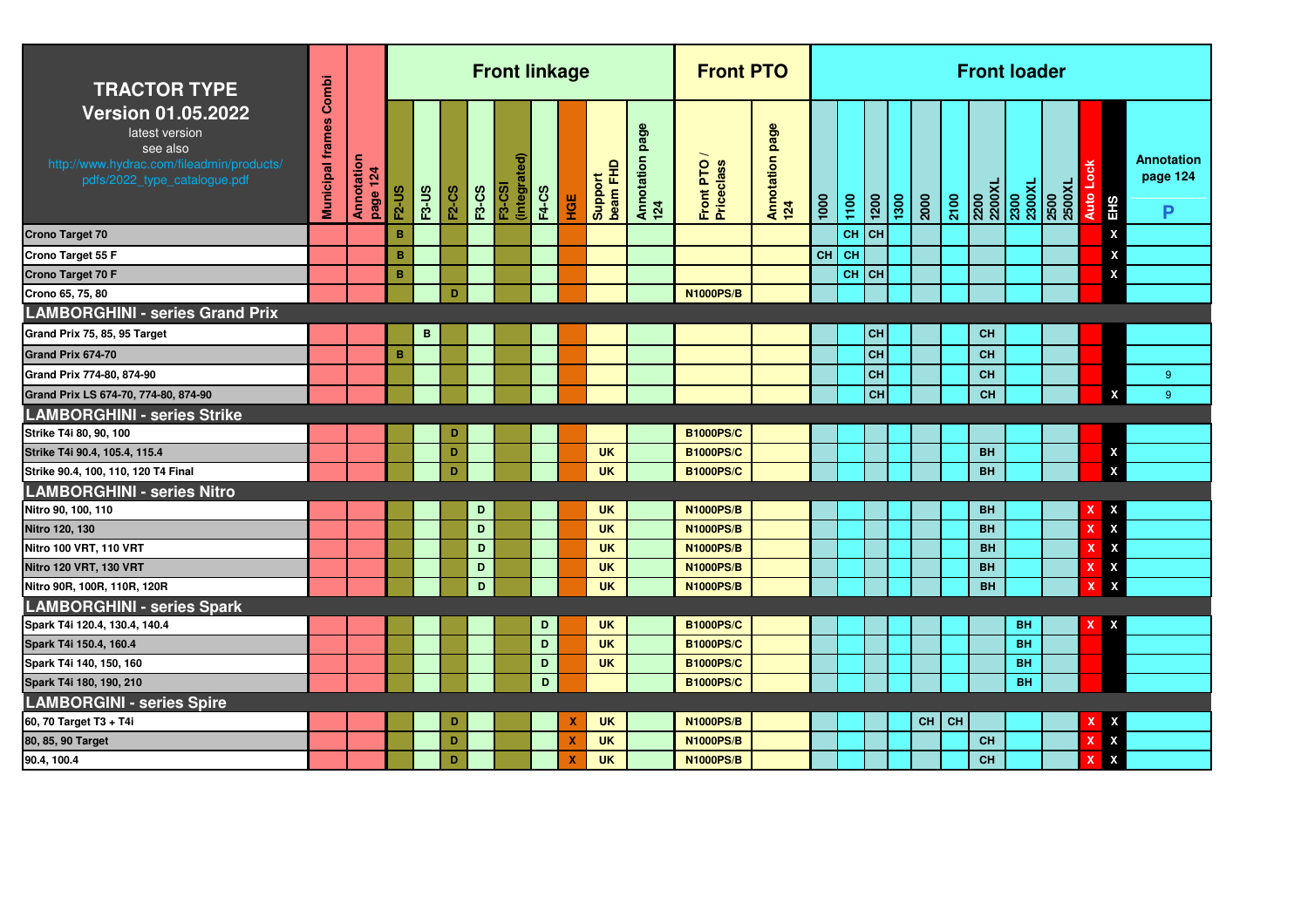| <b>TRACTOR TYPE</b>                                                                                                                                                         | Combi                   |                        |              |              |              |              | <b>Front linkage</b>          |              |     |                     |                           | <b>Front PTO</b>        |                        |                  |              |                    |                 |    |           | <b>Front loader</b> |           |                                              |                           |                             |
|-----------------------------------------------------------------------------------------------------------------------------------------------------------------------------|-------------------------|------------------------|--------------|--------------|--------------|--------------|-------------------------------|--------------|-----|---------------------|---------------------------|-------------------------|------------------------|------------------|--------------|--------------------|-----------------|----|-----------|---------------------|-----------|----------------------------------------------|---------------------------|-----------------------------|
| <b>Version 01.05.2022</b><br>latest version<br>see also<br>http://www.hydrac.com/fileadmin/products/<br>pdfs/2022_type_catalogue.pdf<br><b>LAMBORGHINI - series Premium</b> | <b>Municipal frames</b> | Annotation<br>page 124 | <b>F2-US</b> | <b>F3-US</b> | <b>F2-CS</b> | <b>F3-CS</b> | (integrated)<br><b>F3-CSI</b> | <b>F4-CS</b> | HGE | beam FHD<br>Support | page<br>Annotation<br>124 | Front PTO<br>Priceclass | Annotation page<br>124 | $\frac{1000}{1}$ | 1100         | $\frac{1200}{200}$ | $\frac{1}{300}$ |    | 2100      |                     |           | 2200<br>2200XL<br>2300XL<br>2300XL<br>2500XL | Auto Loc<br>EHS           | Annotation<br>page 124<br>P |
| Premium 850, 950, 1050                                                                                                                                                      |                         |                        | в            |              |              |              |                               |              |     |                     |                           |                         |                        |                  |              |                    | CН              |    |           | <b>CH</b>           |           |                                              | X                         | 27                          |
| Premium 1060                                                                                                                                                                |                         |                        |              | B            |              |              |                               |              |     |                     |                           |                         |                        |                  |              |                    | CH              |    |           |                     | CH        |                                              | $\mathbf x$<br>X          |                             |
| Premium 1100, 1300                                                                                                                                                          |                         |                        |              | B            |              |              |                               |              |     |                     |                           |                         | 45                     |                  |              |                    |                 |    |           |                     | <b>CH</b> |                                              | X                         |                             |
| <b>LAMBORGHINI - series R2</b>                                                                                                                                              |                         |                        |              |              |              |              |                               |              |     |                     |                           |                         |                        |                  |              |                    |                 |    |           |                     |           |                                              |                           |                             |
| R2.56, R2.66                                                                                                                                                                | $\mathbf{C}$            |                        | B            |              |              |              |                               |              |     |                     |                           |                         |                        | CH               | <b>CH</b>    |                    |                 | CH | <b>CH</b> |                     |           |                                              | X                         |                             |
| R2.76, R2.86                                                                                                                                                                | $\mathbf{C}$            |                        |              |              |              |              |                               |              |     |                     |                           |                         |                        |                  |              |                    | D               |    |           | CH                  |           |                                              | $\mathbf x$               |                             |
| R2.60, R2.80                                                                                                                                                                |                         |                        |              |              | c            | $\mathbf{C}$ |                               |              |     | <b>UK</b>           |                           |                         |                        |                  | c            | $\mathbf{C}$       |                 |    | <b>BH</b> | <b>BH</b>           |           |                                              | $\boldsymbol{\mathsf{x}}$ |                             |
| R2.90, R2.100                                                                                                                                                               |                         |                        |              |              | $\mathbf{C}$ | $\mathbf{C}$ |                               |              |     | <b>UK</b>           |                           |                         |                        |                  | $\mathbf{C}$ | $\mathbf c$        |                 |    | <b>BH</b> | <b>BH</b>           |           |                                              | $\mathbf x$               |                             |
| R2. Target 60, 70 DT                                                                                                                                                        |                         |                        | $\mathbf{C}$ |              | $\mathbf{C}$ | $\mathbf{C}$ |                               |              |     |                     |                           |                         |                        |                  | c            | $\mathbf{C}$       |                 |    | BH        | <b>BH</b>           |           |                                              | $\boldsymbol{\mathsf{x}}$ |                             |
| <b>LAMBORGHINI - series R3</b>                                                                                                                                              |                         |                        |              |              |              |              |                               |              |     |                     |                           |                         |                        |                  |              |                    |                 |    |           |                     |           |                                              |                           |                             |
| R3.75, R3.85, R3.95                                                                                                                                                         | c                       |                        |              | B            |              |              |                               |              |     |                     |                           | N <sub>2</sub> DUO/B    |                        |                  |              |                    |                 |    |           | <b>CH</b>           |           |                                              |                           |                             |
| R3.75T, R3.85T, R3.95T                                                                                                                                                      |                         |                        |              | B            |              |              |                               |              |     |                     |                           |                         |                        |                  |              |                    |                 |    |           | <b>CH</b>           |           |                                              | $\mathbf x$               |                             |
| R3.75TB, R3.85TB, R3.95TB                                                                                                                                                   |                         |                        |              | B            |              |              |                               |              |     |                     |                           | <b>N2 DUO/B</b>         |                        |                  |              |                    |                 |    |           | <b>CH</b>           |           |                                              | $\mathsf{x}$              |                             |
| R3 85 EVO, R3 100 EVO, R3 110 EVO                                                                                                                                           | $\mathbf{C}$            |                        |              |              |              |              |                               |              |     |                     |                           |                         |                        |                  |              |                    |                 |    |           | <b>BH</b>           |           |                                              |                           |                             |
| <b>LAMBORGHINI - series R4</b>                                                                                                                                              |                         |                        |              |              |              |              |                               |              |     |                     |                           |                         |                        |                  |              |                    |                 |    |           |                     |           |                                              |                           |                             |
| R4.85, R4.95, R4.110                                                                                                                                                        |                         |                        |              | B            |              |              |                               |              |     |                     |                           |                         |                        |                  |              |                    |                 |    |           | <b>BH</b>           |           |                                              |                           | 27                          |
| R4.100, R4.110, R4.100/110VRT                                                                                                                                               |                         |                        |              |              |              |              |                               |              |     |                     |                           |                         |                        |                  |              |                    |                 |    |           | <b>BH</b>           |           |                                              | x                         |                             |
| R4.105                                                                                                                                                                      |                         |                        |              | B            |              |              |                               |              |     |                     |                           |                         |                        |                  |              |                    |                 |    |           | <b>CH</b>           |           |                                              |                           |                             |
| <b>LAMBORGHINI - series R6</b>                                                                                                                                              |                         |                        |              |              |              |              |                               |              |     |                     |                           |                         |                        |                  |              |                    |                 |    |           |                     |           |                                              |                           |                             |
| R6.150.7, R6.165.7                                                                                                                                                          | D                       |                        |              |              |              |              |                               |              |     |                     |                           |                         | 44                     |                  |              |                    |                 |    |           |                     |           | <b>BH</b>                                    |                           | 25                          |
| R6.90, R6.100, R6.120, R6.125                                                                                                                                               | D                       |                        |              |              |              |              |                               |              |     |                     | 48                        |                         |                        |                  |              |                    |                 |    |           |                     | <b>BH</b> |                                              | $\mathbf{x}$              | 4 Zyl                       |
| R6.110, R6.115                                                                                                                                                              | D                       |                        |              |              |              |              |                               |              |     |                     | 48                        |                         |                        |                  |              |                    |                 |    |           |                     | <b>BH</b> | <b>BH</b>                                    | x                         | 6 cyl.                      |
| R6.130, R6.150                                                                                                                                                              | D                       |                        |              |              |              |              |                               |              |     |                     | 48                        |                         |                        |                  |              |                    |                 |    |           |                     | <b>BH</b> | <b>BH</b>                                    | x                         |                             |
| R5.115, R5.130                                                                                                                                                              |                         |                        |              | B            |              |              |                               |              |     |                     |                           |                         |                        |                  |              |                    |                 |    |           | <b>CH</b>           |           |                                              |                           |                             |
| R6.90, 6.100, 6.110, 6.120, 6.125 Hi-Profile                                                                                                                                | D                       |                        |              |              |              |              |                               |              |     |                     |                           |                         |                        |                  |              |                    |                 |    |           |                     | <b>BH</b> |                                              | x                         |                             |
| R6.115 Hi-Profile                                                                                                                                                           | D                       |                        |              |              |              |              |                               |              |     |                     |                           |                         |                        |                  |              |                    |                 |    |           |                     | <b>BH</b> | <b>BH</b>                                    | $\mathbf x$               |                             |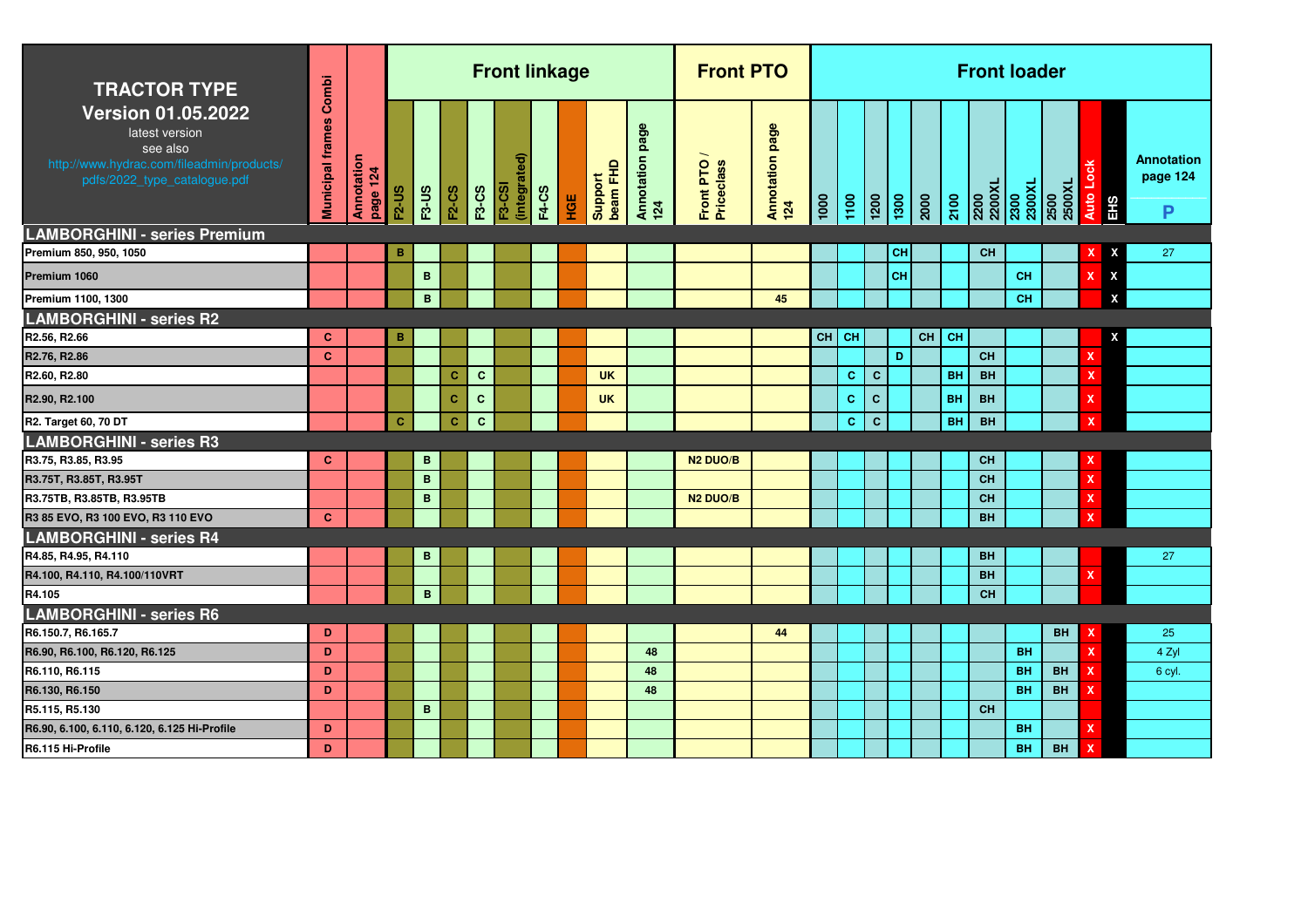| <b>TRACTOR TYPE</b>                                                                                                                  | Combi                   |                        |              |              |              |              | <b>Front linkage</b>          |              |                           |                     |                           | <b>Front PTO</b>        |                        |      |      |                   |      |      |           |           | <b>Front loader</b>                                                                                |                |                         |                                    |
|--------------------------------------------------------------------------------------------------------------------------------------|-------------------------|------------------------|--------------|--------------|--------------|--------------|-------------------------------|--------------|---------------------------|---------------------|---------------------------|-------------------------|------------------------|------|------|-------------------|------|------|-----------|-----------|----------------------------------------------------------------------------------------------------|----------------|-------------------------|------------------------------------|
| <b>Version 01.05.2022</b><br>latest version<br>see also<br>http://www.hydrac.com/fileadmin/products/<br>pdfs/2022_type_catalogue.pdf | <b>Municipal frames</b> | Annotation<br>page 124 | <b>F2-US</b> | <b>F3-US</b> | <b>F2-CS</b> | <b>F3-CS</b> | (integrated)<br><b>F3-CSI</b> | <b>F4-CS</b> | НGЕ                       | Support<br>beam FHD | page<br>Annotation<br>124 | Front PTO<br>Priceclass | Annotation page<br>124 | 1000 | 1100 | $\frac{120}{200}$ | 1300 | 2000 | 2100      |           | $\begin{array}{r l} \hline 2200 \\ 2200 \text{XL} \\ 2300 \\ 2300 \text{XL} \\ \hline \end{array}$ | 2500<br>2500XL | Auto<br>EH <sub>S</sub> | <b>Annotation</b><br>page 124<br>P |
| R6.130/140/160DCR/-4V, R6.140/160 Hi-ProfileDCR                                                                                      |                         |                        |              |              |              |              |                               |              |                           |                     |                           |                         |                        |      |      |                   |      |      |           |           |                                                                                                    | <b>BH</b>      |                         |                                    |
| R6.135DCR4vV, R6.155DCR4V, R6.135/155 Hi-<br>ProfileDCR4V                                                                            |                         |                        |              |              |              |              |                               |              |                           |                     |                           |                         |                        |      |      |                   |      |      |           |           | <b>BH</b>                                                                                          |                |                         |                                    |
| R6.150.7 VRT, R6.165.7 VRT                                                                                                           | D                       |                        |              |              |              |              |                               |              |                           |                     |                           |                         | 44                     |      |      |                   |      |      |           |           |                                                                                                    | <b>BH</b>      |                         | 25                                 |
| R6.150VRT DCR, R6.170VRT DCR                                                                                                         |                         |                        |              |              |              |              |                               |              | $\boldsymbol{\mathsf{x}}$ |                     |                           |                         |                        |      |      |                   |      |      |           |           |                                                                                                    | <b>BH</b>      |                         |                                    |
| <b>LAMBORGHINI - series R7</b>                                                                                                       |                         |                        |              |              |              |              |                               |              |                           |                     |                           |                         |                        |      |      |                   |      |      |           |           |                                                                                                    |                |                         |                                    |
| R7.190, R7.220<br><b>LAMBORGHINI - series Rekord</b>                                                                                 |                         |                        |              |              |              |              |                               |              |                           |                     |                           |                         |                        |      |      |                   |      |      |           |           |                                                                                                    | <b>BH</b>      |                         |                                    |
| Rekord 60, 65, 70, 75                                                                                                                | $\, {\bf B} \,$         |                        |              |              |              |              |                               |              |                           |                     |                           |                         |                        |      |      |                   |      | BH   | <b>BH</b> |           |                                                                                                    |                | $\boldsymbol{x}$        |                                    |
| <b>LAMBORGHINI - series Sprint</b>                                                                                                   |                         |                        |              |              |              |              |                               |              |                           |                     |                           |                         |                        |      |      |                   |      |      |           |           |                                                                                                    |                |                         |                                    |
| Sprint 664-60, 664-65 DT                                                                                                             | $\mathbf{C}$            |                        | B            |              |              |              |                               |              |                           |                     |                           | N <sub>2</sub> DUO/B    |                        |      | CH   |                   |      |      | CH        |           |                                                                                                    |                | X                       |                                    |
| Sprint 674-70, 674-75 DT                                                                                                             | $\mathbf{C}$            |                        | B            |              |              |              |                               |              |                           |                     |                           |                         |                        |      |      | CH                |      |      |           | <b>CH</b> |                                                                                                    |                | $\pmb{\mathsf{x}}$      | 24, 41                             |
| <b>Sprint 684-85 DT</b>                                                                                                              | $\mathbf{C}$            |                        | B            |              |              |              |                               |              |                           |                     |                           |                         |                        |      |      | <b>CH</b>         |      |      |           | <b>CH</b> |                                                                                                    |                | X                       | 24, 41                             |
| <b>LAMBORGHINI - older series</b>                                                                                                    |                         |                        |              |              |              |              |                               |              |                           |                     |                           |                         |                        |      |      |                   |      |      |           |           |                                                                                                    |                |                         |                                    |
| 573-60 N, 574-60 N                                                                                                                   |                         |                        |              |              |              |              |                               |              |                           |                     |                           |                         |                        |      | CH   |                   |      |      |           |           |                                                                                                    |                |                         |                                    |
| 674-70N                                                                                                                              |                         |                        |              |              |              |              |                               |              |                           |                     |                           |                         |                        |      |      | <b>CH</b>         |      |      |           | CH        |                                                                                                    |                |                         |                                    |
| 550, 660 DT                                                                                                                          |                         |                        |              |              |              |              |                               |              |                           |                     |                           |                         |                        |      | CH   |                   |      |      |           |           |                                                                                                    |                |                         |                                    |
| <b>LANDINI</b>                                                                                                                       |                         |                        |              |              |              |              |                               |              |                           |                     |                           |                         |                        |      |      |                   |      |      |           |           |                                                                                                    |                |                         |                                    |
| <b>LANDINI - series Alpin</b>                                                                                                        |                         |                        |              |              |              |              |                               |              |                           |                     |                           |                         |                        |      |      |                   |      |      |           |           |                                                                                                    |                |                         |                                    |
| Alpin 60, 65, 70, 75, 80, 85                                                                                                         |                         |                        |              |              |              |              |                               |              |                           |                     |                           |                         |                        |      |      |                   |      |      | <b>BH</b> | <b>BH</b> |                                                                                                    |                |                         | $\mathbf x$                        |
| <b>LANDINI - series Blizzard</b>                                                                                                     |                         |                        |              |              |              |              |                               |              |                           |                     |                           |                         |                        |      |      |                   |      |      |           |           |                                                                                                    |                |                         |                                    |
| <b>Blizzard 60 DT</b>                                                                                                                |                         |                        |              |              |              |              |                               |              |                           |                     |                           |                         |                        |      |      | B                 |      |      |           |           |                                                                                                    |                |                         | He suppl                           |
| Blizzard 65, 75 DT                                                                                                                   |                         |                        | B            |              |              |              |                               |              |                           |                     |                           |                         |                        |      |      | $\mathbf B$       |      |      |           |           |                                                                                                    |                |                         | He suppl                           |
| Blizzard 85                                                                                                                          |                         |                        | B            |              |              |              |                               |              |                           |                     |                           | N <sub>2</sub> DUO/B    | 44, 47                 |      |      | B                 |      |      |           |           |                                                                                                    |                |                         | He                                 |
| <b>Blizzard 95</b>                                                                                                                   |                         |                        |              |              |              |              |                               |              |                           |                     |                           |                         | 44                     |      |      | $\mathbf B$       |      |      |           |           |                                                                                                    |                |                         | He suppl                           |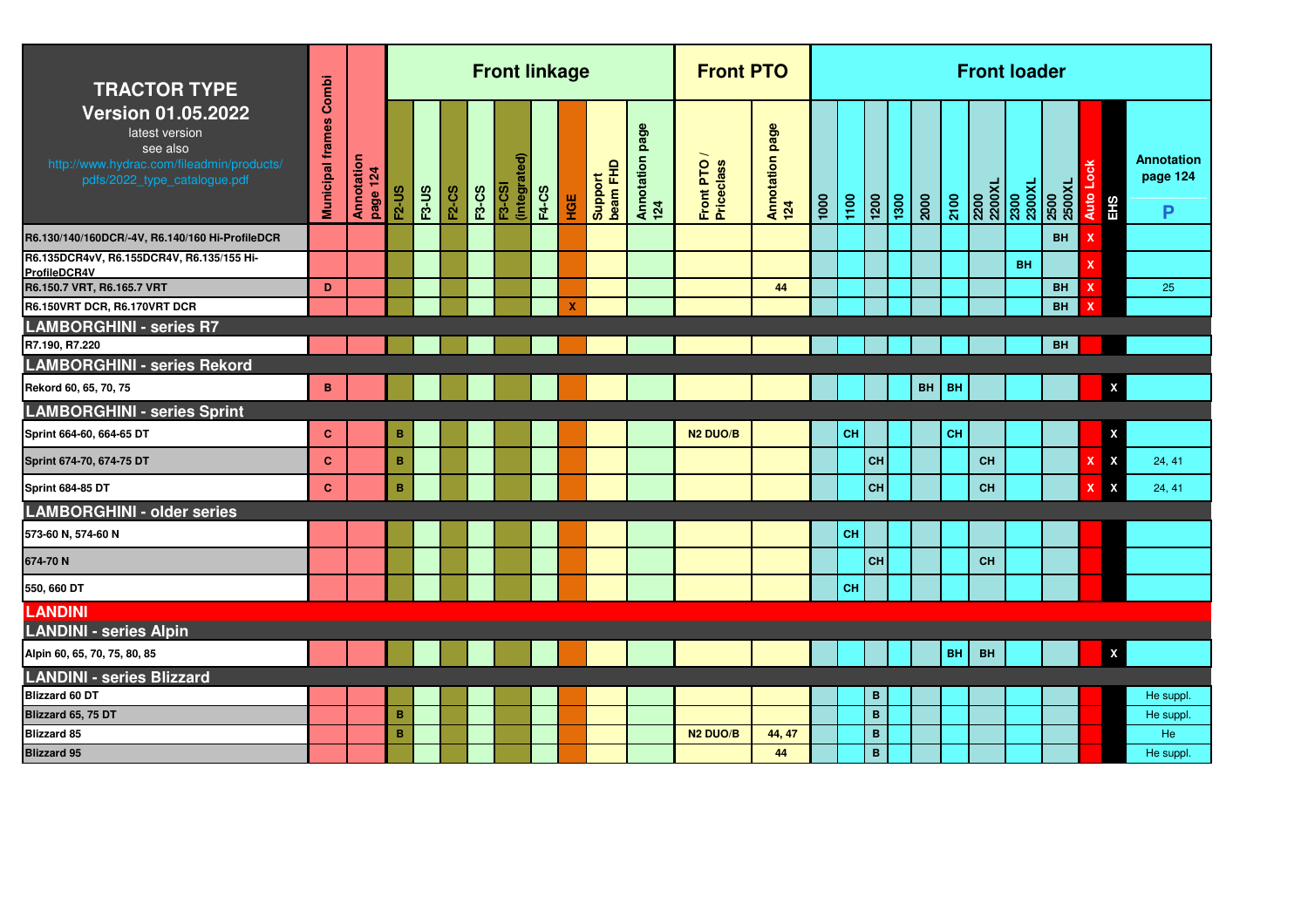| <b>TRACTOR TYPE</b>                                                                                                                  | Combi                   |                        |                 |              |       |              | <b>Front linkage</b>          |              |     |                     |                           | <b>Front PTO</b>        |                        |      |      |                 |      |           |           |                | <b>Front loader</b> |                |                           |                                    |
|--------------------------------------------------------------------------------------------------------------------------------------|-------------------------|------------------------|-----------------|--------------|-------|--------------|-------------------------------|--------------|-----|---------------------|---------------------------|-------------------------|------------------------|------|------|-----------------|------|-----------|-----------|----------------|---------------------|----------------|---------------------------|------------------------------------|
| <b>Version 01.05.2022</b><br>latest version<br>see also<br>http://www.hydrac.com/fileadmin/products/<br>pdfs/2022_type_catalogue.pdf | <b>Municipal frames</b> | Annotation<br>page 124 | <b>F2-US</b>    | <b>F3-US</b> | F2-CS | <b>F3-CS</b> | (integrated)<br><b>F3-CSI</b> | <b>F4-CS</b> | HGE | beam FHD<br>Support | page<br>Annotation<br>124 | Front PTO<br>Priceclass | Annotation page<br>124 | 1000 | 1100 | $\frac{1}{200}$ | 1300 | 2000      | 2100      | 2200<br>2200XL | 2300<br>2300XL      | 2500<br>2500XL | Auto Lock<br>EHS          | <b>Annotation</b><br>page 124<br>P |
| <b>LANDINI - series Ghibli</b>                                                                                                       |                         |                        |                 |              |       |              |                               |              |     |                     |                           |                         |                        |      |      |                 |      |           |           |                |                     |                |                           |                                    |
| Ghibli 80, 90, 100 DT                                                                                                                |                         |                        |                 | B            |       |              |                               |              |     |                     |                           |                         |                        |      |      |                 |      |           |           | <b>BH</b>      |                     |                |                           | X                                  |
| <b>LANDINI - series Globus</b>                                                                                                       |                         |                        |                 |              |       |              |                               |              |     |                     |                           |                         |                        |      |      |                 |      |           |           |                |                     |                |                           |                                    |
| Globus 55 DT                                                                                                                         |                         |                        |                 |              |       |              |                               |              |     |                     |                           |                         |                        | BH   |      |                 |      |           |           |                |                     |                |                           | X                                  |
| Globus 60 DT                                                                                                                         |                         |                        | B               |              |       |              |                               |              |     |                     |                           |                         |                        |      |      |                 |      | <b>BH</b> |           |                |                     |                |                           | X                                  |
| Globus 70 DT                                                                                                                         |                         |                        | $\, {\bf B} \,$ |              |       |              |                               |              |     |                     |                           |                         |                        |      |      |                 |      |           | <b>BH</b> |                |                     |                |                           | X                                  |
| Globus 65, 75, 80 DT                                                                                                                 |                         |                        | B               |              |       |              |                               |              |     |                     |                           | N <sub>2</sub> DUO/D    | 45, 47                 |      |      |                 |      |           |           | <b>BH</b>      |                     |                | $\boldsymbol{\mathsf{x}}$ | X                                  |
| <b>LANDINI - series Landpower</b>                                                                                                    |                         |                        |                 |              |       |              |                               |              |     |                     |                           |                         |                        |      |      |                 |      |           |           |                |                     |                |                           |                                    |
| Landpower 125, 135, 130, 145, 165, 160, 185 TDI                                                                                      | c                       |                        |                 |              |       |              |                               |              |     |                     |                           |                         |                        |      |      |                 |      |           |           |                | <b>BH</b>           |                |                           | $\pmb{\mathsf{x}}$                 |
| <b>LANDINI - series Legend</b>                                                                                                       |                         |                        |                 |              |       |              |                               |              |     |                     |                           |                         |                        |      |      |                 |      |           |           |                |                     |                |                           |                                    |
| Legend 115                                                                                                                           |                         |                        |                 | в            |       |              |                               |              |     |                     |                           |                         | 44, 47                 |      |      |                 |      |           |           |                | BH                  |                |                           | X                                  |
| Legend 120, 130, 140, 160, 180 TOP                                                                                                   | $\mathbf{C}$            |                        |                 |              |       |              |                               |              |     |                     |                           |                         |                        |      |      |                 |      |           |           |                | <b>BH</b>           |                | X                         | $\boldsymbol{\mathsf{X}}$          |
| Legend 125, 135, 145, 165, 185 TDI                                                                                                   | $\mathbf{C}$            |                        |                 |              |       | $\mathbf{C}$ |                               |              |     |                     |                           |                         |                        |      |      |                 |      |           |           |                | <b>BH</b>           |                | X                         | $\boldsymbol{\mathsf{X}}$          |
| Legend 145                                                                                                                           |                         |                        |                 | $\mathbf{B}$ |       |              |                               |              |     |                     |                           |                         | 44, 47                 |      |      |                 |      |           |           |                |                     |                |                           |                                    |
| <b>LANDINI - series Mythos</b>                                                                                                       |                         |                        |                 |              |       |              |                               |              |     |                     |                           |                         |                        |      |      |                 |      |           |           |                |                     |                |                           |                                    |
| Mythos 100                                                                                                                           |                         |                        |                 |              |       |              |                               |              |     |                     |                           |                         |                        |      |      |                 |      |           |           | <b>BH</b>      |                     |                |                           |                                    |
| Mythos 115                                                                                                                           |                         |                        |                 |              |       |              |                               |              |     |                     |                           |                         |                        |      |      |                 |      |           |           |                | <b>CH</b>           |                |                           | X                                  |
| <b>LANDINI - series PowerMondial</b>                                                                                                 |                         |                        |                 |              |       |              |                               |              |     |                     |                           |                         |                        |      |      |                 |      |           |           |                |                     |                |                           |                                    |
| PowerMondial 95, 105, 115                                                                                                            |                         |                        |                 |              |       |              |                               |              |     |                     |                           |                         |                        |      |      |                 |      |           |           |                |                     | <b>CH</b>      | $\boldsymbol{\mathsf{x}}$ | $\mathbf{x}$                       |
| <b>LANDINI - series Technofarm</b>                                                                                                   |                         |                        |                 |              |       |              |                               |              |     |                     |                           |                         |                        |      |      |                 |      |           |           |                |                     |                |                           |                                    |
| Technofarm 80                                                                                                                        |                         |                        |                 |              |       |              |                               |              |     |                     |                           |                         |                        |      |      |                 |      |           | AH        |                |                     |                |                           | X                                  |
| <b>LANDINI - series Vision</b>                                                                                                       |                         |                        |                 |              |       |              |                               |              |     |                     |                           |                         |                        |      |      |                 |      |           |           |                |                     |                |                           |                                    |
| Vision 80, 85, 90, 95, 100, 105                                                                                                      | C                       |                        |                 |              |       | $\mathbf{C}$ |                               |              |     |                     |                           |                         |                        |      |      |                 |      |           |           | <b>BH</b>      |                     |                | $\mathbf{X}$              | $\pmb{\mathsf{x}}$                 |
| <b>LANDINI - series 5 H</b>                                                                                                          |                         |                        |                 |              |       |              |                               |              |     |                     |                           |                         |                        |      |      |                 |      |           |           |                |                     |                |                           |                                    |
| 5-080H, 5-090H, 5-100H                                                                                                               |                         |                        |                 |              |       | B            |                               |              |     |                     |                           |                         |                        |      |      |                 |      |           |           | <b>BH</b>      |                     |                | x                         |                                    |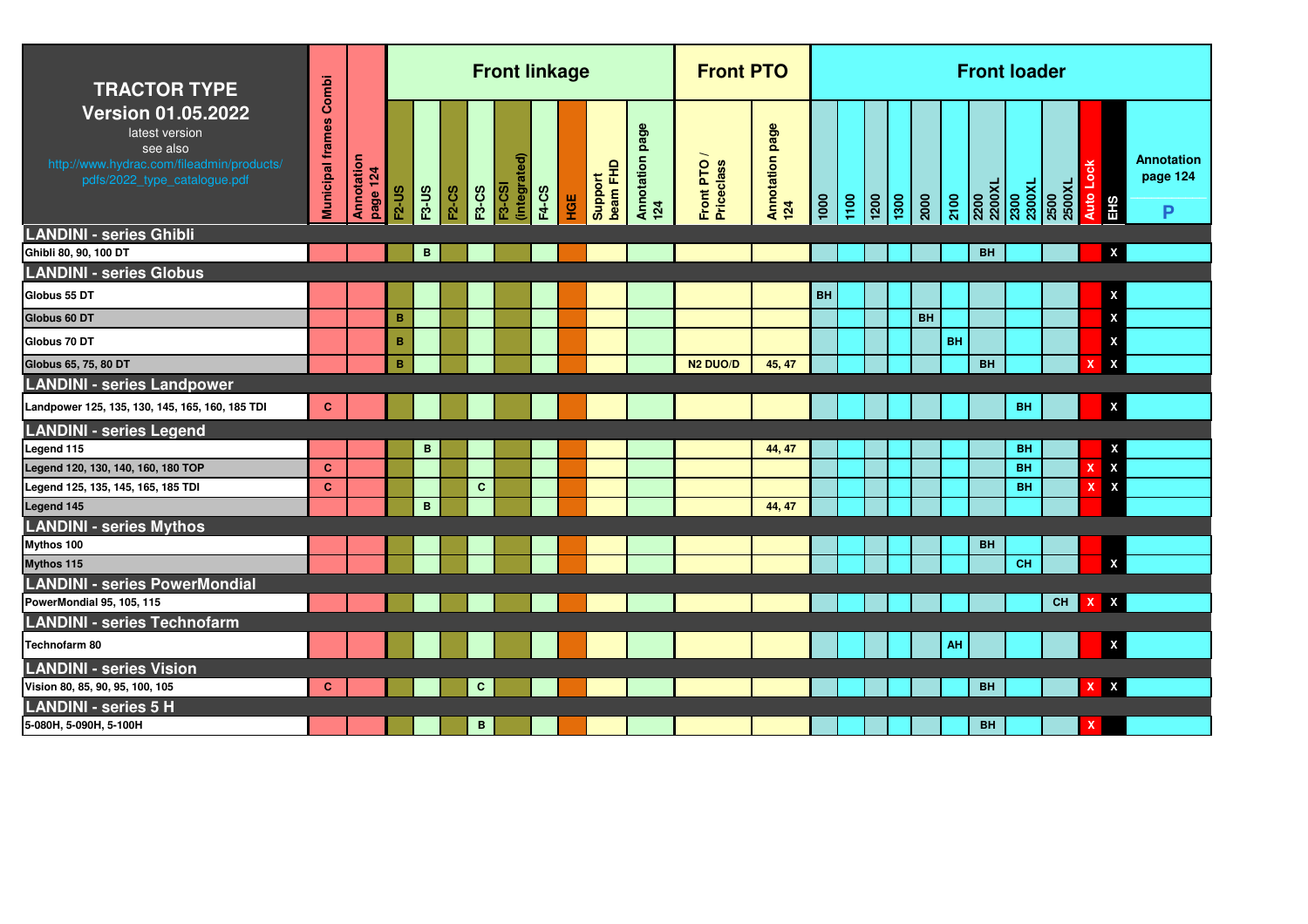| <b>TRACTOR TYPE</b>                                                                                                                  | Combi               |                        |                 |              |              |              | <b>Front linkage</b>          |              |     |                     |                               | <b>Front PTO</b>        |                         |               |           |                 |                                                         |           |           | <b>Front loader</b>                      |                   |                             |
|--------------------------------------------------------------------------------------------------------------------------------------|---------------------|------------------------|-----------------|--------------|--------------|--------------|-------------------------------|--------------|-----|---------------------|-------------------------------|-------------------------|-------------------------|---------------|-----------|-----------------|---------------------------------------------------------|-----------|-----------|------------------------------------------|-------------------|-----------------------------|
| <b>Version 01.05.2022</b><br>latest version<br>see also<br>http://www.hydrac.com/fileadmin/products/<br>pdfs/2022_type_catalogue.pdf | frames<br>Municipal | Annotation<br>page 124 | <b>F2-US</b>    | <b>F3-US</b> | <b>F2-CS</b> | <b>F3-CS</b> | (integrated)<br><b>F3-CSI</b> | <b>F4-CS</b> | HGE | beam FHD<br>Support | შ,<br>й,<br>Annotation<br>124 | Front PTO<br>Priceclass | Annotation page<br>124  | $\frac{1}{2}$ | 1100      | $\frac{1}{200}$ | $\begin{array}{c c}\n\hline\n1300 \\ 2000\n\end{array}$ | 2100      |           | 2200<br>2200XL<br>2300<br>2300XL<br>2500 | Auto Lock<br>EHS  | Annotation<br>page 124<br>P |
| <b>LINDNER</b>                                                                                                                       |                     |                        |                 |              |              |              |                               |              |     |                     |                               |                         |                         |               |           |                 |                                                         |           |           |                                          |                   |                             |
| <b>LINDNER - series Geotrac</b>                                                                                                      |                     |                        |                 |              |              |              |                               |              |     |                     |                               |                         |                         |               |           |                 |                                                         |           |           |                                          |                   |                             |
| Geotrac 63, 73, 64, 74                                                                                                               | B                   |                        | $\, {\bf B}$    |              |              |              |                               |              |     |                     |                               |                         |                         |               | DH        |                 |                                                         | <b>BH</b> |           |                                          | X<br>X            | 5, 13                       |
| Geotrac 83, 84, 93, 103                                                                                                              | $\mathbf{C}$        |                        |                 |              |              | $\mathbf{C}$ |                               |              |     |                     |                               |                         |                         |               |           | <b>DH</b>       |                                                         |           | <b>BH</b> |                                          | $\mathbf{x}$<br>x | 5 <sup>5</sup>              |
| Geotrac 50, 60, 65                                                                                                                   | B                   |                        | B               |              |              |              |                               |              | X   |                     | 48                            | <b>N2 DUO/C</b>         | 47                      | <b>BH</b>     | <b>BH</b> |                 |                                                         | <b>BH</b> |           |                                          | X<br>$\mathbf x$  | 5, 13                       |
| Geotrac 70, 80                                                                                                                       | $\mathbf{C}$        |                        | B               |              |              |              |                               |              | X   |                     |                               | <b>N2 DUO/C</b>         | 47                      |               | BH BH     |                 |                                                         | <b>BH</b> | <b>BH</b> |                                          | X                 | 5, 13                       |
| Geotrac 75, 85                                                                                                                       | $\mathbf{C}$        |                        | $\, {\bf B} \,$ |              |              |              |                               |              |     |                     |                               |                         | 44, 46                  |               | BH BH     |                 |                                                         | BH        | <b>BH</b> |                                          | x                 | 5 <sub>5</sub>              |
| Geotrac 94                                                                                                                           | D                   |                        |                 | B            |              |              |                               |              | X   |                     |                               |                         | 47                      |               |           |                 |                                                         |           | <b>BH</b> |                                          | X                 | 5 <sub>5</sub>              |
| Geotrac 100                                                                                                                          | C.                  |                        |                 | B            |              |              |                               |              |     |                     |                               |                         |                         |               |           | <b>BH</b>       |                                                         |           | <b>BH</b> |                                          | x                 | $5\phantom{.0}$             |
| Geotrac 104, 114, 124                                                                                                                | D                   |                        |                 |              |              | $\mathbf{C}$ |                               |              |     |                     |                               |                         |                         |               |           |                 |                                                         |           | B         |                                          |                   | He                          |
| Geotrac 74 ep                                                                                                                        |                     |                        |                 |              | c            |              |                               |              |     | <b>UH</b>           |                               |                         |                         |               |           |                 |                                                         |           | B         |                                          | X<br>x            | He                          |
| Geotrac 64 EP, 74, EP 84 EP                                                                                                          | B                   |                        |                 |              |              | $\mathbf c$  |                               |              |     |                     |                               | <b>N1000PS/A</b>        | $\mathbf{1}$            |               |           |                 | P.                                                      | P         |           |                                          | X                 | P page 30                   |
| Geotrac 84 EP Pro, 94 EP, 104 EP                                                                                                     |                     |                        |                 |              |              | $\mathbf{C}$ |                               |              |     |                     |                               |                         | $\blacksquare$          |               |           |                 |                                                         |           | P         |                                          | X                 | P page 30                   |
| Geotrac 114 EP, Geotrac 134 EP                                                                                                       | $\mathbf{C}$        |                        |                 |              |              | $\mathbf{C}$ |                               |              |     |                     |                               | <b>B1000PS/A</b>        |                         |               |           |                 |                                                         |           |           | <b>P</b>                                 | X<br>x            | P page 30                   |
| <b>LINDNER - series Lintrac</b>                                                                                                      |                     |                        |                 |              |              |              |                               |              |     |                     |                               |                         |                         |               |           |                 |                                                         |           |           |                                          |                   |                             |
| Lintrac 75 LS                                                                                                                        |                     |                        |                 |              |              |              |                               |              |     |                     |                               |                         |                         |               |           |                 | P                                                       |           |           |                                          | x                 | P page 28                   |
| Lintrac 95 LS, 115 LS                                                                                                                |                     |                        |                 |              |              |              |                               |              |     |                     |                               |                         |                         |               |           |                 | P.                                                      | P         |           |                                          | x                 | P page 28 / 32              |
| Lintrac 80                                                                                                                           |                     |                        |                 |              |              |              |                               |              |     |                     |                               |                         |                         |               |           |                 |                                                         | P         |           |                                          | X                 | P page 28 / 32              |
| Lintrac 90                                                                                                                           |                     |                        |                 |              |              |              |                               |              |     |                     |                               |                         |                         |               |           |                 |                                                         | P         |           |                                          | x                 | P page 28 / 32              |
| Lintrac 100                                                                                                                          |                     |                        |                 |              |              |              |                               |              |     |                     |                               |                         |                         |               |           |                 |                                                         |           | P         |                                          | x                 | P page 28 / 32              |
| <b>Lintrac 110, 115</b>                                                                                                              |                     |                        |                 |              |              |              |                               |              |     |                     |                               |                         |                         |               |           |                 |                                                         | P         |           |                                          | x                 | P page 28 / 32              |
| Lintrac 130                                                                                                                          |                     |                        |                 |              |              |              |                               |              |     |                     |                               |                         |                         |               |           |                 |                                                         |           | P         |                                          |                   | P page 28 / 32              |
| <b>LINDNER - older series</b>                                                                                                        |                     |                        |                 |              |              |              |                               |              |     |                     |                               |                         |                         |               |           |                 |                                                         |           |           |                                          |                   |                             |
| 1450, 1500 A+N                                                                                                                       | B                   |                        | B               |              |              |              |                               |              |     |                     | $\mathbf{1}$                  | <b>N2 DUO/A</b>         | 1, 34, 38<br>43, 44, 45 | BH            | <b>BH</b> |                 |                                                         |           |           |                                          |                   | He suppl. 1                 |
| 1600, 1650, 1700, 1750 A+N                                                                                                           | B                   |                        | $\overline{B}$  |              |              |              |                               |              |     |                     | $\mathbf{1}$                  | N <sub>2</sub> DUO/C    | 1, 34, 38<br>43.44      |               | <b>BH</b> |                 |                                                         |           |           |                                          |                   | He suppl. 1                 |
| <b>LOVOL</b>                                                                                                                         |                     |                        |                 |              |              |              |                               |              |     |                     |                               |                         |                         |               |           |                 |                                                         |           |           |                                          |                   |                             |
| 504-III                                                                                                                              |                     |                        |                 |              | c            |              |                               |              |     |                     |                               | <b>N1000PS/D</b>        | 45, 51                  |               |           |                 |                                                         |           |           |                                          |                   |                             |
|                                                                                                                                      |                     |                        |                 |              |              |              |                               |              |     |                     |                               |                         |                         |               |           |                 |                                                         |           |           |                                          |                   |                             |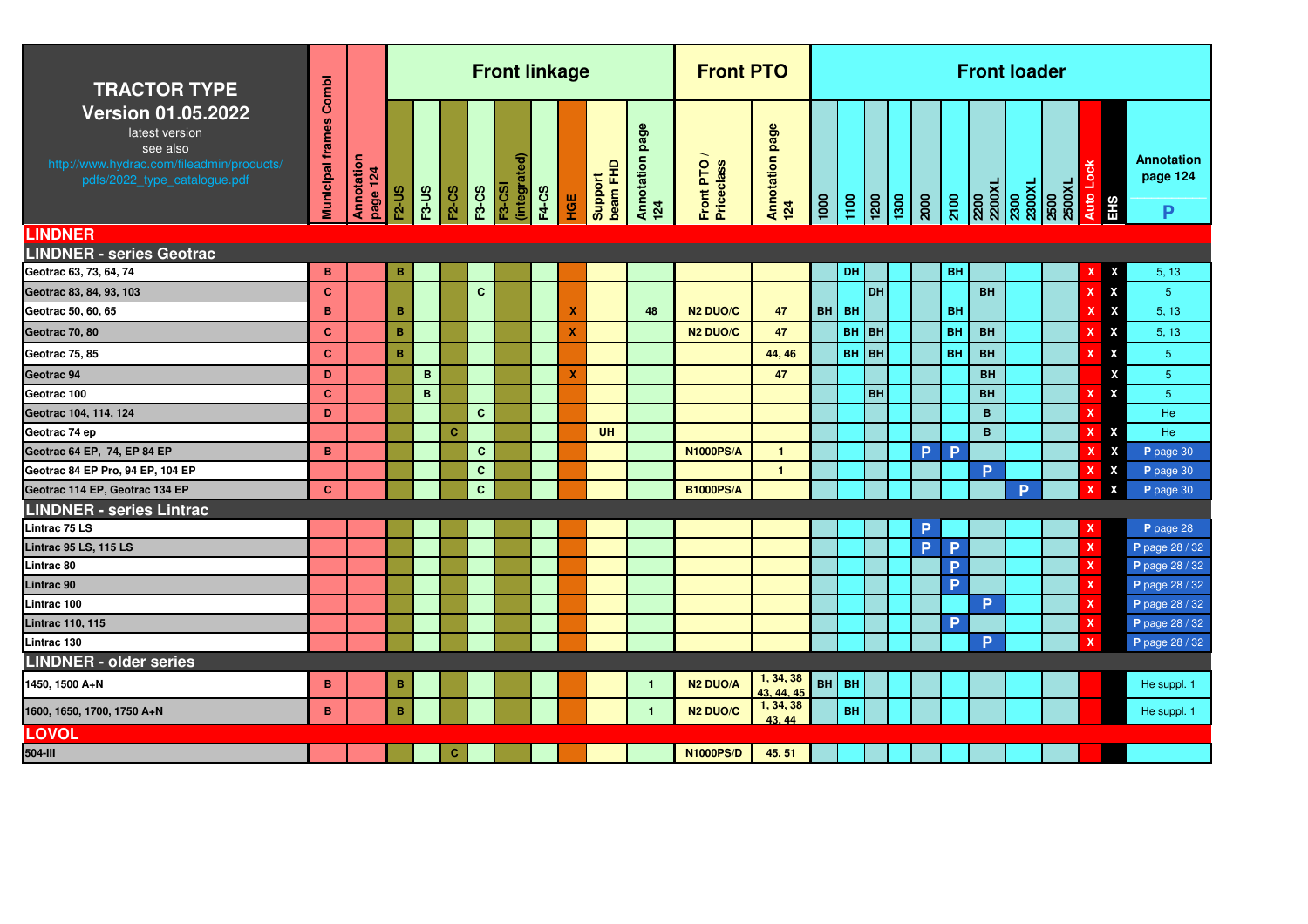| <b>TRACTOR TYPE</b>                                                                                                                  | Combi                   |                        |              |              |              |              | <b>Front linkage</b>              |              |     |                     |                           | <b>Front PTO</b>        |                        |               |                   |      |                         |           |           | <b>Front loader</b> |           |                                                                                                                                                                                                            |                  |                                    |
|--------------------------------------------------------------------------------------------------------------------------------------|-------------------------|------------------------|--------------|--------------|--------------|--------------|-----------------------------------|--------------|-----|---------------------|---------------------------|-------------------------|------------------------|---------------|-------------------|------|-------------------------|-----------|-----------|---------------------|-----------|------------------------------------------------------------------------------------------------------------------------------------------------------------------------------------------------------------|------------------|------------------------------------|
| <b>Version 01.05.2022</b><br>latest version<br>see also<br>http://www.hydrac.com/fileadmin/products/<br>pdfs/2022_type_catalogue.pdf | <b>Municipal frames</b> | Annotation<br>page 124 | <b>F2-US</b> | F3-US        | <b>F2-CS</b> | <b>F3-CS</b> | (integrated)<br>$\overline{5.05}$ | <b>F4-CS</b> | HGE | beam FHD<br>Support | page<br>Annotation<br>124 | Front PTO<br>Priceclass | Annotation page<br>124 | $\frac{1}{2}$ | $\frac{100}{100}$ |      |                         |           |           |                     |           | $\begin{array}{ l } \hline 2100 \\ \hline 2200 \\ \hline 2200 \times L \\ 2300 \\ \hline 2300 \\ \hline 2300 \\ \hline 2500 \\ \hline 2500 \\ \hline 2500 \times L \\ 2500 \times L \\ \hline \end{array}$ | Auto Lock<br>EHS | <b>Annotation</b><br>page 124<br>P |
| <b>MASSEY FERGUSON</b>                                                                                                               |                         |                        |              |              |              |              |                                   |              |     |                     |                           |                         |                        |               |                   |      |                         |           |           |                     |           |                                                                                                                                                                                                            |                  |                                    |
| MASSEY FERGUSON - series 2000, 3000                                                                                                  |                         |                        |              |              |              |              |                                   |              |     |                     |                           |                         |                        |               |                   |      |                         |           |           |                     |           |                                                                                                                                                                                                            |                  |                                    |
| 2210                                                                                                                                 |                         |                        |              |              | c            |              |                                   |              |     |                     |                           |                         |                        |               |                   |      |                         |           |           |                     |           |                                                                                                                                                                                                            |                  | He suppl.                          |
| 2405, 2410, 2415                                                                                                                     |                         |                        |              |              |              |              |                                   |              |     |                     |                           |                         |                        |               |                   |      |                         |           |           |                     |           |                                                                                                                                                                                                            |                  |                                    |
| 2430, 2435, 2440                                                                                                                     | $\mathbf{C}$            |                        |              |              | $\mathbf{C}$ |              |                                   |              |     |                     | 48                        |                         |                        | D             |                   |      |                         | <b>BH</b> | <b>BH</b> |                     |           |                                                                                                                                                                                                            | X                |                                    |
| 3050, 3060, 3065                                                                                                                     | <b>C</b>                |                        | B            | B            |              |              |                                   |              |     |                     |                           |                         |                        |               |                   | BH B |                         |           |           | <b>BH</b>           | <b>BH</b> |                                                                                                                                                                                                            | X                | He suppl.                          |
| 3065 Freisicht                                                                                                                       |                         |                        |              |              |              |              |                                   |              |     |                     |                           |                         |                        |               |                   |      |                         |           |           | <b>BH</b>           | <b>BH</b> |                                                                                                                                                                                                            |                  |                                    |
| 3070                                                                                                                                 |                         |                        |              |              |              |              |                                   |              |     |                     |                           |                         |                        |               |                   |      | B                       |           |           |                     | <b>BH</b> |                                                                                                                                                                                                            |                  | He suppl.                          |
| 3075, 615                                                                                                                            | $\mathbf{C}$            |                        | B            | $\mathbf{B}$ | $\mathbf{C}$ | $\mathbf{C}$ |                                   |              |     |                     | 48                        |                         |                        |               |                   |      | $\overline{\mathbf{B}}$ |           |           |                     | <b>BH</b> |                                                                                                                                                                                                            |                  | He suppl.                          |
| 3080, 3085, 3090, 3095                                                                                                               |                         |                        |              | $\, {\bf B}$ |              |              |                                   |              |     |                     |                           |                         |                        |               |                   |      | <b>BH</b>               |           |           |                     | <b>BH</b> |                                                                                                                                                                                                            |                  |                                    |
| 3615, 3625, 3635, 3645                                                                                                               |                         |                        |              |              | c            |              |                                   |              |     |                     |                           |                         |                        |               |                   |      |                         |           | <b>BH</b> |                     |           |                                                                                                                                                                                                            | $\mathbf x$      |                                    |
| 3615F, 3625F, 3635F, 3645F                                                                                                           |                         |                        |              |              | $\mathbf{C}$ |              |                                   |              |     |                     |                           |                         |                        |               |                   |      |                         |           |           |                     |           |                                                                                                                                                                                                            |                  |                                    |
| 3615S, 3625S, 3635S, 3645S                                                                                                           |                         |                        |              |              | $\mathbf{C}$ |              |                                   |              |     |                     |                           |                         |                        |               |                   |      |                         |           |           |                     |           |                                                                                                                                                                                                            |                  |                                    |
| 3630, 3640, 3650                                                                                                                     |                         |                        |              |              | $\mathbf{C}$ |              |                                   |              |     |                     |                           |                         |                        |               |                   |      |                         |           |           |                     |           |                                                                                                                                                                                                            |                  |                                    |
| 3625F, 3635F, 3640F, 3650F, 3660F                                                                                                    |                         |                        |              |              | c            |              |                                   |              |     |                     |                           |                         |                        |               |                   |      |                         |           |           |                     |           |                                                                                                                                                                                                            |                  |                                    |
| 3625S, 3635S, 3640S, 3650S, 3660S                                                                                                    |                         |                        |              |              | $\mathbf{C}$ |              |                                   |              |     |                     |                           |                         |                        |               |                   |      |                         |           |           |                     |           |                                                                                                                                                                                                            |                  |                                    |
| MASSEY FERGUSON - series 4200, 4300, 4400                                                                                            |                         |                        |              |              |              |              |                                   |              |     |                     |                           |                         |                        |               |                   |      |                         |           |           |                     |           |                                                                                                                                                                                                            |                  |                                    |
| 4225, 4235, 4325, 4335                                                                                                               | B                       |                        | $\, {\bf B}$ |              |              | D            |                                   |              |     |                     |                           | <b>N1000PS/C</b>        | 47                     |               |                   | CH   |                         |           | <b>CH</b> | CH                  |           |                                                                                                                                                                                                            | X                | 15                                 |
| 4245, 4255, 4345, 4355, 4365                                                                                                         | <b>C</b>                |                        | B            |              |              | D            |                                   |              |     |                     |                           | <b>N1000PS/C</b>        | 47                     |               |                   | CH   |                         |           |           | <b>CH</b>           |           |                                                                                                                                                                                                            | X                | 15 <sub>15</sub>                   |
| 4260, 4270, 4360, 4370                                                                                                               |                         |                        |              |              |              | D            |                                   |              |     |                     |                           | <b>N1000PS/C</b>        | 47                     |               |                   |      |                         |           |           |                     | <b>CH</b> |                                                                                                                                                                                                            | X<br>x           | 15                                 |
| 4435, 4445, 4455                                                                                                                     | $\mathbf{C}$            |                        |              | B            |              |              |                                   |              |     |                     | 48                        |                         | 47                     |               |                   |      |                         |           |           | <b>BH</b>           |           |                                                                                                                                                                                                            |                  |                                    |
| <b>MASSEY FERGUSON - series 47</b>                                                                                                   |                         |                        |              |              |              |              |                                   |              |     |                     |                           |                         |                        |               |                   |      |                         |           |           |                     |           |                                                                                                                                                                                                            |                  |                                    |
| 4707, 4708, 4709                                                                                                                     |                         |                        |              |              |              |              | в                                 |              |     |                     |                           | <b>B1000PS</b>          |                        |               |                   |      |                         |           |           | BH                  |           |                                                                                                                                                                                                            | X                |                                    |
| 4708 M, 4709 M, 4710 M Stufe V in preparation                                                                                        |                         |                        |              |              |              |              |                                   |              |     |                     |                           |                         |                        |               |                   |      |                         |           |           |                     |           |                                                                                                                                                                                                            |                  |                                    |
| <b>MASSEY FERGUSON - series 5S</b>                                                                                                   |                         |                        |              |              |              |              |                                   |              |     |                     |                           |                         |                        |               |                   |      |                         |           |           |                     |           |                                                                                                                                                                                                            |                  |                                    |
| 5S.105, 5S.115, 5S.125, 5S.135, 5S.145 in preparation                                                                                |                         |                        |              |              |              |              |                                   |              |     |                     |                           |                         |                        |               |                   |      |                         |           |           |                     |           |                                                                                                                                                                                                            |                  |                                    |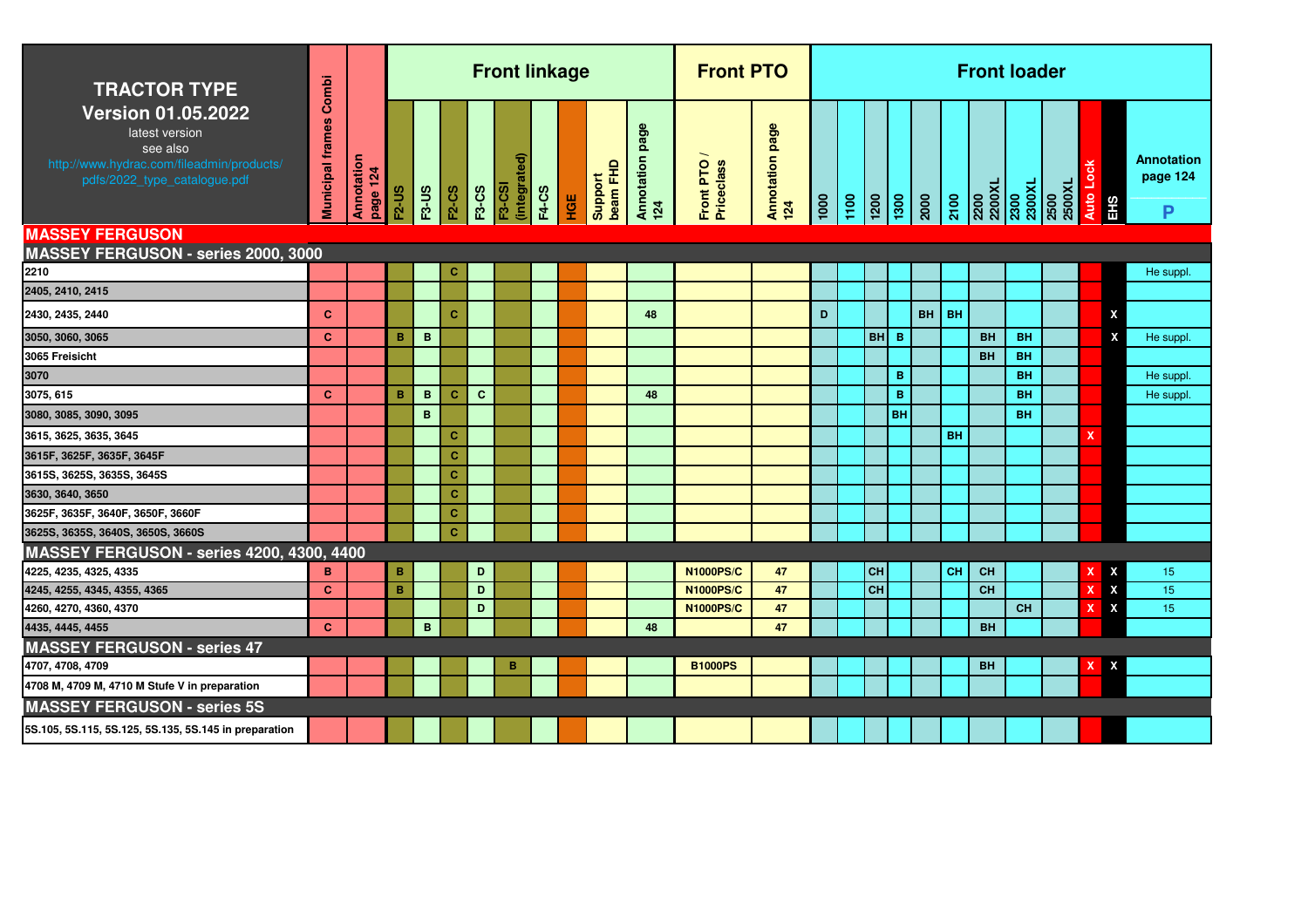| <b>TRACTOR TYPE</b>                                                                                                                  | Combi                   |                        |              |              |              |              | <b>Front linkage</b>          |              |     |                     |                           | <b>Front PTO</b>          |                        |      |      |               |                                                      |      |                | <b>Front loader</b> |                |                                |                             |
|--------------------------------------------------------------------------------------------------------------------------------------|-------------------------|------------------------|--------------|--------------|--------------|--------------|-------------------------------|--------------|-----|---------------------|---------------------------|---------------------------|------------------------|------|------|---------------|------------------------------------------------------|------|----------------|---------------------|----------------|--------------------------------|-----------------------------|
| <b>Version 01.05.2022</b><br>latest version<br>see also<br>http://www.hydrac.com/fileadmin/products/<br>pdfs/2022_type_catalogue.pdf | <b>Municipal frames</b> | Annotation<br>page 124 | <b>F2-US</b> | <b>F3-US</b> | <b>F2-CS</b> | <b>F3-CS</b> | (integrated)<br><b>F3-CSI</b> | <b>F4-CS</b> | НGЕ | beam FHD<br>Support | page<br>Annotation<br>124 | Front PTO /<br>Priceclass | Annotation page<br>124 | 1000 | 1100 | $\frac{1}{2}$ | $\begin{array}{c c} \hline 1300 \\ 2000 \end{array}$ | 2100 | 2200<br>2200XL | 2300<br>2300XL      | 2500XL<br>2500 | Auto Lo<br>EHS                 | Annotation<br>page 124<br>P |
| <b>MASSEY FERGUSON - series 5400</b>                                                                                                 |                         |                        |              |              |              |              |                               |              |     |                     |                           |                           |                        |      |      |               |                                                      |      |                |                     |                |                                |                             |
| 5410                                                                                                                                 | C                       |                        |              |              |              | B            |                               |              | х   | UH                  |                           |                           |                        |      |      |               |                                                      |      | <b>BH</b>      |                     |                | X                              |                             |
| 5420, 5430, 5440, 5450                                                                                                               | $\mathbf{C}$            |                        |              |              |              | $\mathbf{B}$ |                               |              | X   | UH                  |                           |                           |                        |      |      |               |                                                      |      | <b>BH</b>      |                     |                | X<br>$\boldsymbol{\mathsf{x}}$ |                             |
| 5425, 5435 Tier 2                                                                                                                    |                         |                        |              |              | C.           |              |                               |              |     |                     |                           | <b>N1000H/A</b>           |                        |      |      |               |                                                      | CH   | CH             |                     |                | X<br>X                         |                             |
| 5445, 5455, 5460, 6445, 6455 Tier 2                                                                                                  | $\mathbf{C}$            |                        |              |              |              | $\mathbf{C}$ |                               |              | X   |                     |                           |                           |                        |      |      |               |                                                      |      | <b>CH</b>      |                     |                | X                              |                             |
| 5425, 5435, 5445, 5455, 5460, 6445, 6455 Tier3                                                                                       | $\mathbf{C}$            |                        |              |              |              | $\mathbf{C}$ |                               |              |     | UH                  |                           |                           |                        |      |      |               |                                                      |      | <b>CH</b>      |                     |                | X                              |                             |
| 5465                                                                                                                                 | D                       |                        |              |              |              | $\mathbf{C}$ |                               |              |     |                     |                           |                           |                        |      |      |               |                                                      |      |                |                     | <b>BH</b>      | X<br>x                         |                             |
| 5465, 5475 (Tier 3)                                                                                                                  | D                       |                        |              |              |              |              |                               | $\mathbf{C}$ |     | <b>UH</b>           |                           |                           |                        |      |      |               |                                                      |      |                |                     | <b>BH</b>      | X<br>x                         |                             |
| 5470, 5480 (Tier 3)                                                                                                                  | D                       |                        |              |              |              | $\mathbf{C}$ |                               |              |     | <b>UH</b>           |                           |                           |                        |      |      |               |                                                      |      |                | <b>BH</b>           |                | x                              |                             |
| 5470                                                                                                                                 |                         |                        |              |              |              | $\mathbf{C}$ |                               |              |     |                     |                           |                           |                        |      |      |               |                                                      |      |                | <b>BH</b>           |                |                                |                             |
| <b>MASSEY FERGUSON - series 5600</b>                                                                                                 |                         |                        |              |              |              |              |                               |              |     |                     |                           |                           |                        |      |      |               |                                                      |      |                |                     |                |                                |                             |
| 5608, 5609, 5610                                                                                                                     | C                       |                        |              |              |              |              | в                             |              | X   | UH                  |                           | <b>B1000PS/A</b>          |                        |      |      |               |                                                      |      | BH             |                     |                | X                              |                             |
| 5611, 5612, 5613 DYNA 4 / DYNA 6                                                                                                     | $\mathbf{C}$            |                        |              |              |              |              | B                             |              | X   | UH                  |                           | <b>B1000PS/A</b>          |                        |      |      |               |                                                      |      | <b>BH</b>      |                     |                | $\boldsymbol{\mathsf{x}}$      |                             |
| <b>MASSEY FERGUSON - series 5700</b>                                                                                                 |                         |                        |              |              |              |              |                               |              |     |                     |                           |                           |                        |      |      |               |                                                      |      |                |                     |                |                                |                             |
| 5710, 5711                                                                                                                           |                         |                        |              |              |              |              | B                             |              |     |                     |                           | <b>B1000PS/A</b>          |                        |      |      |               |                                                      |      | <b>BH</b>      |                     |                | χ                              |                             |
| 5710, 5711, 5712, 5713 SL                                                                                                            |                         |                        |              |              |              |              | B                             |              |     |                     |                           | <b>B1000PS/A</b>          |                        |      |      |               |                                                      |      | <b>BH</b>      |                     |                | $\pmb{\mathsf{x}}$<br>x        |                             |
| 5710, 5711, 5712, 5713                                                                                                               |                         |                        |              |              |              |              | B                             |              |     |                     |                           | <b>B1000PS/A</b>          |                        |      |      |               |                                                      |      | <b>BH</b>      |                     |                | X                              |                             |
| <b>MASSEY FERGUSON - series 6100</b>                                                                                                 |                         |                        |              |              |              |              |                               |              |     |                     |                           |                           |                        |      |      |               |                                                      |      |                |                     |                |                                |                             |
| 6110, 6120, 6130, 6140                                                                                                               | $\mathbf{C}$            |                        |              |              |              | $\mathbf{C}$ |                               |              |     |                     | 48                        | N <sub>2</sub> DUO/B      | 44, 47                 |      |      |               |                                                      |      |                | <b>BH</b>           |                |                                | He suppl.                   |
| 6160, 6170, 6180                                                                                                                     | D                       |                        |              |              |              | $\mathbf{C}$ |                               |              |     |                     |                           |                           |                        |      |      |               |                                                      |      |                | <b>BH</b>           |                |                                |                             |
| <b>MASSEY FERGUSON - series 6200</b>                                                                                                 |                         |                        |              |              |              |              |                               |              |     |                     |                           |                           |                        |      |      |               |                                                      |      |                |                     |                |                                |                             |
| 6235, 6245, 6255, 6265                                                                                                               | D                       |                        |              |              |              | $\mathbf{C}$ |                               |              |     |                     |                           |                           | 44, 45, 47             |      |      |               |                                                      |      |                | <b>BH</b>           |                | X                              |                             |
| 6260, 627                                                                                                                            | D                       |                        |              |              |              |              |                               | $\mathbf{C}$ |     |                     |                           |                           | 44, 45, 47             |      |      |               |                                                      |      |                | <b>BH</b>           |                | X                              |                             |
| 6280, 629                                                                                                                            | D                       |                        |              |              |              |              |                               | $\mathbf{C}$ |     |                     |                           |                           | 44, 45, 47             |      |      |               |                                                      |      |                | <b>BH</b>           |                | X                              |                             |
| MASSEY FERGUSON - series 6400, 7400                                                                                                  |                         |                        |              |              |              |              |                               |              |     |                     |                           |                           |                        |      |      |               |                                                      |      |                |                     |                |                                |                             |
| 6460, 6470 (bis Tier 2)                                                                                                              | D                       |                        |              |              |              | $\mathbf c$  |                               |              |     |                     |                           |                           |                        |      |      |               |                                                      |      |                | <b>BH</b>           |                | X<br>X                         |                             |
| 6460, 6470 (Tier 3)                                                                                                                  | D                       |                        |              |              |              | $\mathbf{C}$ |                               |              |     |                     |                           |                           |                        |      |      |               |                                                      |      |                | <b>BH</b>           |                |                                |                             |
| 6465, 6475, 6480, 7465, 7475, 7480, (bis Tier 2)                                                                                     | D                       |                        |              |              |              |              |                               |              |     |                     |                           |                           |                        |      |      |               |                                                      |      |                |                     | <b>BH</b>      | $\pmb{\mathsf{x}}$<br>x        |                             |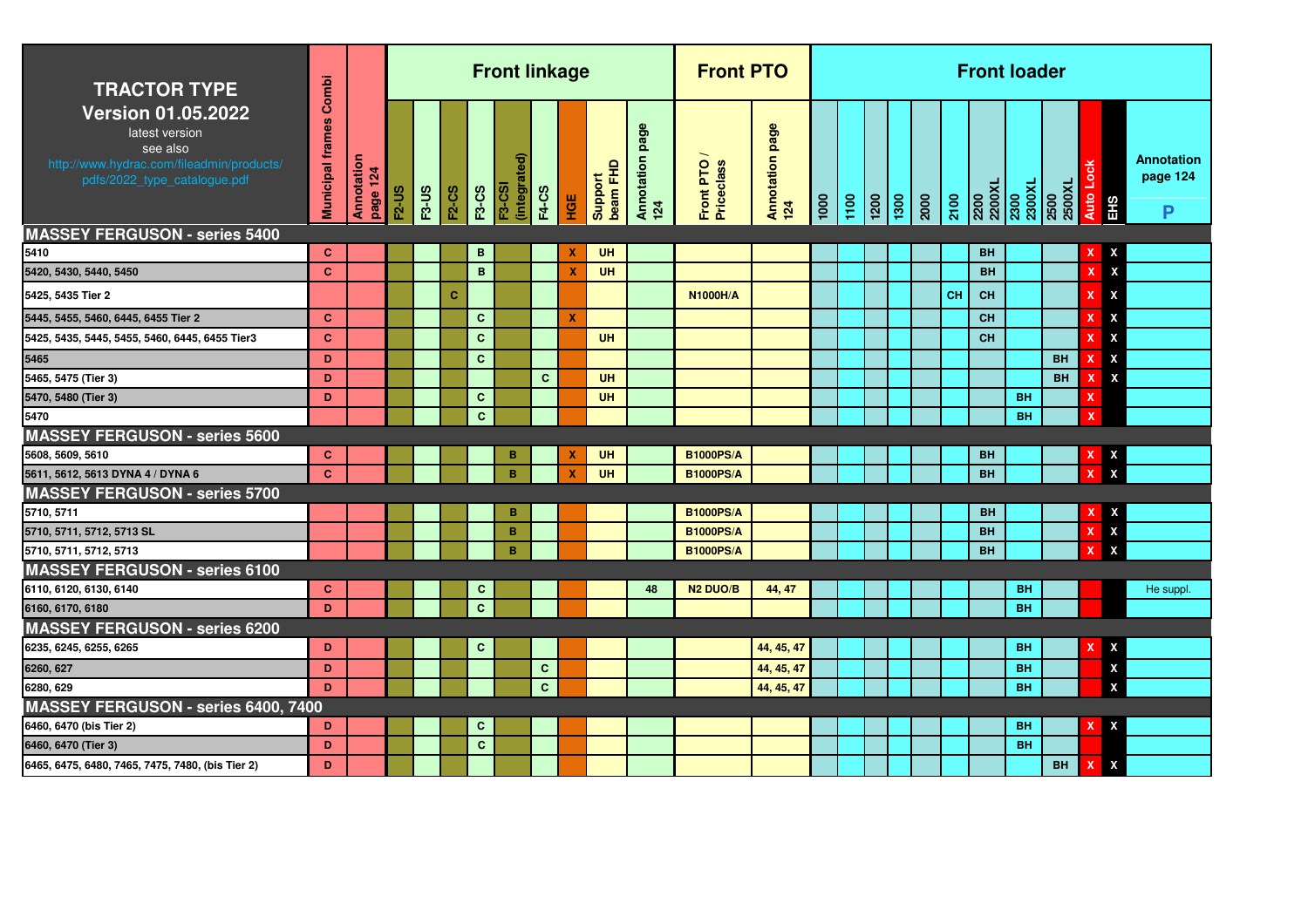| <b>TRACTOR TYPE</b>                                                                                                                  |                        |                        |              |              |              |              | <b>Front linkage</b>          |              |     |                     |                           | <b>Front PTO</b>        |                        |      |      |      |      |      |           | <b>Front loader</b>                                                                                       |           |                |      |                           |                                    |
|--------------------------------------------------------------------------------------------------------------------------------------|------------------------|------------------------|--------------|--------------|--------------|--------------|-------------------------------|--------------|-----|---------------------|---------------------------|-------------------------|------------------------|------|------|------|------|------|-----------|-----------------------------------------------------------------------------------------------------------|-----------|----------------|------|---------------------------|------------------------------------|
| <b>Version 01.05.2022</b><br>latest version<br>see also<br>http://www.hydrac.com/fileadmin/products/<br>pdfs/2022_type_catalogue.pdf | Municipal frames Combi | Annotation<br>page 124 | <b>F2-US</b> | <b>F3-US</b> | F2-CS        | <b>F3-CS</b> | (integrated)<br><b>F3-CSI</b> | <b>F4-CS</b> | НGЕ | Support<br>beam FHD | page<br>Annotation<br>124 | Front PTO<br>Priceclass | Annotation page<br>124 | 1000 | 1100 | 1200 | 1300 | 2000 | 2100      | $\begin{array}{r l} \hline 2200 \\ 2200 \times 1 \\ 2300 \times 1 \\ 2300 \times 1 \\ \hline \end{array}$ |           | 2500<br>2500XL | Auto | <b>SH3</b>                | <b>Annotation</b><br>page 124<br>P |
| 6465, 6475, 6480, 7465, 7475, 7480, (Tier 3)                                                                                         | D                      |                        |              |              |              |              |                               |              |     |                     |                           |                         |                        |      |      |      |      |      |           |                                                                                                           |           | <b>BH</b>      |      | $\boldsymbol{\mathsf{x}}$ |                                    |
| 6485, 6490, 6495, 7485, 7490, 7495, (bis Tier 2)                                                                                     | D                      |                        |              |              |              |              |                               | $\mathbf{C}$ |     |                     |                           |                         |                        |      |      |      |      |      |           |                                                                                                           |           |                |      |                           |                                    |
| 6485, 6490, 6495, 7485, 7490, 7495, (Tier 3)                                                                                         | D                      |                        |              |              |              |              |                               | C.           |     |                     |                           |                         |                        |      |      |      |      |      |           |                                                                                                           |           | <b>BH</b>      | x    |                           |                                    |
| 7619, 7620, 7622, 7624, 7626                                                                                                         |                        |                        |              |              |              |              |                               |              |     |                     |                           |                         |                        |      |      |      |      |      |           |                                                                                                           |           | <b>CH</b>      |      |                           |                                    |
| <b>McCORMICK</b>                                                                                                                     |                        |                        |              |              |              |              |                               |              |     |                     |                           |                         |                        |      |      |      |      |      |           |                                                                                                           |           |                |      |                           |                                    |
| McCORMICK - series C-MAX McCORMICK - series CX                                                                                       |                        |                        |              |              |              |              |                               |              |     |                     |                           |                         |                        |      |      |      |      |      |           |                                                                                                           |           |                |      |                           |                                    |
| CX 70, CX 75, CX 80, CX 85                                                                                                           | C.                     |                        |              |              | $\mathbf C$  |              |                               |              |     |                     | 48                        |                         |                        |      |      |      |      |      |           | <b>BH</b>                                                                                                 |           |                |      | X                         |                                    |
| CX 90, CX 95, CX 100, CX 105                                                                                                         |                        |                        |              |              | $\mathbf{C}$ |              |                               |              |     |                     |                           |                         |                        |      |      |      |      |      |           | <b>BH</b>                                                                                                 |           |                |      | X                         |                                    |
| CX 90/100/110 T3 Pro                                                                                                                 |                        |                        |              |              |              |              |                               |              |     |                     |                           |                         |                        |      |      |      |      |      |           | <b>BH</b>                                                                                                 |           |                |      | X                         |                                    |
| McCORMICK - series CX-L, CX-LC                                                                                                       |                        |                        |              |              |              |              |                               |              |     |                     |                           |                         |                        |      |      |      |      |      |           |                                                                                                           |           |                |      |                           |                                    |
| CX-L65, CX-L75, CX-L85 (Tier 2)                                                                                                      | $\mathbf{C}$           |                        |              |              |              |              |                               |              |     |                     | 48                        |                         |                        |      |      |      |      |      | <b>BH</b> |                                                                                                           |           |                |      | X                         |                                    |
| CX-L60, CX-L70, CX-L80, CX-L85 (Tier3)                                                                                               | $\mathbf{C}$           |                        |              |              |              |              |                               |              |     |                     | 48                        |                         |                        |      |      |      |      |      | <b>BH</b> |                                                                                                           |           |                |      | $\boldsymbol{\mathsf{x}}$ |                                    |
| CX-L65C, CX-L75C, CX-L85C (Tier 2)                                                                                                   | $\mathbf{C}$           |                        |              |              |              |              |                               |              |     |                     | 48                        |                         |                        |      |      |      |      |      | <b>BH</b> |                                                                                                           |           |                |      | X                         |                                    |
| CX-L60C, CX-L70C, CX-L80C, CX-L85C (Tier3)                                                                                           | $\mathbf{C}$           |                        |              |              |              |              |                               |              |     |                     |                           |                         |                        |      |      |      |      |      | <b>BH</b> |                                                                                                           |           |                |      | X                         | 6                                  |
| <b>McCORMICK - series MC</b>                                                                                                         |                        |                        |              |              |              |              |                               |              |     |                     |                           |                         |                        |      |      |      |      |      |           |                                                                                                           |           |                |      |                           |                                    |
| MC 80, MC 90, MC 95                                                                                                                  |                        |                        |              |              |              | C            |                               |              |     |                     |                           |                         |                        |      |      |      |      |      |           | <b>BH</b>                                                                                                 |           |                |      |                           | $\overline{7}$                     |
| MC 100, MC 105                                                                                                                       |                        |                        |              |              |              | $\mathbf{C}$ |                               |              |     |                     |                           |                         |                        |      |      |      |      |      |           | <b>BH</b>                                                                                                 |           |                |      | X                         | $\overline{7}$                     |
| MC 115, MC 130                                                                                                                       | D                      |                        |              |              |              | $\mathbf{C}$ |                               |              | X   |                     |                           |                         |                        |      |      |      |      |      |           | <b>BH</b>                                                                                                 |           |                |      |                           | $\overline{7}$                     |
| MC 120, MC 135                                                                                                                       |                        |                        |              |              |              | $\mathbf{C}$ |                               |              |     |                     |                           |                         |                        |      |      |      |      |      |           |                                                                                                           |           |                |      |                           |                                    |
| <b>McCORMICK - series MTX</b>                                                                                                        |                        |                        |              |              |              |              |                               |              |     |                     |                           |                         |                        |      |      |      |      |      |           |                                                                                                           |           |                |      |                           |                                    |
| MTX 110, MTX 125                                                                                                                     |                        |                        |              |              |              | C            |                               |              |     |                     |                           |                         |                        |      |      |      |      |      |           |                                                                                                           | <b>CH</b> |                |      | X                         |                                    |
| MTX 140, MTX 155, MTX 175                                                                                                            |                        |                        |              |              |              |              |                               | $\mathbf{C}$ |     |                     |                           |                         |                        |      |      |      |      |      |           |                                                                                                           |           | <b>CH</b>      |      | $\mathbf{x}$              |                                    |
| MTX 120, MTX 135, MTX150 T3                                                                                                          |                        |                        |              |              |              | C.           |                               |              |     |                     |                           |                         |                        |      |      |      |      |      |           |                                                                                                           | <b>CH</b> |                | x    |                           |                                    |
| MTX 150, MTX 165, MTX 185                                                                                                            |                        |                        |              |              |              |              |                               | $\mathbf{C}$ |     |                     |                           |                         |                        |      |      |      |      |      |           |                                                                                                           |           |                |      |                           |                                    |
| <b>McCORMICK - series T-MAX</b>                                                                                                      |                        |                        |              |              |              |              |                               |              |     |                     |                           |                         |                        |      |      |      |      |      |           |                                                                                                           |           |                |      |                           |                                    |
| T80MAX, T90MAX, T100MAX, T110MAX                                                                                                     |                        |                        |              |              |              | B            |                               |              |     |                     |                           |                         |                        |      |      |      |      |      |           | <b>BH</b>                                                                                                 |           |                |      | X                         |                                    |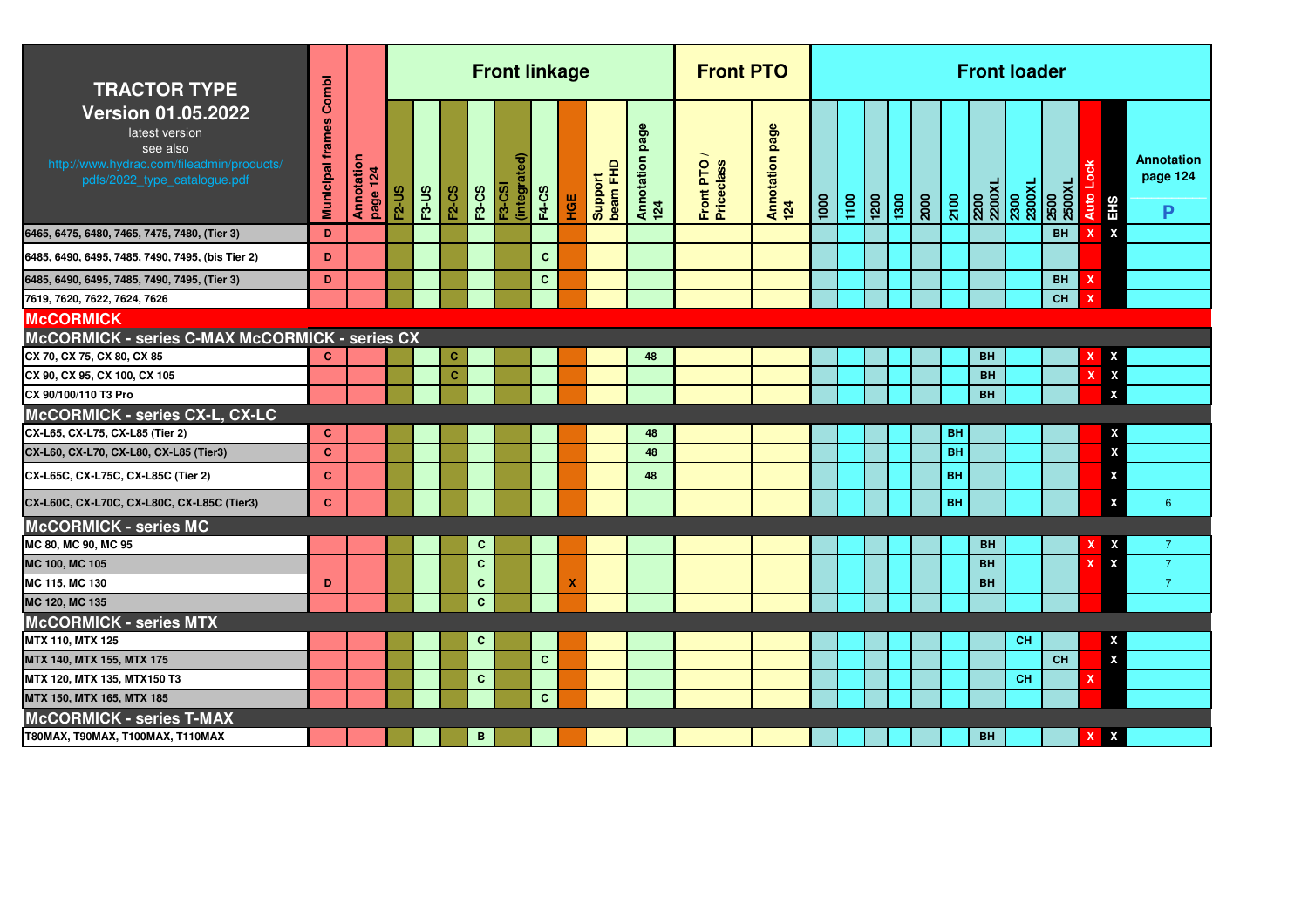| <b>TRACTOR TYPE</b>                                                                                                                  | Combi                   |                        |              |              |              |              | <b>Front linkage</b> |              |                           |                     |                           | <b>Front PTO</b>        |                               |      |      |                    |      |           |           |                | <b>Front loader</b> |                |                     |                           |                                    |
|--------------------------------------------------------------------------------------------------------------------------------------|-------------------------|------------------------|--------------|--------------|--------------|--------------|----------------------|--------------|---------------------------|---------------------|---------------------------|-------------------------|-------------------------------|------|------|--------------------|------|-----------|-----------|----------------|---------------------|----------------|---------------------|---------------------------|------------------------------------|
| <b>Version 01.05.2022</b><br>latest version<br>see also<br>http://www.hydrac.com/fileadmin/products/<br>pdfs/2022_type_catalogue.pdf | <b>Municipal frames</b> | Annotation<br>page 124 | <b>F2-US</b> | <b>F3-US</b> | <b>F2-CS</b> | <b>F3-CS</b> | (integrat<br>F3-CSI  | <b>F4-CS</b> | HGE                       | beam FHD<br>Support | page<br>Annotation<br>124 | Front PTO<br>Priceclass | <b>Annotation page</b><br>124 | 1000 | 1100 | $\frac{1200}{200}$ | 1300 | 2000      | 2100      | 2200XL<br>2200 | 2300<br>2300XL      | 2500XL<br>2500 | Lock<br><b>Auto</b> | EH <sub>S</sub>           | <b>Annotation</b><br>page 124<br>P |
| <b>McCORMICK - series X</b>                                                                                                          |                         |                        |              |              |              |              |                      |              |                           |                     |                           |                         |                               |      |      |                    |      |           |           |                |                     |                |                     |                           |                                    |
| X 60.50 Xtrashift                                                                                                                    |                         |                        |              |              |              |              |                      |              |                           |                     |                           |                         |                               |      |      |                    |      |           |           | <b>BH</b>      |                     |                |                     |                           |                                    |
| X4.50, X4.60, X4.70                                                                                                                  |                         |                        |              |              |              |              |                      |              |                           |                     |                           |                         |                               |      |      |                    |      |           |           | <b>BH</b>      |                     |                |                     |                           |                                    |
| <b>McCORMICK - series XTX</b>                                                                                                        |                         |                        |              |              |              |              |                      |              |                           |                     |                           |                         |                               |      |      |                    |      |           |           |                |                     |                |                     |                           |                                    |
| XTX 145, XTX 165                                                                                                                     |                         |                        |              |              |              |              |                      |              |                           |                     |                           |                         |                               |      |      |                    |      |           |           |                | <b>CH</b>           |                | X                   | X                         |                                    |
| <b>NEW HOLLAND</b>                                                                                                                   |                         |                        |              |              |              |              |                      |              |                           |                     |                           |                         |                               |      |      |                    |      |           |           |                |                     |                |                     |                           |                                    |
| <b>NEW HOLLAND - series T4.</b>                                                                                                      |                         |                        |              |              |              |              |                      |              |                           |                     |                           |                         |                               |      |      |                    |      |           |           |                |                     |                |                     |                           |                                    |
| T4.75 LP, T4.85 LP                                                                                                                   |                         |                        |              |              | C            |              |                      |              |                           |                     |                           |                         |                               |      |      |                    |      |           |           |                |                     |                |                     |                           |                                    |
| T4.75, T4.85, T4.95, T4.105, T4.115 T3, T4i                                                                                          | $\mathbf{C}$            |                        |              |              |              |              | B                    |              | X                         | UH                  | 54                        | <b>B1000PS/B</b>        | 54                            |      |      |                    |      |           | BH        |                |                     |                | x                   | X                         |                                    |
| T4.75, T4.85, T4.95, T4.105, T4.115 Supersteer                                                                                       |                         |                        |              |              |              |              |                      |              |                           |                     |                           |                         |                               |      |      |                    |      |           | CH        |                |                     |                |                     | X                         |                                    |
| T4.55 S, T4.65 S, T4.75 S T3, T4i                                                                                                    |                         |                        |              |              | P            |              |                      |              | x                         |                     |                           | <b>P</b>                |                               |      |      |                    |      | P         | P         |                |                     |                |                     | X                         | P page 24 / 55                     |
| T4.55, T4.65, T4.75 T3, T4i                                                                                                          |                         |                        |              |              |              | $\mathbf{C}$ |                      |              |                           | <b>UH</b>           |                           | <b>N1000PS/C</b>        |                               |      |      |                    |      | <b>BH</b> | <b>BH</b> |                |                     |                |                     | X                         |                                    |
| NEW HOLLAND - series T5 + T5 EC, AC                                                                                                  |                         |                        |              |              |              |              |                      |              |                           |                     |                           |                         |                               |      |      |                    |      |           |           |                |                     |                |                     |                           |                                    |
| T5.95, T5.105, T5.115 T3, T4i                                                                                                        | C.                      |                        |              |              |              |              | в                    |              | х                         | UH                  | 54                        | <b>B1000PS/B</b>        | 54                            |      |      |                    |      |           |           | <b>BH</b>      |                     |                |                     | X                         |                                    |
| T5.100, T5.110, T5.120 T3, T4i                                                                                                       | $\mathbf{C}$            |                        |              |              |              |              | B                    |              | ×                         | UH                  | 54                        | <b>B1000PS/B</b>        | 54                            |      |      |                    |      |           |           | <b>BH</b>      |                     |                | x                   | $\boldsymbol{\mathsf{x}}$ |                                    |
| T5.75, T5.85, T5.95, T5.105, T5.115 T4i                                                                                              | $\mathbf{C}$            |                        |              |              |              |              | B                    |              | X                         | UH                  | 54                        | <b>B1000PS/B</b>        | 54                            |      |      |                    |      |           | BH        | <b>BH</b>      |                     |                |                     | $\boldsymbol{\mathsf{x}}$ |                                    |
| T5.80, T5.90, T5.100, T5.110, T5.120                                                                                                 | $\mathbf{C}$            |                        |              |              |              |              | P                    |              | x                         | UH                  | 55                        | P                       | 55                            |      |      |                    |      |           | P         | P              |                     |                |                     | X                         | Ppage 24/26/55                     |
| T5.100 EC, T5.110 EC, T5.120 EC T3, T4i                                                                                              | $\mathbf{C}$            |                        |              |              |              |              | P                    |              | x                         | UH                  | 54                        | <b>P</b>                | 54                            |      |      |                    |      |           |           | P              |                     |                | x                   | X                         | Ppage 24/26/55                     |
| T5.110 DC, T5.120 DC, T5.130 DC, T5.140 DC                                                                                           | $\mathbf{C}$            |                        |              |              |              |              | P                    |              | X                         | UH                  | 54                        | P                       | 54                            |      |      |                    |      |           |           | P              |                     |                |                     |                           | P page 24/26/<br>55 Annotion He    |
| T5.110 AC, T5.120 AC, T5.130 AC, T5.140 AC<br>with original siderails                                                                | $\mathbf{C}$            |                        |              |              |              |              | P                    |              | $\boldsymbol{\mathsf{x}}$ | UH                  | 54                        | P                       | 54, 59                        |      |      |                    |      |           |           | P              |                     |                | $\mathbf{x}$        |                           | P page 24/26/<br>55 Annotion He    |
| T5.110 AC, T5.120 AC, T5.130 AC, T5.140 AC<br>witouth original siderails                                                             | $\mathbf{C}$            |                        |              |              |              |              | P                    |              | $\boldsymbol{x}$          | UH                  | 54                        | P                       | 54, 59                        |      |      |                    |      |           |           | P              |                     |                | $\mathbf{x}$        |                           | P page 24/26/<br>55 Annotion He    |
| <b>NEW HOLLAND - series TD 5.</b>                                                                                                    |                         |                        |              |              |              |              |                      |              |                           |                     |                           |                         |                               |      |      |                    |      |           |           |                |                     |                |                     |                           |                                    |
| TD 5.65, TD 5.75                                                                                                                     |                         |                        |              |              |              | $\mathbf{C}$ |                      |              | X                         |                     |                           | <b>B1000PS/D</b>        |                               |      |      |                    |      |           | <b>BH</b> |                |                     |                |                     | X                         |                                    |
| TD 5.85, TD 5.95, TD 5.105, TD 5.115 T3, T4i                                                                                         |                         |                        |              |              |              | P            |                      |              | $\boldsymbol{\mathsf{x}}$ |                     |                           | D                       |                               |      |      |                    |      |           | P         | P              |                     |                | X                   | X                         | P page 24                          |
| <b>NEW HOLLAND - series T6.</b>                                                                                                      |                         |                        |              |              |              |              |                      |              |                           |                     |                           |                         |                               |      |      |                    |      |           |           |                |                     |                |                     |                           |                                    |
| T6.120, T6.140, T6.150, T6.160                                                                                                       | D                       |                        |              |              |              | B            |                      |              |                           | UH                  |                           | <b>B1000PS/C</b>        |                               |      |      |                    |      |           |           |                | BH                  |                |                     | X                         |                                    |
| T6.155, T6.165, T6.175                                                                                                               | D                       |                        |              |              |              |              |                      | $\mathbf{B}$ | X                         | <b>UH</b>           |                           | <b>B1000PS/C</b>        |                               |      |      |                    |      |           |           |                | <b>BH</b>           |                | $\mathbf x$         | $\boldsymbol{\mathsf{x}}$ |                                    |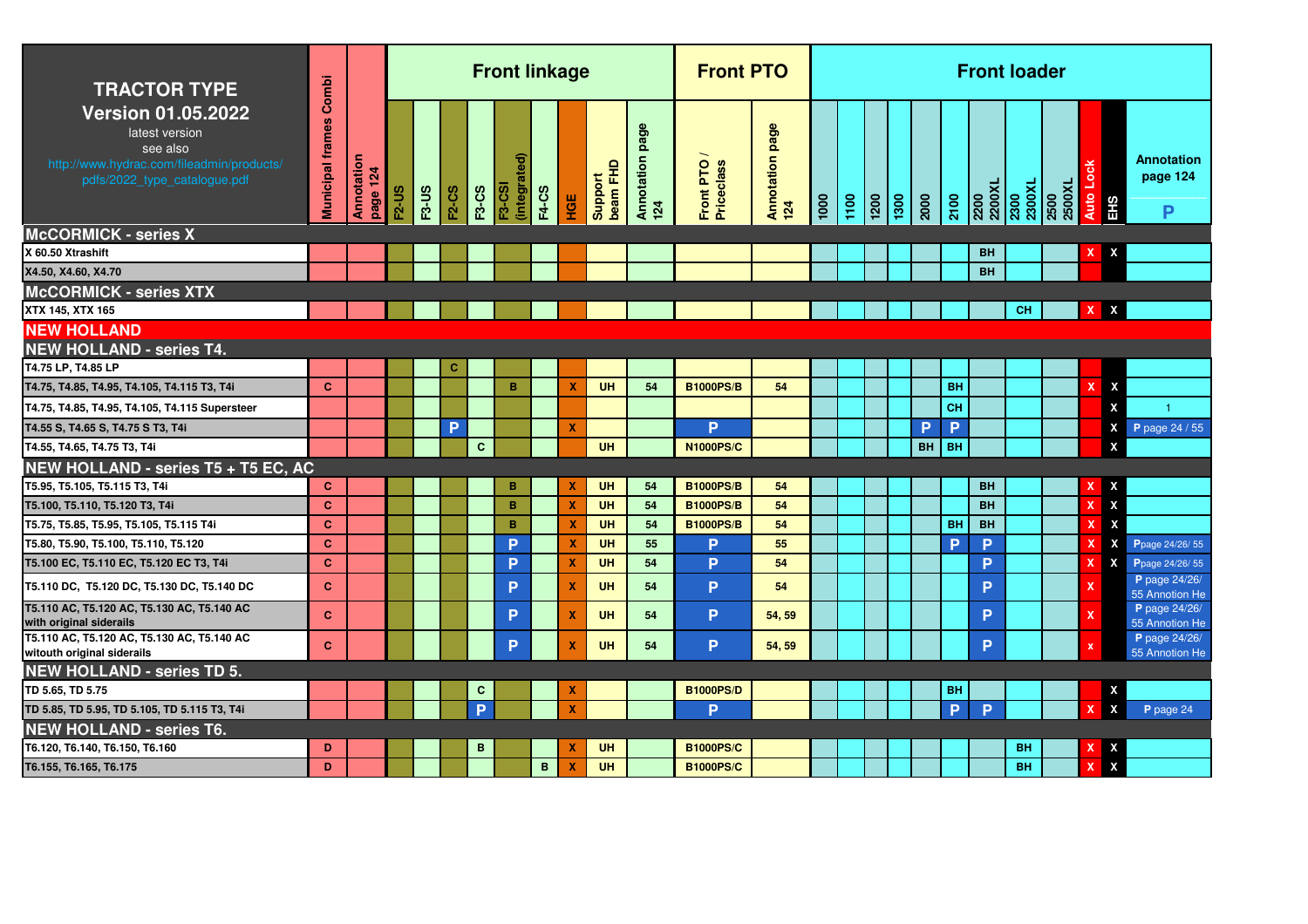| <b>TRACTOR TYPE</b>                                                                                                                  | Combi                   |                        |              |              |              |                   | <b>Front linkage</b>     |              |                           |                        |                           | <b>Front PTO</b>                     |                           |      |      |                   |      |      |           |                        | <b>Front loader</b> |                |                           |                                                     |
|--------------------------------------------------------------------------------------------------------------------------------------|-------------------------|------------------------|--------------|--------------|--------------|-------------------|--------------------------|--------------|---------------------------|------------------------|---------------------------|--------------------------------------|---------------------------|------|------|-------------------|------|------|-----------|------------------------|---------------------|----------------|---------------------------|-----------------------------------------------------|
| <b>Version 01.05.2022</b><br>latest version<br>see also<br>http://www.hydrac.com/fileadmin/products/<br>pdfs/2022_type_catalogue.pdf | <b>Municipal frames</b> | Annotation<br>page 124 | <b>F2-US</b> | <b>F3-US</b> | <b>F2-CS</b> | F3-CS             | €<br>(integrat<br>F3-CSI | <b>F4-CS</b> | HGE                       | Support<br>beam FHD    | page<br>Annotation<br>124 | Front PTO<br>Priceclass              | page<br>Annotation<br>124 | 1000 | 1100 | $\overline{1200}$ | 1300 | 2000 | 2100      | 2200<br>2200XL         | 2300<br>2300XL      | 2500<br>2500XL | <b>Auto</b><br>EHS        | <b>Annotation</b><br>page 124<br>P                  |
| T6.140 AC, T6.150 AC, T6.160 AC                                                                                                      | D                       |                        |              |              |              | B                 |                          |              | X                         | UH                     |                           | <b>B1000PS/B</b>                     |                           |      |      |                   |      |      |           |                        | <b>BH</b>           |                |                           | X                                                   |
| T6.145, T6.155, T6.165, T6.175, T6.180 EC/AC/DC T3,<br>T <sub>4</sub> B                                                              | D                       |                        |              |              |              |                   |                          | P            | $\boldsymbol{\mathsf{x}}$ | UH                     |                           | P                                    |                           |      |      |                   |      |      |           |                        | P                   |                |                           | P page 24 / 26 /<br>$\boldsymbol{\mathsf{x}}$<br>55 |
| <b>NEW HOLLAND - series T7.</b>                                                                                                      |                         |                        |              |              |              |                   |                          |              |                           |                        |                           |                                      |                           |      |      |                   |      |      |           |                        |                     |                |                           |                                                     |
| T7.170, T7.185, T7.200, T7.210 PC/RC/AC T4a                                                                                          | D                       |                        |              |              |              |                   |                          |              | X                         | <b>UH</b>              |                           | <b>B1000PS/C</b>                     |                           |      |      |                   |      |      |           |                        |                     | <b>CH</b>      |                           | X                                                   |
| T7.220, T7.235, T7.250, T7.260, T7.270 PC/AC T3                                                                                      | D.                      |                        |              |              |              |                   |                          |              | $\mathbf x$               |                        |                           | <b>S1000PS/C</b>                     |                           |      |      |                   |      |      |           |                        |                     | <b>CH</b>      | $\boldsymbol{\mathsf{x}}$ | $\boldsymbol{\mathsf{x}}$                           |
| T7.165S, T7.175, T7.190, T7.210, T7.225 RC/Acm T4B                                                                                   | D.                      |                        |              |              |              |                   |                          | P            | $\mathbf x$               | <b>UH</b>              |                           | P                                    |                           |      |      |                   |      |      |           |                        |                     | P.             |                           | P page 26 / 55                                      |
| T7.230, T7.245, T7.260, T7.270 PC/AC T4B                                                                                             | D.                      |                        |              |              |              |                   |                          |              | X                         |                        |                           | <b>S1000PS/C</b>                     |                           |      |      |                   |      |      |           |                        |                     | <b>CH</b>      | $\boldsymbol{\mathsf{x}}$ | X                                                   |
| T7.195, T7.215, T7.230, T7.245, T7.260, T7.270 Stufe V                                                                               | D                       |                        |              |              |              |                   |                          | Þ            | $\boldsymbol{\mathsf{x}}$ | <b>UH</b>              |                           | D                                    |                           |      |      |                   |      |      |           |                        |                     | <b>D</b>       | -X                        | P page 26 / 55                                      |
| <b>NEW HOLLAND - series T 3000</b>                                                                                                   |                         |                        |              |              |              |                   |                          |              |                           |                        |                           |                                      |                           |      |      |                   |      |      |           |                        |                     |                |                           |                                                     |
| T 3010, 3020, 3030                                                                                                                   |                         |                        |              |              |              |                   |                          |              |                           |                        |                           |                                      |                           |      |      |                   |      |      |           |                        |                     |                |                           |                                                     |
| <b>NEW HOLLAND - series T 4000</b>                                                                                                   |                         |                        |              |              |              |                   |                          |              |                           |                        |                           |                                      |                           |      |      |                   |      |      |           |                        |                     |                |                           |                                                     |
| T4020 Deluxe, T4030 Deluxe                                                                                                           | B                       |                        |              |              | B            |                   |                          |              | X                         | <b>UH</b>              |                           | <b>B1000PS/D</b>                     |                           |      |      |                   |      |      | <b>BH</b> |                        |                     |                |                           | X                                                   |
| T4020 Standart, T4030 Standart                                                                                                       | B                       |                        |              |              | B            |                   |                          |              | $\boldsymbol{\mathsf{x}}$ | UH                     |                           | <b>B1000PS/A</b>                     |                           |      |      |                   |      |      | <b>BH</b> |                        |                     |                | x                         | X                                                   |
| T4040 Deluxe, T4050 Deluxe                                                                                                           | C.<br>$\mathbf{C}$      |                        |              |              |              | В<br>$\mathbf{B}$ |                          |              | x<br>х                    | <b>UH</b><br><b>UH</b> |                           | <b>B1000PS/D</b><br><b>B1000PS/A</b> |                           |      |      |                   |      |      |           | <b>BH</b><br><b>BH</b> |                     |                |                           | X<br>X                                              |
| T4040 Standart, T4050 Standart<br><b>NEW HOLLAND - series T 5000</b>                                                                 |                         |                        |              |              |              |                   |                          |              |                           |                        |                           |                                      |                           |      |      |                   |      |      |           |                        |                     |                |                           |                                                     |
|                                                                                                                                      | $\mathbf{C}$            |                        |              |              |              |                   |                          |              |                           |                        |                           | <b>N1000PS/B</b>                     |                           |      |      |                   |      |      |           | <b>BH</b>              |                     |                |                           |                                                     |
| T5030, 5040, 5050, 5060, 5070 (Standart/Deluxe)                                                                                      |                         |                        |              |              |              | в                 |                          |              |                           |                        |                           |                                      |                           |      |      |                   |      |      |           |                        |                     |                | х                         | $\pmb{\mathsf{x}}$                                  |
| <b>NEW HOLLAND - series T 6000</b>                                                                                                   |                         |                        |              |              |              |                   |                          |              |                           |                        |                           |                                      |                           |      |      |                   |      |      |           |                        |                     |                |                           |                                                     |
| T 6010, T 6020, T 6040, T 6060 (Delta/Plus/Elite)                                                                                    | D                       |                        |              |              |              | B                 |                          |              | X                         |                        |                           | <b>B1000PS/B</b>                     |                           |      |      |                   |      |      |           |                        | <b>BH</b>           |                | х                         | X                                                   |
| T 6030, T 6050, T 6070 (Delta/Plus)                                                                                                  | D                       |                        |              |              |              | B                 |                          |              | $\boldsymbol{\mathsf{x}}$ |                        |                           | <b>B1000PS/B</b>                     |                           |      |      |                   |      |      |           |                        | <b>BH</b>           |                |                           | X                                                   |
| T 6030, T 6050, T 6070 Elite                                                                                                         | D.                      |                        |              |              |              | B                 |                          |              | X                         |                        |                           | <b>B1000PS/B</b>                     |                           |      |      |                   |      |      |           |                        | <b>BH</b>           |                |                           | X                                                   |
| T 6030, T 6050, T 6070, T 6080 (Range Command,<br><b>Power Commmand)</b>                                                             | D                       |                        |              |              |              |                   |                          | B            | X                         |                        |                           | <b>B1000PS/B</b>                     |                           |      |      |                   |      |      |           |                        | <b>CH</b>           |                |                           | X                                                   |
| <b>NEW HOLLAND - series T 7000</b>                                                                                                   |                         |                        |              |              |              |                   |                          |              |                           |                        |                           |                                      |                           |      |      |                   |      |      |           |                        |                     |                |                           |                                                     |
| T 7030, T 7040, T 7050, T 7060, T7070                                                                                                | D                       |                        |              |              |              |                   |                          | C            | x                         |                        |                           | <b>S1000PS/C</b>                     |                           |      |      |                   |      |      |           |                        |                     | <b>CH</b>      |                           | X                                                   |
| T 7510, T7520, T7530                                                                                                                 | D                       |                        |              |              |              |                   |                          | $\mathbf{C}$ | $\boldsymbol{x}$          |                        |                           |                                      |                           |      |      |                   |      |      |           |                        | <b>BH</b>           |                | x                         | X                                                   |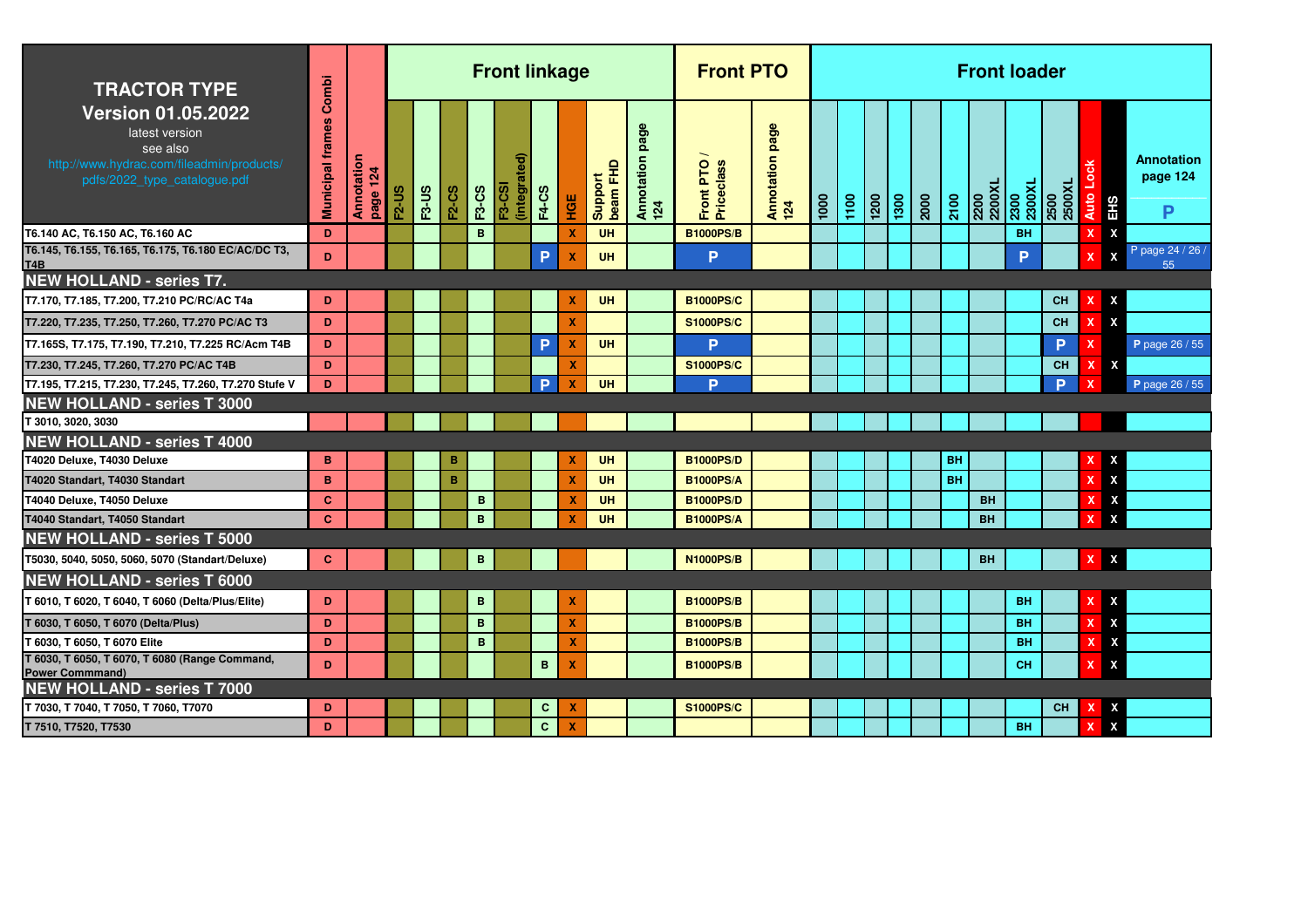| <b>TRACTOR TYPE</b>                                                                                                                  | Combi                   |                        |              |              |              |              | <b>Front linkage</b>          |              |     |                     |                           | <b>Front PTO</b>        |                        |      |           |           |                  |           |           |                | <b>Front loader</b> |                |                                 |                             |
|--------------------------------------------------------------------------------------------------------------------------------------|-------------------------|------------------------|--------------|--------------|--------------|--------------|-------------------------------|--------------|-----|---------------------|---------------------------|-------------------------|------------------------|------|-----------|-----------|------------------|-----------|-----------|----------------|---------------------|----------------|---------------------------------|-----------------------------|
| <b>Version 01.05.2022</b><br>latest version<br>see also<br>http://www.hydrac.com/fileadmin/products/<br>pdfs/2022_type_catalogue.pdf | <b>Municipal frames</b> | Annotation<br>page 124 | <b>F2-US</b> | <b>F3-US</b> | <b>F2-CS</b> | <b>F3-CS</b> | (integrated)<br><b>F3-CSI</b> | <b>F4-CS</b> | НGЕ | beam FHD<br>Support | page<br>Annotation<br>124 | Front PTO<br>Priceclass | Annotation page<br>124 | 1000 | 1100      | 1200      | $\frac{1300}{2}$ | 2000      | 2100      | 2200<br>2200XL | 2300<br>2300XL      | 2500<br>2500XL | 중<br>Auto Lo<br>EH <sub>S</sub> | Annotation<br>page 124<br>P |
| T 7540, T7550                                                                                                                        | D                       |                        |              |              |              |              |                               | $\mathbf{C}$ | x   |                     |                           |                         |                        |      |           |           |                  |           |           |                |                     | <b>BH</b>      | $\mathbf{x}$<br>x               |                             |
| <b>NEW HOLLAND - series TD, TG</b>                                                                                                   |                         |                        |              |              |              |              |                               |              |     |                     |                           |                         |                        |      |           |           |                  |           |           |                |                     |                |                                 |                             |
| TD 60D, TD 70D                                                                                                                       | C                       |                        |              |              |              |              |                               |              |     |                     |                           |                         |                        |      |           |           |                  |           |           | <b>BH</b>      |                     |                |                                 |                             |
| TD 75D, TD 85D, TD 95D                                                                                                               | $\mathbf{C}$            |                        |              |              |              | $\mathbf{C}$ |                               |              |     |                     |                           | <b>N2 DUO/C</b>         | 44, 45                 |      |           |           |                  |           |           | <b>BH</b>      |                     |                | X<br>x                          |                             |
| TD 5010, TD 5020, TD 5030                                                                                                            |                         |                        |              |              |              | $\mathbf{C}$ |                               |              |     |                     |                           | <b>B1000PS/C</b>        |                        |      |           |           |                  |           | <b>BH</b> | <b>BH</b>      |                     |                | X                               |                             |
| TD 5040, TD 5050 (Tier 3)                                                                                                            | C.                      |                        |              |              |              | $\mathbf{C}$ |                               |              |     |                     |                           | <b>B1000PS/C</b>        |                        |      |           |           |                  |           |           | <b>BH</b>      |                     |                | X                               |                             |
| TG 230, TG 255, TG 285                                                                                                               |                         |                        |              |              |              |              |                               | E.           |     |                     |                           |                         |                        |      |           |           |                  |           |           |                |                     |                |                                 |                             |
| <b>NEW HOLLAND - series TL</b>                                                                                                       |                         |                        |              |              |              |              |                               |              |     |                     |                           |                         |                        |      |           |           |                  |           |           |                |                     |                |                                 |                             |
| TL 70A, TL 80A, TL 90A, TL 100A                                                                                                      | C                       |                        |              |              |              | $\mathbf{C}$ |                               |              |     |                     |                           | <b>B1000PS/C</b>        | 35, 44                 |      |           | <b>BH</b> |                  |           |           | <b>BH</b>      |                     |                | X                               |                             |
| TL 70, TL 80, TL 90, TL 100 DT                                                                                                       | $\mathbf{C}$            |                        |              |              |              | $\mathbf{C}$ |                               |              |     |                     |                           | <b>B1000PS/C</b>        | 44                     |      |           | BH        |                  |           |           | <b>BH</b>      |                     |                | X<br>X                          | $6^{\circ}$                 |
| <b>NEW HOLLAND - series TM</b>                                                                                                       |                         |                        |              |              |              |              |                               |              |     |                     |                           |                         |                        |      |           |           |                  |           |           |                |                     |                |                                 |                             |
| TM 115, TM 125, TM 135                                                                                                               | D                       |                        |              |              |              | $\mathbf{C}$ |                               |              |     |                     | 21                        | <b>B1000PS/C</b>        | 46                     |      |           |           |                  |           |           |                | <b>BH</b>           |                | x                               | 21                          |
| TM 120, TM130                                                                                                                        | D                       |                        |              |              |              |              |                               | $\mathbf{C}$ |     |                     | 21                        | <b>B1000PS/C</b>        |                        |      |           |           |                  |           |           |                | BH                  |                | χ                               | 21                          |
| TM 140, TM155, TM 175, TM190                                                                                                         | D                       |                        |              |              |              |              |                               | $\mathbf{C}$ |     |                     | 21                        | <b>B1000PS/C</b>        |                        |      |           |           |                  |           |           |                |                     | <b>BH</b>      | X<br>x                          | 21                          |
| TM 150, TM 165                                                                                                                       | D                       |                        |              |              |              |              |                               | $\mathbf{C}$ |     |                     | 21                        | <b>B1000PS/C</b>        | 46                     |      |           |           |                  |           |           |                |                     | <b>BH</b>      |                                 | 21                          |
| <b>NEW HOLLAND - series TN</b>                                                                                                       |                         |                        |              |              |              |              |                               |              |     |                     |                           |                         |                        |      |           |           |                  |           |           |                |                     |                |                                 |                             |
| TN 55D, 60D                                                                                                                          | в                       |                        |              |              | в            |              |                               |              |     |                     |                           | <b>B1000PS/C</b>        | 44                     |      | <b>BH</b> |           |                  | <b>BH</b> | <b>BH</b> |                |                     |                |                                 | 24                          |
| TN 60DA, TN 70DA, TN 75DA                                                                                                            | B                       |                        |              |              | B            |              |                               |              | x   |                     |                           | <b>B1000PS/C</b>        | 44                     |      | <b>BH</b> |           |                  |           | DH        |                |                     |                | x                               | 27                          |
| TN 65D, TN 70D, TN 75D                                                                                                               | B                       |                        |              |              | B            |              |                               |              |     |                     |                           | <b>B1000PS/E</b>        | 44                     |      | <b>BH</b> |           |                  |           | <b>BH</b> |                |                     |                |                                 | 24                          |
| TN 60SA, TN 65SA, TN 70SA, TN 75SA                                                                                                   |                         |                        |              |              |              |              |                               |              |     |                     |                           |                         |                        |      |           |           |                  |           | <b>BH</b> |                |                     |                |                                 | 22                          |
| TN 65F, TN 75F, TN 90F                                                                                                               |                         |                        |              |              |              |              |                               |              |     |                     |                           |                         |                        |      |           |           |                  |           | <b>BH</b> |                |                     |                |                                 |                             |
| TN 75FA, TN 85FA, TN 95FA                                                                                                            |                         |                        |              |              |              |              |                               |              |     |                     |                           |                         |                        |      |           |           |                  |           | <b>BH</b> |                |                     |                | X                               |                             |
| TN 85DA, TN 95DA                                                                                                                     | $\mathbf{C}$            |                        |              |              | B            |              |                               |              | X   |                     |                           |                         | 44                     |      |           |           |                  |           | <b>BH</b> | <b>BH</b>      |                     |                |                                 | 27                          |
| <b>NEW HOLLAND - series TS</b>                                                                                                       |                         |                        |              |              |              |              |                               |              |     |                     |                           |                         |                        |      |           |           |                  |           |           |                |                     |                |                                 |                             |
| TS 90, 100                                                                                                                           | C                       |                        |              |              |              | $\mathbf{C}$ |                               |              |     |                     | 45                        |                         |                        |      |           |           | в                |           |           | <b>BH</b>      | <b>BH</b>           |                | x                               | He suppl. 23                |
| TS 100A, TS 110A                                                                                                                     | D                       |                        |              |              |              | $\mathbf{C}$ |                               |              | X   |                     |                           | <b>B1000PS/B</b>        |                        |      |           |           |                  |           |           |                | <b>BH</b>           |                | $\mathsf{x}$                    |                             |
| <b>TS 110</b>                                                                                                                        | D                       |                        |              |              |              | $\mathbf{C}$ |                               |              |     |                     | 45                        | <b>B1000PS/B</b>        | 44, 45                 |      |           |           | B                |           |           |                | <b>BH</b>           |                | $\mathbf{x}$<br>X               | He suppl.                   |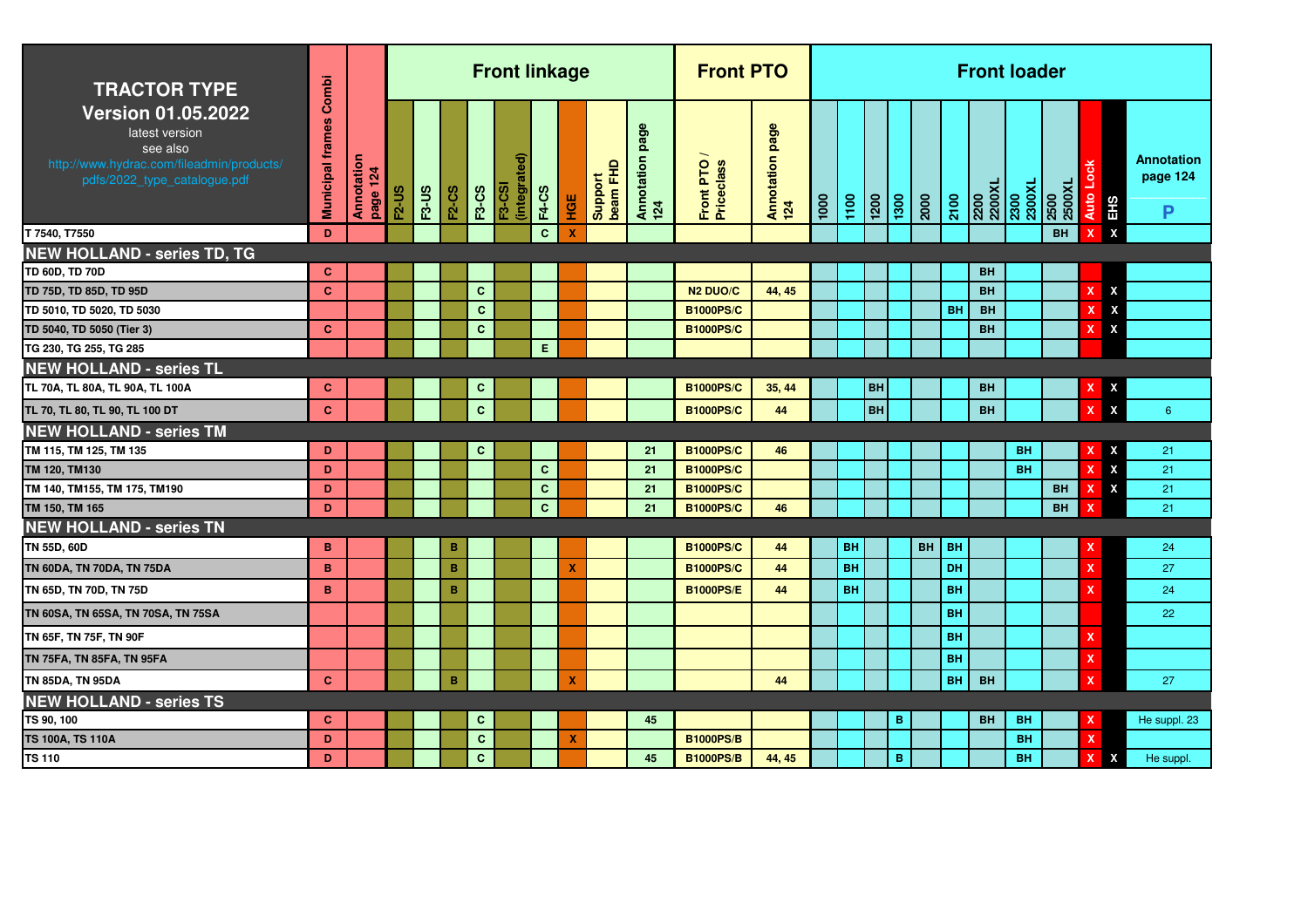| <b>TRACTOR TYPE</b>                                                                                                                  | Combi                   |                        |                 |              |              |              | <b>Front linkage</b>                   |              |     |                     |                           | <b>Front PTO</b>        |                             |                 |             |              |      |      |           | <b>Front loader</b> |                |                |                                        |                                    |
|--------------------------------------------------------------------------------------------------------------------------------------|-------------------------|------------------------|-----------------|--------------|--------------|--------------|----------------------------------------|--------------|-----|---------------------|---------------------------|-------------------------|-----------------------------|-----------------|-------------|--------------|------|------|-----------|---------------------|----------------|----------------|----------------------------------------|------------------------------------|
| <b>Version 01.05.2022</b><br>latest version<br>see also<br>http://www.hydrac.com/fileadmin/products/<br>pdfs/2022_type_catalogue.pdf | <b>Municipal frames</b> | Annotation<br>page 124 | <b>F2-US</b>    | <b>F3-US</b> | <b>F2-CS</b> | <b>F3-CS</b> | <u>۾</u><br>(integrat<br><b>F3-CSI</b> | <b>F4-CS</b> | HGE | beam FHD<br>Support | page<br>Annotation<br>124 | Front PTO<br>Priceclass | page<br>Annotation p<br>124 | 1000            | 1100        | 1200         | 1300 | 2000 | 2100      | 2200XL<br>2200      | 2300<br>2300XL | 2500<br>2500XL | a pr<br><b>Auto</b><br>EH <sub>S</sub> | <b>Annotation</b><br>page 124<br>P |
| TS 115A, TS 125A, TS 135A                                                                                                            | D                       |                        |                 |              |              | $\mathbf{C}$ |                                        |              | X   |                     |                           | <b>B1000PS/B</b>        |                             |                 |             |              |      |      |           |                     | BH             |                | $\boldsymbol{\mathsf{x}}$              |                                    |
| TS 115                                                                                                                               | D                       |                        |                 |              |              | $\mathbf{C}$ |                                        |              |     |                     | 45                        | <b>B1000PS/B</b>        | 44, 45                      |                 |             |              |      |      |           |                     | <b>BH</b>      |                | $\boldsymbol{\mathsf{x}}$              |                                    |
| <b>NEW HOLLAND - series TVT</b>                                                                                                      |                         |                        |                 |              |              |              |                                        |              |     |                     |                           |                         |                             |                 |             |              |      |      |           |                     |                |                |                                        |                                    |
| TVT 135, TVT 145                                                                                                                     | D                       |                        |                 |              |              | в            |                                        |              |     |                     |                           | <b>B1000PS/B</b>        |                             |                 |             |              |      |      |           |                     |                | BH             | X                                      |                                    |
| TVT 155, TVT 170, TVT 190                                                                                                            | D                       |                        |                 |              |              |              |                                        | B            |     |                     |                           | <b>B1000PS/B</b>        |                             |                 |             |              |      |      |           |                     |                | <b>BH</b>      | $\boldsymbol{\mathsf{x}}$              |                                    |
| <b>NEW HOLLAND - older series</b>                                                                                                    |                         |                        |                 |              |              |              |                                        |              |     |                     |                           |                         |                             |                 |             |              |      |      |           |                     |                |                |                                        |                                    |
| L 60 DT                                                                                                                              |                         |                        |                 |              |              |              |                                        |              |     |                     |                           |                         |                             |                 |             | <b>BH</b>    |      |      | <b>BH</b> | <b>BH</b>           |                |                | X                                      | $6^{\circ}$                        |
| L 65, 75, 85, 95 DT                                                                                                                  | $\mathbf{C}$            |                        | B               |              |              | $\mathbf{C}$ |                                        |              |     |                     | 48                        | <b>B1000H/B</b>         | 43, 44                      |                 |             | <b>BH</b>    |      |      | <b>BH</b> | <b>BH</b>           |                |                | $\boldsymbol{\mathsf{x}}$<br>x         | $6\overline{6}$                    |
| M 100, 115, 125                                                                                                                      | D                       |                        |                 |              |              | $\mathbf{C}$ |                                        |              |     |                     | 45, 48                    | <b>B1000H/B</b>         | 45, 46                      |                 |             |              |      |      |           |                     | <b>BH</b>      |                |                                        | 11                                 |
| M 135                                                                                                                                | D                       |                        |                 |              |              | $\mathbf{C}$ |                                        |              |     |                     | 45, 48                    | <b>B1000H/B</b>         | 45, 46                      |                 |             |              |      |      |           |                     |                | <b>BH</b>      |                                        |                                    |
| M 160                                                                                                                                | D                       |                        |                 |              |              |              |                                        |              |     |                     | 48                        |                         |                             |                 |             |              |      |      |           |                     |                |                |                                        |                                    |
| 35.66 DT                                                                                                                             |                         |                        |                 |              |              |              |                                        |              |     |                     |                           |                         |                             |                 |             |              |      |      |           |                     |                |                |                                        |                                    |
| 45.66, 50.66, 56.66 DT                                                                                                               | B                       |                        | B               |              |              |              |                                        |              |     |                     | 36, 45<br>48              | N <sub>2</sub> DUO/D    | 34, 36 43<br>45             | $\, {\bf B} \,$ | <b>BH</b>   |              |      |      |           |                     |                |                |                                        | He suppl.                          |
| 55.66, 60.66, 466, 566, 666                                                                                                          |                         |                        |                 |              |              |              |                                        |              |     |                     |                           |                         |                             | $\mathbf{B}$    | в           | B            |      |      |           |                     |                |                |                                        | He suppl.                          |
| 55.66F DT                                                                                                                            | B.                      |                        | B               |              |              |              |                                        |              |     |                     |                           |                         |                             | B               | $\mathbf B$ |              |      |      |           |                     |                |                |                                        |                                    |
| 55.76F DT, 55.86F DT                                                                                                                 | B                       |                        |                 |              |              |              |                                        |              |     |                     |                           |                         |                             | $\mathbf{B}$    | B           |              |      |      |           |                     |                |                |                                        |                                    |
| 60.88, 55.90, 60.90, 60.93, 60.94                                                                                                    | B                       |                        |                 |              |              |              |                                        |              |     |                     | 48                        |                         |                             |                 | BH BH       |              |      |      |           |                     |                |                |                                        |                                    |
| 65.66, 70.66, 766                                                                                                                    | B                       |                        |                 |              |              |              |                                        |              |     |                     | 48                        |                         |                             |                 |             | <b>BH</b> BH |      |      |           |                     |                |                |                                        |                                    |
| 65.88, 70.88, 80.88 DT                                                                                                               | $\mathbf{C}$            |                        |                 |              |              |              |                                        |              |     |                     |                           |                         |                             |                 |             | <b>BH</b> BH |      |      | <b>BH</b> | <b>BH</b>           |                |                |                                        |                                    |
| 65.90, 70.90, 80.90, 85.90                                                                                                           | $\mathbf{C}$            |                        | $\mathbf B$     |              |              |              |                                        |              |     |                     |                           | <b>N2 DUO/D</b>         | 43, 44                      |                 |             | <b>BH</b> BH |      |      |           | <b>BH</b>           | <b>BH</b>      |                |                                        |                                    |
| 65.90, 70.90, 80.90, 85.90 Freisicht                                                                                                 |                         |                        |                 |              |              |              |                                        |              |     |                     |                           |                         |                             |                 |             |              |      |      | <b>BH</b> | <b>BH</b>           |                |                |                                        |                                    |
| 65.93 DT                                                                                                                             |                         |                        |                 |              |              |              |                                        |              |     |                     |                           |                         |                             |                 |             | BH BH        |      |      |           |                     |                |                |                                        |                                    |
| 65.94, 72.94 DT                                                                                                                      | B                       |                        | $\, {\bf B} \,$ | $\mathbf B$  |              |              |                                        |              |     |                     | 46, 49                    | <b>N2 DUO/D</b>         | 43, 44, 46                  |                 |             | <b>BH</b> BH |      |      |           | <b>BH</b>           | <b>BH</b>      |                |                                        |                                    |
| 82.94, 88.94 DT                                                                                                                      | $\mathbf{C}$            |                        | B               | B            |              |              |                                        |              |     |                     | 46, 49                    | <b>N2 DUO/D</b>         | 43, 44, 46                  |                 |             | BH BH        |      |      |           | <b>BH</b>           | <b>BH</b>      |                |                                        |                                    |
| 90.90, 100.90, 110.90 DT                                                                                                             |                         |                        |                 | $\mathbf B$  |              |              |                                        |              |     |                     |                           |                         |                             |                 |             |              | BH   |      |           |                     | BH             |                |                                        |                                    |
| 115.90 DT                                                                                                                            |                         |                        |                 | $\mathbf B$  |              |              |                                        |              |     |                     |                           |                         |                             |                 |             |              |      |      |           |                     |                |                |                                        |                                    |
| 680, 78                                                                                                                              | B.                      |                        | $\mathbf B$     |              |              |              |                                        |              |     |                     |                           |                         |                             |                 |             | BH BH        |      |      |           | <b>BH</b>           | <b>BH</b>      |                |                                        |                                    |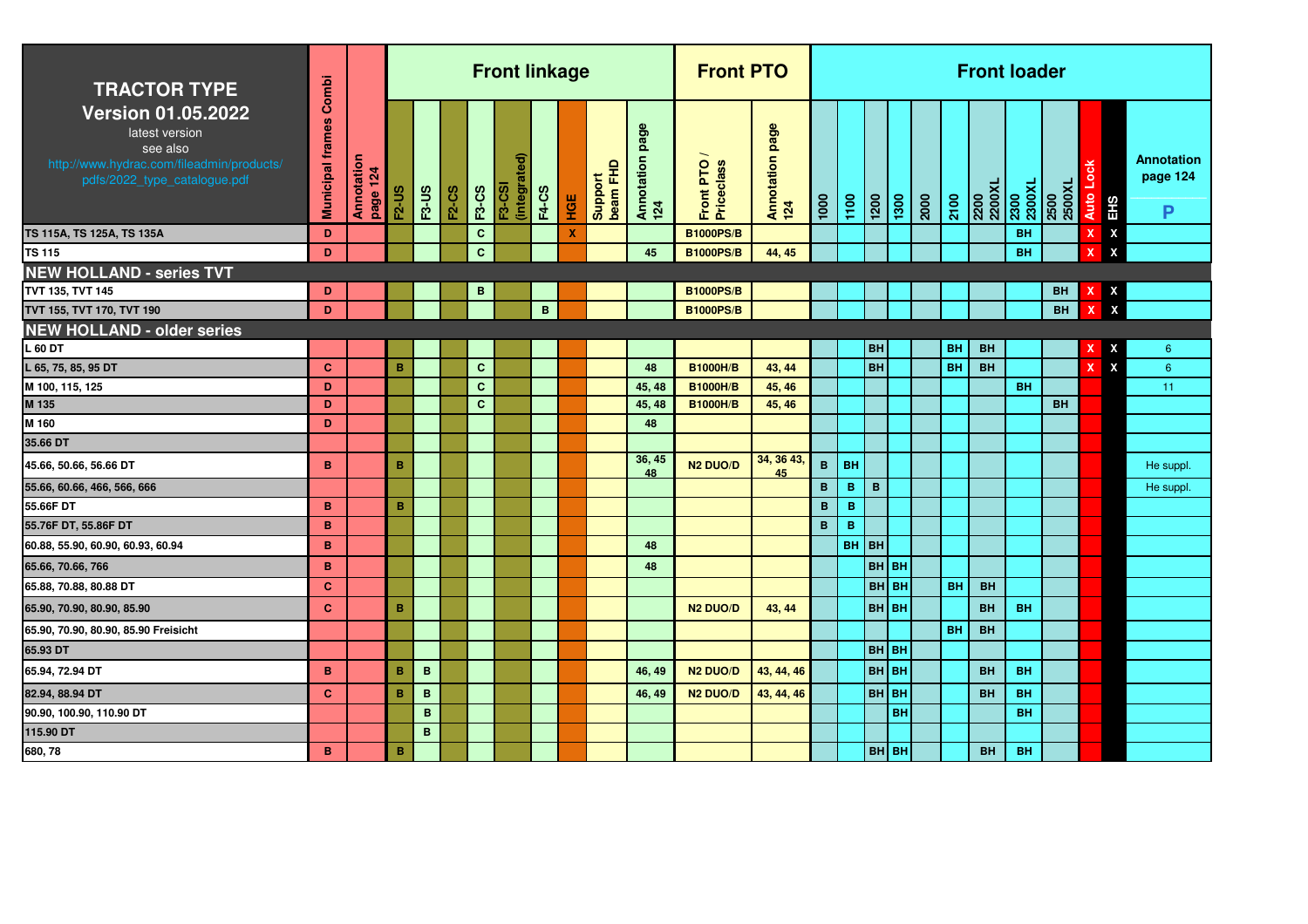| <b>TRACTOR TYPE</b>                                                                                                                  | Combi                   |                        |              |              |              |              | <b>Front linkage</b>              |              |     |                     |                           | <b>Front PTO</b>        |                        |              |              |                  |           |      |           | <b>Front loader</b>              |           |                |                           |            |                                    |
|--------------------------------------------------------------------------------------------------------------------------------------|-------------------------|------------------------|--------------|--------------|--------------|--------------|-----------------------------------|--------------|-----|---------------------|---------------------------|-------------------------|------------------------|--------------|--------------|------------------|-----------|------|-----------|----------------------------------|-----------|----------------|---------------------------|------------|------------------------------------|
| <b>Version 01.05.2022</b><br>latest version<br>see also<br>http://www.hydrac.com/fileadmin/products/<br>pdfs/2022_type_catalogue.pdf | <b>Municipal frames</b> | Annotation<br>page 124 | <b>F2-US</b> | <b>F3-US</b> | <b>F2-CS</b> | <b>F3-CS</b> | ଟି<br>(integrate<br><b>F3-CSI</b> | <b>F4-CS</b> | HGE | Support<br>beam FHD | page<br>Annotation<br>124 | Front PTO<br>Priceclass | Annotation page<br>124 | 1000         | 1100         | $\frac{1200}{1}$ | 1300      | 2000 | 2100      | 2200<br>2200XL<br>2300<br>2300XL |           | 2500<br>2500XL | Auto Lock                 | <b>EHS</b> | <b>Annotation</b><br>page 124<br>P |
| 880, 980 DT                                                                                                                          | $\mathbf{C}$            |                        |              |              |              |              |                                   |              |     |                     |                           |                         |                        |              |              |                  | <b>BH</b> |      |           |                                  | <b>BH</b> |                |                           |            |                                    |
| Winner 100, 110, 115, 120 DT                                                                                                         | D                       |                        |              | <b>BH</b>    |              |              |                                   |              |     |                     | 45                        |                         |                        |              |              |                  | <b>BH</b> |      |           |                                  | <b>BH</b> |                |                           |            |                                    |
| <b>Winner 130, 140 DT</b>                                                                                                            | D                       |                        |              | B            |              |              |                                   |              |     |                     | 45                        |                         |                        |              |              |                  |           |      |           |                                  |           | <b>BH</b>      |                           |            |                                    |
| <b>NEW HOLLAND - FORD</b>                                                                                                            |                         |                        |              |              |              |              |                                   |              |     |                     |                           |                         |                        |              |              |                  |           |      |           |                                  |           |                |                           |            |                                    |
| 1220 A                                                                                                                               |                         |                        |              |              |              |              |                                   |              |     |                     |                           |                         |                        |              |              |                  |           |      |           |                                  |           |                |                           |            |                                    |
| 1710 A, 1720 A                                                                                                                       |                         |                        |              |              |              |              |                                   |              |     |                     |                           |                         |                        |              |              |                  |           |      |           |                                  |           |                |                           |            |                                    |
| 2110                                                                                                                                 |                         |                        |              |              |              |              |                                   |              |     |                     |                           |                         |                        | $\mathbf{B}$ | $\mathbf B$  |                  |           |      |           |                                  |           |                |                           |            |                                    |
| 2120                                                                                                                                 |                         |                        |              |              |              |              |                                   |              |     |                     |                           |                         |                        | BH           | BH           |                  |           |      |           |                                  |           |                |                           |            |                                    |
| 2910, 3610, 3910, 4110, 4610                                                                                                         |                         |                        |              |              |              |              |                                   |              |     |                     |                           |                         |                        | $\mathbf{B}$ | $\, {\bf B}$ |                  |           |      | <b>BH</b> | <b>BH</b>                        |           |                |                           |            | 17                                 |
| 3430, 3930, 4130, 4630                                                                                                               | $\mathbf B$             |                        |              |              |              |              |                                   |              |     |                     | 17                        |                         |                        | BH           | $BH$ BH      |                  |           |      |           |                                  |           |                |                           |            | 17                                 |
| 3610, 3910, 4110, 4610                                                                                                               |                         |                        |              |              |              |              |                                   |              |     |                     | 18                        |                         |                        | B.           | $\mathbf B$  | $\mathbf{B}$     |           |      |           |                                  |           |                |                           |            | 18                                 |
| 4830, 503                                                                                                                            | B                       |                        | B            |              |              | $\mathbf{C}$ |                                   |              |     |                     | 18                        |                         |                        |              | $\mathbf B$  | $\mathbf B$      |           |      |           |                                  |           |                |                           |            | 18                                 |
| 4835, 5635, 6635, 7635                                                                                                               | $\mathbf c$             |                        | B            |              |              | $\mathbf{C}$ |                                   |              |     |                     |                           | <b>B1000H/B</b>         |                        |              |              | <b>BH</b>        |           |      | <b>BH</b> | <b>BH</b>                        | <b>BH</b> |                | $\boldsymbol{\mathsf{x}}$ | X          | $6^{\circ}$                        |
| 5610, 661                                                                                                                            | B                       |                        | B            |              |              | $\mathbf{C}$ |                                   |              |     |                     |                           |                         |                        |              |              |                  |           |      | <b>BH</b> | <b>BH</b>                        | <b>BH</b> |                |                           |            |                                    |
| 5640, 6640, 7740 SL + SLE                                                                                                            | $\mathbf{C}$            |                        |              |              |              |              |                                   |              |     |                     |                           |                         |                        |              |              | $\mathbf{B}$     | B         |      |           |                                  | <b>BH</b> |                |                           | X          | 3                                  |
| 6410, 681                                                                                                                            | $\mathbf{C}$            |                        |              |              |              |              |                                   |              |     |                     |                           |                         |                        |              |              |                  | BH        |      |           |                                  |           |                |                           |            |                                    |
| 6710                                                                                                                                 |                         |                        |              | B            |              |              |                                   |              |     |                     |                           |                         |                        |              |              |                  | B         |      |           |                                  |           |                |                           |            |                                    |
| 7610                                                                                                                                 |                         |                        | B            |              |              | $\mathbf{C}$ |                                   |              |     |                     |                           |                         |                        |              |              |                  | <b>BH</b> |      |           |                                  | <b>BH</b> |                |                           |            |                                    |
| 7810                                                                                                                                 |                         |                        |              |              |              |              |                                   |              |     |                     |                           |                         |                        |              |              |                  | CH        |      |           |                                  |           |                |                           |            |                                    |
| 7840, 8240, 8340 SL + SLE                                                                                                            |                         |                        | B            |              |              |              |                                   |              |     |                     |                           |                         |                        |              |              |                  | B         |      |           |                                  | <b>BH</b> |                |                           | X          | 3                                  |
| 8160, 826                                                                                                                            | D                       |                        |              |              |              | $\mathbf{C}$ |                                   |              |     |                     |                           | <b>B1000H/B</b>         |                        |              |              |                  |           |      |           |                                  | <b>BH</b> |                |                           |            | 11                                 |
| 8360                                                                                                                                 |                         |                        |              |              |              | $\mathbf{C}$ |                                   |              |     |                     |                           | <b>B1000H/B</b>         |                        |              |              |                  |           |      |           |                                  |           | <b>BH</b>      |                           |            |                                    |
| 8560                                                                                                                                 |                         |                        |              |              |              |              |                                   |              |     |                     |                           |                         |                        |              |              |                  |           |      |           |                                  |           |                |                           |            |                                    |
| <b>REFORM</b>                                                                                                                        |                         |                        |              |              |              |              |                                   |              |     |                     |                           |                         |                        |              |              |                  |           |      |           |                                  |           |                |                           |            |                                    |
| Mounty 80, 100, 80C, 100C, 100V<br>directly from Reformwerke                                                                         |                         |                        |              |              |              |              |                                   |              |     |                     |                           |                         |                        |              |              |                  |           |      |           |                                  |           |                |                           |            |                                    |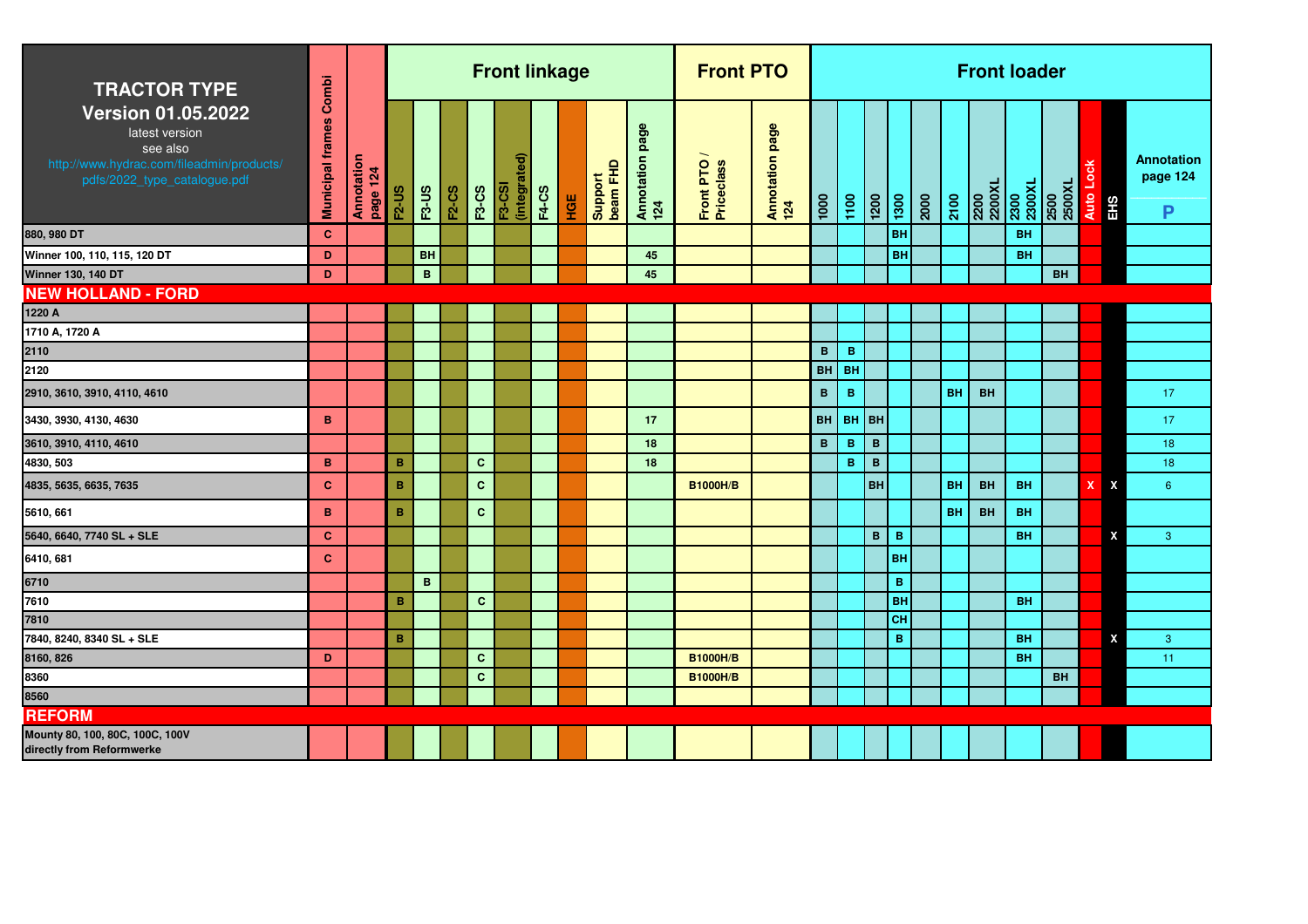| <b>TRACTOR TYPE</b>                                                                                                                  | Combi                   |                        |                 |              |              |              | <b>Front linkage</b>          |              |     |                     |                           | <b>Front PTO</b>          |                        |               |           |                |                                                                                  |    | <b>Front loader</b> |           |                  |                    |                             |
|--------------------------------------------------------------------------------------------------------------------------------------|-------------------------|------------------------|-----------------|--------------|--------------|--------------|-------------------------------|--------------|-----|---------------------|---------------------------|---------------------------|------------------------|---------------|-----------|----------------|----------------------------------------------------------------------------------|----|---------------------|-----------|------------------|--------------------|-----------------------------|
| <b>Version 01.05.2022</b><br>latest version<br>see also<br>http://www.hydrac.com/fileadmin/products/<br>pdfs/2022_type_catalogue.pdf | <b>Municipal frames</b> | Annotation<br>page 124 | <b>F2-US</b>    | <b>F3-US</b> | <b>F2-CS</b> | <b>F3-CS</b> | (integrated)<br><b>F3-CSI</b> | <b>F4-CS</b> | HGE | beam FHD<br>Support | page<br>Annotation<br>124 | Front PTO /<br>Priceclass | Annotation page<br>124 | $\frac{1}{2}$ | 1100      |                | $\begin{array}{ c c }\n\hline\n1200 \\ \hline\n1300 \\ \hline\n200\n\end{array}$ |    |                     |           | Auto Lock<br>EHS |                    | Annotation<br>page 124<br>P |
| <b>SAME</b>                                                                                                                          |                         |                        |                 |              |              |              |                               |              |     |                     |                           |                           |                        |               |           |                |                                                                                  |    |                     |           |                  |                    |                             |
| <b>SAME - series Antares</b>                                                                                                         |                         |                        |                 |              |              |              |                               |              |     |                     |                           |                           |                        |               |           |                |                                                                                  |    |                     |           |                  |                    |                             |
| Antares 100                                                                                                                          | D                       |                        |                 |              |              |              |                               |              |     |                     | 49                        |                           |                        |               |           | <b>CH</b>      |                                                                                  |    |                     | <b>CH</b> |                  |                    |                             |
| Antares 110                                                                                                                          |                         |                        |                 | $\mathbf{B}$ |              |              |                               |              |     |                     | 45                        |                           |                        |               |           |                |                                                                                  |    |                     |           |                  |                    |                             |
| <b>SAME - series Argon</b>                                                                                                           |                         |                        |                 |              |              |              |                               |              |     |                     |                           |                           |                        |               |           |                |                                                                                  |    |                     |           |                  |                    |                             |
| Argon 50, 60 DT                                                                                                                      |                         |                        | B               |              |              |              |                               |              |     |                     | 45                        | <b>N2 DUO/D</b>           | 45                     |               | <b>CH</b> |                |                                                                                  |    |                     |           |                  | X                  |                             |
| Argon 70 DT                                                                                                                          | B                       |                        | в               |              |              |              |                               |              |     |                     | 45                        | <b>N2 DUO/D</b>           | 45                     |               | <b>CH</b> |                |                                                                                  |    |                     |           |                  | $\pmb{\mathsf{X}}$ |                             |
| Argon 55 Classic                                                                                                                     |                         |                        | B               |              |              |              |                               |              |     |                     |                           |                           |                        | <b>CH</b>     |           |                |                                                                                  |    |                     |           |                  | X                  |                             |
| Argon 70 Classic                                                                                                                     |                         |                        | $\, {\bf B} \,$ |              |              |              |                               |              |     |                     |                           |                           |                        |               |           | <b>CH</b>      |                                                                                  |    |                     |           |                  | X                  |                             |
| Argon 55 F                                                                                                                           |                         |                        | в               |              |              |              |                               |              |     |                     |                           |                           |                        | CH            |           |                |                                                                                  |    |                     |           |                  | $\pmb{\mathsf{X}}$ |                             |
| Argon 70 F                                                                                                                           |                         |                        | в               |              |              |              |                               |              |     |                     |                           |                           |                        |               |           | $\overline{c}$ |                                                                                  |    |                     |           |                  | $\pmb{\mathsf{X}}$ |                             |
| Argon <sup>3</sup> 65, 75, 80                                                                                                        |                         |                        |                 |              | D            |              |                               |              |     |                     |                           | <b>N1000PS/B</b>          |                        |               |           |                |                                                                                  |    |                     |           |                  |                    |                             |
| <b>SAME - series Aster</b>                                                                                                           |                         |                        |                 |              |              |              |                               |              |     |                     |                           |                           |                        |               |           |                |                                                                                  |    |                     |           |                  |                    |                             |
| Aster 60                                                                                                                             |                         |                        | в               |              |              |              |                               |              |     |                     |                           |                           |                        |               | CH        |                |                                                                                  |    |                     |           |                  |                    |                             |
| Aster 70                                                                                                                             | B                       |                        | $\, {\bf B}$    |              |              |              |                               |              |     |                     |                           | <b>N2 DUO/D</b>           | 45, 47                 |               | CH        |                |                                                                                  |    |                     |           |                  |                    |                             |
| <b>SAME - series Dorado</b>                                                                                                          |                         |                        |                 |              |              |              |                               |              |     |                     |                           |                           |                        |               |           |                |                                                                                  |    |                     |           |                  |                    |                             |
| Dorado 55, 56, 60, 65, 66 DT                                                                                                         | $\mathbf{C}$            |                        | $\, {\bf B}$    |              |              |              |                               |              |     |                     |                           |                           |                        |               | CH        |                |                                                                                  | CH |                     |           |                  | X                  |                             |
| Dorado 56 Classic, 66 Classic                                                                                                        | <b>C</b>                |                        | $\, {\bf B}$    |              |              |              |                               |              |     |                     |                           |                           |                        |               | <b>CH</b> |                |                                                                                  | CH |                     |           |                  | X                  |                             |
| Dorado 76 Classic, 86 Classic                                                                                                        | $\mathbf{C}$            |                        | $\, {\bf B}$    |              |              |              |                               |              |     |                     | 45                        | <b>N2 DUO/D</b>           | 45,47                  |               |           | <b>CH</b>      |                                                                                  |    | <b>CH</b>           |           |                  | X                  | 24, 41                      |
| Dorado <sup>3</sup> 60, 70, 80, 90 Classic                                                                                           |                         |                        |                 |              | $\mathbf{C}$ |              |                               |              |     |                     |                           |                           |                        |               |           | CH             |                                                                                  |    | <b>CH</b>           |           |                  | χ                  |                             |
| Dorado 70, 75, 76 DT                                                                                                                 | $\mathbf{C}$            |                        | B               |              |              |              |                               |              |     |                     | 45                        | N <sub>2</sub> DUO/E      | 45,47                  |               |           | <b>CH</b>      |                                                                                  |    | <b>CH</b>           |           | X                | X                  | 24, 41                      |
| Dorado 85, 86 DT                                                                                                                     | <b>C</b>                |                        | B               |              |              |              |                               |              |     |                     | 45, 49                    |                           |                        |               |           | CH             |                                                                                  |    | <b>CH</b>           |           | x                | X                  | 24, 41                      |
| Dorado <sup>3</sup> 60, 80, 90, 100                                                                                                  |                         |                        |                 |              | $\mathbf{C}$ |              |                               |              |     | <b>UK</b>           |                           |                           |                        |               |           | <b>CH</b>      |                                                                                  |    | <b>CH</b>           |           | x                | X                  |                             |
| Dorado 90.4, 100.4                                                                                                                   |                         |                        |                 |              |              |              |                               |              |     |                     |                           |                           |                        |               |           |                |                                                                                  |    | <b>CH</b>           |           |                  | x                  |                             |
| Dorado 80, 85, 90, 90.4, 100.4 T4i                                                                                                   |                         |                        |                 |              |              |              |                               |              |     |                     |                           |                           |                        |               |           |                |                                                                                  |    | <b>CH</b>           |           |                  | x                  |                             |
| Dorado 90.4 Classic T4i MY19                                                                                                         |                         |                        |                 |              |              |              |                               |              |     |                     |                           |                           |                        |               |           |                |                                                                                  |    | <b>CH</b>           |           |                  | x                  |                             |
| Dorado Natural 70, 80, 90, 100                                                                                                       |                         |                        |                 |              | D            |              |                               |              |     |                     |                           | <b>B1000PS/C</b>          |                        |               |           |                |                                                                                  |    | <b>CH</b>           |           | х                | $\pmb{\mathsf{x}}$ |                             |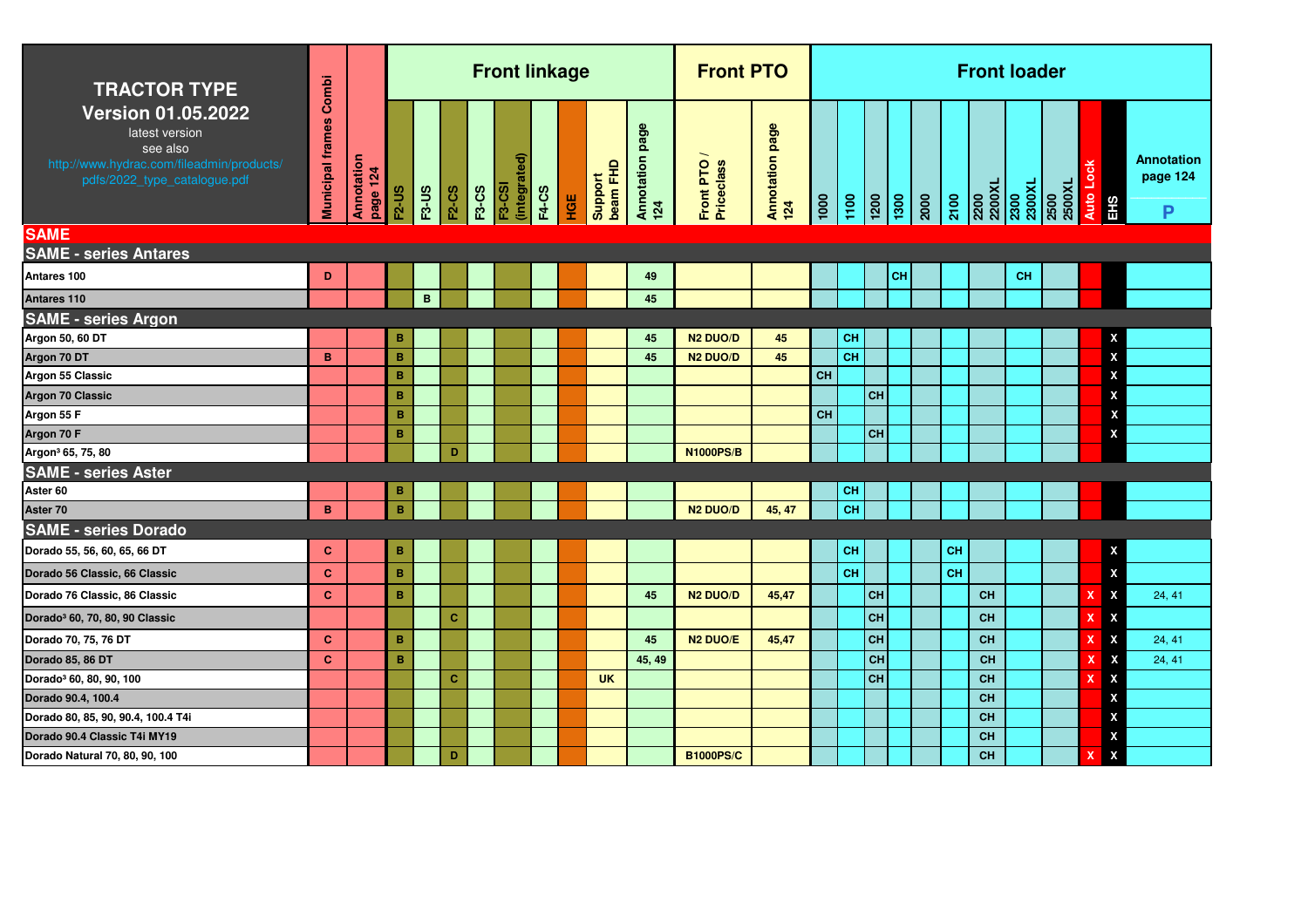| <b>TRACTOR TYPE</b>                                                                                                                  | Combi                   |                        |              |              |              |              | <b>Front linkage</b>   |              |     |                     |                           | <b>Front PTO</b>        |                             |      |           |                 |                 |      |           |                | <b>Front loader</b> |                |           |                           |                                    |
|--------------------------------------------------------------------------------------------------------------------------------------|-------------------------|------------------------|--------------|--------------|--------------|--------------|------------------------|--------------|-----|---------------------|---------------------------|-------------------------|-----------------------------|------|-----------|-----------------|-----------------|------|-----------|----------------|---------------------|----------------|-----------|---------------------------|------------------------------------|
| <b>Version 01.05.2022</b><br>latest version<br>see also<br>http://www.hydrac.com/fileadmin/products/<br>pdfs/2022_type_catalogue.pdf | <b>Municipal frames</b> | Annotation<br>page 124 | <b>F2-US</b> | <b>F3-US</b> | <b>F2-CS</b> | <b>F3-CS</b> | (integrated)<br>F3-CSI | <b>F4-CS</b> | HGE | beam FHD<br>Support | page<br>Annotation<br>124 | Front PTO<br>Priceclass | page<br>Annotation p<br>124 | 1000 | 1100      | $\frac{1}{200}$ | $\frac{1}{300}$ | 2000 | 2100      | 2200<br>2200XL | 2300<br>2300XL      | 2500XL<br>2500 | Auto Lock | EHS                       | <b>Annotation</b><br>page 124<br>P |
| <b>SAME - series Explorer</b>                                                                                                        |                         |                        |              |              |              |              |                        |              |     |                     |                           |                         |                             |      |           |                 |                 |      |           |                |                     |                |           |                           |                                    |
| Explorer 75, 85, 95 Classic                                                                                                          |                         |                        |              | B            |              |              |                        |              |     |                     |                           |                         |                             |      |           | <b>CH</b>       |                 |      |           | <b>CH</b>      |                     |                |           | X                         | (ab 1.2005)                        |
| Explorer 90, 95, 100 Aqua-Speed                                                                                                      |                         |                        |              | B            |              |              |                        |              |     |                     |                           |                         |                             |      |           | <b>CH</b>       |                 |      |           | CH             |                     |                |           | X                         | (ab 1.2005)                        |
| Explorer 75, 85, 95                                                                                                                  |                         |                        |              | B            |              |              |                        |              |     |                     |                           |                         |                             |      |           |                 |                 |      |           | <b>CH</b>      |                     |                |           | $\boldsymbol{\mathsf{x}}$ | (ab 1.2005)                        |
| <b>Explorer 75T, 85T, 95T</b>                                                                                                        |                         |                        |              | B            |              |              |                        |              |     |                     |                           |                         |                             |      |           |                 |                 |      |           | <b>CH</b>      |                     |                |           | X                         | (ab 1.2005)                        |
| Explorer 75TB, 85TB, 95TB                                                                                                            |                         |                        |              | B            |              |              |                        |              |     |                     |                           | <b>N2 DUO/E</b>         |                             |      |           |                 |                 |      |           | CH             |                     |                | x         | $\boldsymbol{\mathsf{x}}$ |                                    |
| <b>SAME - series Explorer</b>                                                                                                        |                         |                        |              |              |              |              |                        |              |     |                     |                           |                         |                             |      |           |                 |                 |      |           |                |                     |                |           |                           |                                    |
| <b>Explorer 55 Export</b>                                                                                                            |                         |                        |              |              |              |              |                        |              |     |                     |                           |                         |                             |      | <b>CH</b> |                 |                 |      |           |                |                     |                |           |                           |                                    |
| Explorer 60 II Export                                                                                                                |                         |                        | B            |              |              |              |                        |              |     |                     |                           |                         |                             |      | <b>CH</b> |                 |                 |      | <b>CH</b> |                |                     |                |           |                           |                                    |
| <b>Explorer 60 Export</b>                                                                                                            |                         |                        |              |              |              |              |                        |              |     |                     |                           |                         |                             |      | CH        |                 |                 |      |           |                |                     |                |           |                           |                                    |
| Explorer 60, 60 II Special                                                                                                           | B                       |                        | $\, {\bf B}$ |              |              |              |                        |              |     |                     |                           |                         |                             |      | CH        |                 |                 |      |           |                |                     |                |           |                           |                                    |
| <b>Explorer 65 Export</b>                                                                                                            | B                       |                        | B            |              |              |              |                        |              |     |                     | 45                        | N <sub>2</sub> DUO/E    | 38, 44 45,<br>47            |      | CH        |                 |                 |      |           |                |                     |                |           |                           |                                    |
| <b>Explorer 70 Export</b>                                                                                                            | в                       |                        | B            |              |              |              |                        |              |     |                     | 45                        | N <sub>2</sub> DUO/E    | 38, 44 45,<br>47            |      |           | <b>CH</b>       |                 |      |           | CH             |                     |                |           |                           |                                    |
| Explorer 65, 70 Special                                                                                                              | B                       |                        | B            |              |              |              |                        |              |     |                     | 45                        | N <sub>2</sub> DUO/E    | 38, 44 45,<br>47            |      | CH        |                 |                 |      | CH        |                |                     |                |           |                           |                                    |
| Explorer 70, 80, 90 Top                                                                                                              |                         |                        | B            |              |              |              |                        |              |     |                     |                           | N <sub>2</sub> DUO/E    |                             |      |           | <b>CH</b>       |                 |      |           | <b>CH</b>      |                     |                |           | X                         | 9                                  |
| <b>Explorer 70 II Export</b>                                                                                                         |                         |                        | B            |              |              |              |                        |              |     |                     | 45                        |                         |                             |      |           |                 | <b>CH</b>       |      |           | <b>CH</b>      |                     |                |           |                           | $9^{\circ}$                        |
| <b>Explorer 70 II Special</b>                                                                                                        |                         |                        | B            |              |              |              |                        |              |     |                     | 45                        | N <sub>2</sub> DUO/E    | 44, 45, 47                  |      |           | <b>CH</b>       |                 |      |           |                |                     |                |           |                           |                                    |
| Explorer 75, 80, 90 Export                                                                                                           | c                       |                        | B            |              |              |              |                        |              |     |                     | 45                        | N <sub>2</sub> DUO/E    | 44, 45, 47                  |      |           |                 | <b>CH</b>       |      |           | <b>CH</b>      |                     |                |           |                           | 9                                  |
| <b>Explorer 75, 80 Special</b>                                                                                                       | c                       |                        | B            |              |              |              |                        |              |     |                     | 45                        | N <sub>2</sub> DUO/E    | 38, 44, 45,<br>47           |      |           |                 | <b>CH</b>       |      |           |                | <b>CH</b>           |                |           |                           |                                    |
| Explorer 80, 90 II Export                                                                                                            | $\mathbf{C}$            |                        | $\, {\bf B}$ |              |              |              |                        |              |     |                     |                           |                         |                             |      |           | <b>CH</b>       |                 |      |           | CH             |                     |                |           |                           | 9                                  |
| Explorer3 85, 100, 110                                                                                                               | $\mathbf{C}$            |                        |              |              |              |              |                        |              |     |                     |                           |                         |                             |      |           |                 |                 |      |           | <b>BH</b>      |                     |                | X         | X                         |                                    |
| Explorer T4i 90.4, 105.4, 115.4                                                                                                      |                         |                        | B            |              | D            |              |                        |              |     | <b>UK</b>           |                           | <b>B1000PS/C</b>        |                             |      |           |                 |                 |      |           | <b>BH</b>      |                     |                |           | X                         |                                    |
| Explorer T4i 80, 90, 100                                                                                                             |                         |                        |              |              | D            |              |                        |              |     |                     |                           | <b>B1000PS/C</b>        |                             |      |           |                 |                 |      |           | <b>BH</b>      |                     |                | x         | X                         |                                    |
| Explorer 90.4, 100, 110, 120 T4 Final                                                                                                |                         |                        |              |              | D            |              |                        |              |     |                     |                           | <b>B1000PS/C</b>        |                             |      |           |                 |                 |      |           | <b>BH</b>      |                     |                | x         | X                         |                                    |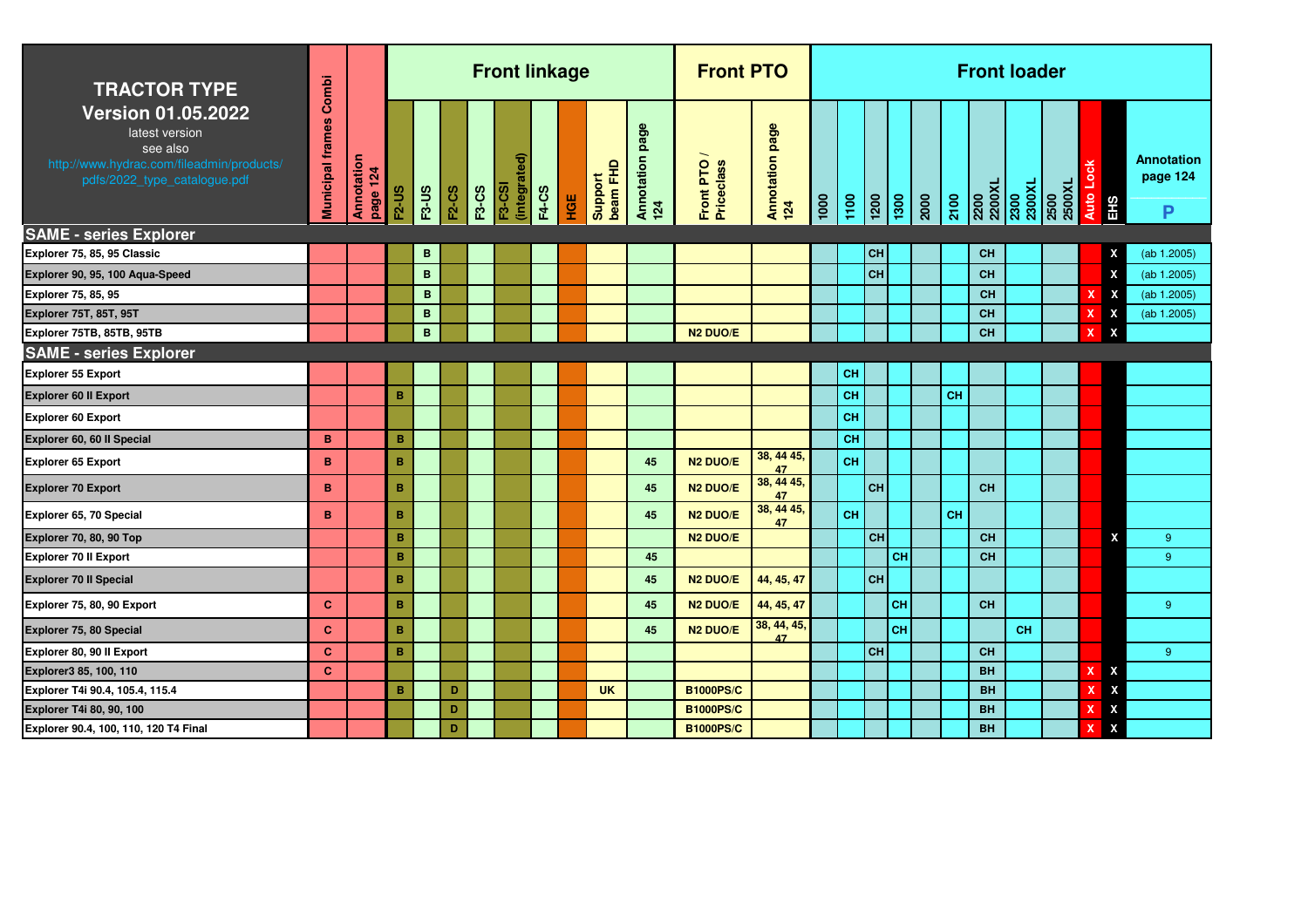| <b>TRACTOR TYPE</b>                                                                                                                  | Combi                   |                        |              |              |              |              | <b>Front linkage</b>          |              |     |                     |                           | <b>Front PTO</b>        |                        |                     |                    |           |               | <b>Front loader</b>              |           |                |                           |                           |                                    |
|--------------------------------------------------------------------------------------------------------------------------------------|-------------------------|------------------------|--------------|--------------|--------------|--------------|-------------------------------|--------------|-----|---------------------|---------------------------|-------------------------|------------------------|---------------------|--------------------|-----------|---------------|----------------------------------|-----------|----------------|---------------------------|---------------------------|------------------------------------|
| <b>Version 01.05.2022</b><br>latest version<br>see also<br>http://www.hydrac.com/fileadmin/products/<br>pdfs/2022_type_catalogue.pdf | <b>Municipal frames</b> | Annotation<br>page 124 | <b>F2-US</b> | <b>F3-US</b> | <b>F2-CS</b> | <b>F3-CS</b> | (integrated)<br><b>F3-CSI</b> | <b>F4-CS</b> | НGЕ | beam FHD<br>Support | page<br>Annotation<br>124 | Front PTO<br>Priceclass | Annotation page<br>124 | $\frac{1000}{1000}$ | $\frac{100}{1200}$ |           | $\frac{3}{2}$ | 2200<br>2200XL<br>2300<br>2300XL |           | 2500<br>2500XL |                           | Auto Lock<br>EHS          | <b>Annotation</b><br>page 124<br>P |
| <b>SAME - series Fortis</b>                                                                                                          |                         |                        |              |              |              |              |                               |              |     |                     |                           |                         |                        |                     |                    |           |               |                                  |           |                |                           |                           |                                    |
| Fortis 120.4, 130.4, 140.4                                                                                                           |                         |                        |              |              |              |              |                               | D            |     | <b>UK</b>           |                           | <b>B1000PS/C</b>        |                        |                     |                    |           |               |                                  | <b>BH</b> |                | x                         | X                         |                                    |
| Fortis 150.4, 160.4                                                                                                                  |                         |                        |              |              |              |              |                               | D            |     | <b>UK</b>           |                           | <b>B1000PS/C</b>        |                        |                     |                    |           |               |                                  | <b>BH</b> |                |                           |                           |                                    |
| Fortis 140, 150, 160                                                                                                                 |                         |                        |              |              |              |              |                               | D            |     | <b>UK</b>           |                           | <b>B1000PS/C</b>        |                        |                     |                    |           |               |                                  | <b>BH</b> |                |                           |                           |                                    |
| <b>Fortis 180, 190</b>                                                                                                               |                         |                        |              |              |              |              |                               | D            |     |                     |                           | <b>B1000PS/C</b>        |                        |                     |                    |           |               |                                  | <b>BH</b> |                |                           |                           |                                    |
| <b>SAME - series Helios</b>                                                                                                          |                         |                        |              |              |              |              |                               |              |     |                     |                           |                         |                        |                     |                    |           |               |                                  |           |                |                           |                           |                                    |
| Helios 130S, 140S, 150S, 160S                                                                                                        | D                       |                        |              |              |              |              |                               |              |     |                     |                           |                         |                        |                     |                    |           |               |                                  |           | <b>BH</b>      | x                         | X                         | 25                                 |
| <b>SAME - series Iron</b>                                                                                                            |                         |                        |              |              |              |              |                               |              |     |                     |                           |                         |                        |                     |                    |           |               |                                  |           |                |                           |                           |                                    |
| Iron 135/155DCR (Hi-LineDCR4V)                                                                                                       |                         |                        |              |              |              |              |                               |              |     |                     |                           |                         |                        |                     |                    |           |               |                                  | <b>BH</b> |                | x                         | X                         |                                    |
| Iron 130S, 140S, 150S, 165S                                                                                                          | D                       |                        |              |              |              |              |                               |              |     |                     |                           |                         |                        |                     |                    |           |               |                                  |           | <b>BH</b>      | x                         | $\boldsymbol{\mathsf{X}}$ | 25                                 |
| Iron 150.7, 165.7                                                                                                                    | D                       |                        |              |              |              |              |                               |              |     |                     |                           |                         |                        |                     |                    |           |               |                                  |           | <b>BH</b>      | x                         | X                         | 25                                 |
| Iron130/140/160 DCR /4V (Hi-Line DCR, 4V)                                                                                            |                         |                        |              |              |              |              |                               |              |     |                     |                           |                         |                        |                     |                    |           |               |                                  |           | BH             | x                         | $\boldsymbol{\mathsf{x}}$ |                                    |
| Iron 130 Classic, 150 Classic                                                                                                        | D                       |                        |              |              |              |              |                               |              |     |                     |                           |                         |                        |                     |                    |           |               |                                  | <b>BH</b> |                | x                         | $\boldsymbol{\mathsf{x}}$ |                                    |
| Iron 90, 100, 120, 125                                                                                                               | D                       |                        |              |              |              |              |                               |              |     |                     |                           |                         |                        |                     |                    |           |               |                                  | <b>BH</b> |                | x                         | X                         | 4 cyl.                             |
| Iron 90, 100, 120, 125 Hi-Line                                                                                                       | D                       |                        |              |              |              |              |                               |              |     |                     |                           |                         |                        |                     |                    |           |               |                                  | <b>BH</b> |                | x                         |                           |                                    |
| Iron 110, 115                                                                                                                        | D                       |                        |              |              |              |              |                               |              |     |                     |                           |                         |                        |                     |                    |           |               |                                  | <b>BH</b> |                | x                         | X                         | 6 cyl.                             |
| Iron 110, 115 Hi-Line                                                                                                                | D                       |                        |              |              |              |              |                               |              |     |                     |                           |                         |                        |                     |                    |           |               |                                  | <b>BH</b> |                |                           |                           |                                    |
| Iron 150.7 Continuo, 165.7 Continuo                                                                                                  | D                       |                        |              |              |              |              |                               |              |     |                     |                           |                         |                        |                     |                    |           |               |                                  |           | BH             | x                         | X                         | 25                                 |
| Iron 150/170 Continuo DCR                                                                                                            |                         |                        |              |              |              |              |                               |              | X   |                     |                           |                         |                        |                     |                    |           |               |                                  |           | <b>BH</b>      |                           |                           |                                    |
| Iron3 190, 220                                                                                                                       |                         |                        |              |              |              |              |                               |              |     |                     |                           |                         |                        |                     |                    |           |               |                                  |           | <b>BH</b>      |                           |                           |                                    |
| <b>SAME - series Laser</b>                                                                                                           |                         |                        |              |              |              |              |                               |              |     |                     |                           |                         |                        |                     |                    |           |               |                                  |           |                |                           |                           |                                    |
| Laser 90                                                                                                                             | C                       |                        |              | B            |              |              |                               |              |     |                     | 45                        |                         |                        |                     |                    |           |               |                                  | <b>CH</b> |                |                           |                           |                                    |
| Laser 100                                                                                                                            | $\mathbf{C}$            |                        |              | $\mathbf B$  |              |              |                               |              |     |                     | 45                        |                         |                        |                     |                    |           |               |                                  | <b>CH</b> |                |                           |                           |                                    |
| Laser 110, 130                                                                                                                       | D                       |                        |              | B            |              |              |                               |              |     |                     |                           |                         |                        |                     |                    |           |               |                                  |           | <b>CH</b>      |                           |                           |                                    |
| <b>SAME - series Silver</b>                                                                                                          |                         |                        |              |              |              |              |                               |              |     |                     |                           |                         |                        |                     |                    |           |               |                                  |           |                |                           |                           |                                    |
| Silver 80, 85, 90, 95, 100.4 DT, W100, 110                                                                                           | C                       |                        |              | B            |              |              |                               |              |     |                     |                           |                         |                        |                     |                    | DH        |               | <b>DH</b>                        |           |                | x                         | x                         | 27                                 |
| Silver 105, 100.6 DT                                                                                                                 | $\mathbf{C}$            |                        |              |              |              |              |                               |              |     |                     |                           |                         |                        |                     |                    | <b>DH</b> |               |                                  | <b>CH</b> |                | $\boldsymbol{\mathsf{x}}$ | $\boldsymbol{\mathsf{x}}$ |                                    |
| Silver 110, 130 DT                                                                                                                   | D                       |                        |              |              |              | $\mathbf{C}$ |                               |              |     |                     | 45                        |                         |                        |                     |                    |           |               |                                  | DH        |                |                           | X                         |                                    |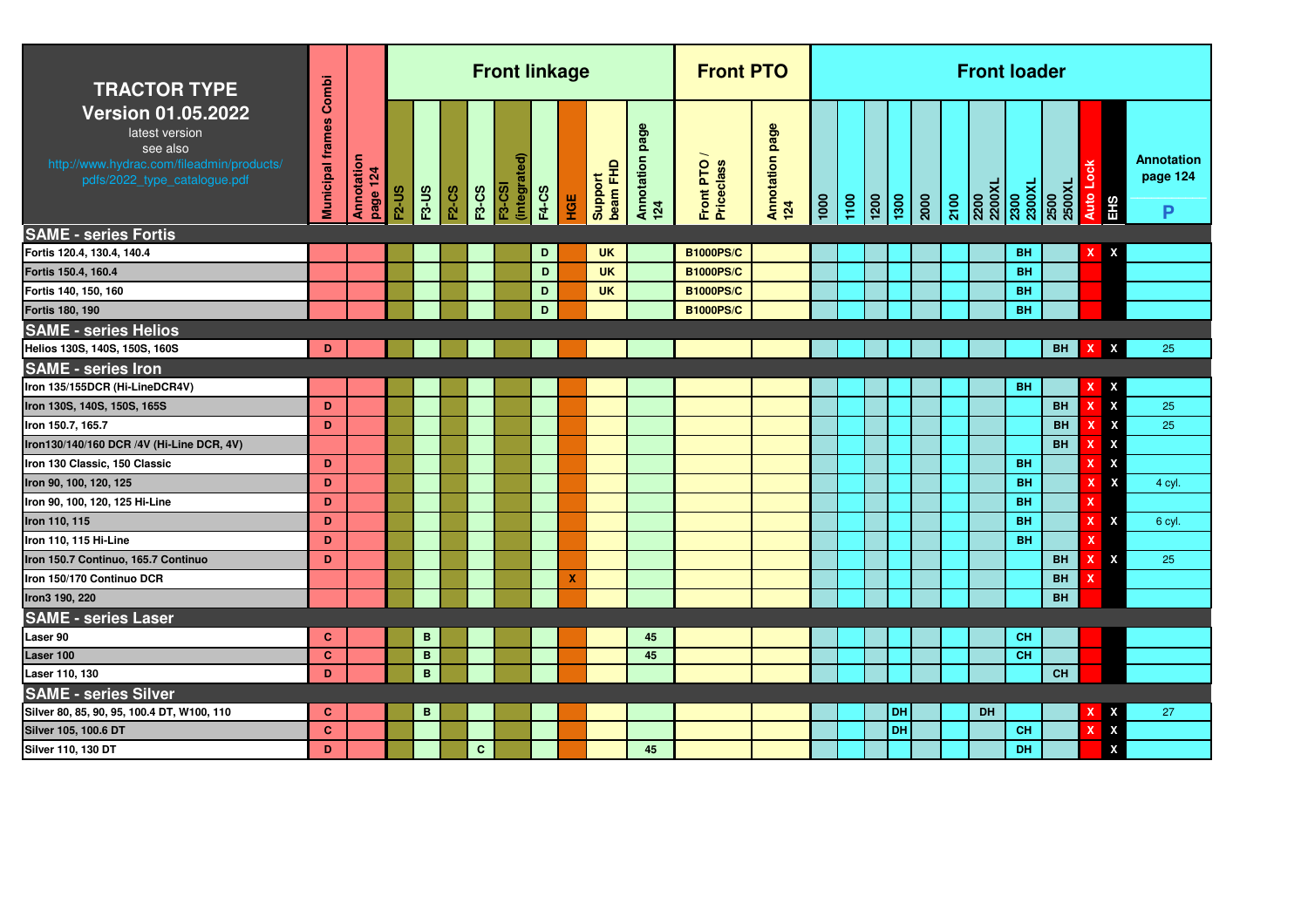| <b>TRACTOR TYPE</b>                                                                                                                  | Combi                   |                        |              |              |              |              | <b>Front linkage</b>        |              |                           |                           |                        | <b>Front PTO</b>        |                        |      |      |                   |      |      |           |                | <b>Front loader</b> |                |                           |                                      |
|--------------------------------------------------------------------------------------------------------------------------------------|-------------------------|------------------------|--------------|--------------|--------------|--------------|-----------------------------|--------------|---------------------------|---------------------------|------------------------|-------------------------|------------------------|------|------|-------------------|------|------|-----------|----------------|---------------------|----------------|---------------------------|--------------------------------------|
| <b>Version 01.05.2022</b><br>latest version<br>see also<br>http://www.hydrac.com/fileadmin/products/<br>pdfs/2022_type_catalogue.pdf | <b>Municipal frames</b> | Annotation<br>page 124 | <b>F2-US</b> | <b>F3-US</b> | <b>F2-CS</b> | <b>F3-CS</b> | ଟି<br>(integrate)<br>F3-CSI | <b>F4-CS</b> | HGE                       | beam FHD<br><b>Produs</b> | Annotation page<br>124 | Front PTO<br>Priceclass | Annotation page<br>124 | 1000 | 1100 | $\frac{120}{200}$ | 1300 | 2000 | 2100      | 2200XL<br>2200 | 2300<br>2300XL      | 2500<br>2500XL | ğ<br><b>Auto</b><br>EHS   | <b>Annotation</b><br>page 124<br>P   |
| Silver 110, 115, 130                                                                                                                 | D                       |                        |              |              |              |              |                             |              |                           |                           |                        |                         |                        |      |      |                   |      |      |           |                | DH                  |                |                           |                                      |
| Silver3 100/110 (Continuo)                                                                                                           |                         |                        |              |              |              |              |                             |              |                           |                           |                        |                         |                        |      |      |                   |      |      |           | <b>CH</b>      |                     |                | $\boldsymbol{\mathsf{x}}$ | X                                    |
| <b>SAME - series Solar</b>                                                                                                           |                         |                        |              |              |              |              |                             |              |                           |                           |                        |                         |                        |      |      |                   |      |      |           |                |                     |                |                           |                                      |
| Solar 50, 60 DT                                                                                                                      | B                       |                        | B            |              |              |              |                             |              |                           |                           |                        |                         |                        |      | CH   |                   |      |      | CH        |                |                     |                |                           | 19                                   |
| <b>SAME - series Tiger</b>                                                                                                           |                         |                        |              |              |              |              |                             |              |                           |                           |                        |                         |                        |      |      |                   |      |      |           |                |                     |                |                           |                                      |
| Tiger 60, 65, 70, 75                                                                                                                 |                         |                        | B            |              |              |              |                             |              |                           |                           |                        |                         |                        |      |      |                   |      |      |           |                |                     |                |                           |                                      |
| <b>SAME - series Virtus</b>                                                                                                          |                         |                        |              |              |              |              |                             |              |                           |                           |                        |                         |                        |      |      |                   |      |      |           |                |                     |                |                           |                                      |
| Virtus J 90, 100, 110, 120                                                                                                           |                         |                        |              |              |              | D            |                             |              |                           | <b>UK</b>                 |                        | <b>N1000PS/B</b>        |                        |      |      |                   |      |      |           | CH             |                     |                |                           | X                                    |
| Virtus 90, 100, 110                                                                                                                  |                         |                        |              |              |              | D            |                             |              |                           | <b>UK</b>                 |                        | <b>N1000PS/B</b>        |                        |      |      |                   |      |      |           | CH             |                     |                |                           | $\boldsymbol{\mathsf{x}}$            |
| <b>Virtus 120, 130</b>                                                                                                               |                         |                        |              |              |              | D            |                             |              |                           | <b>UK</b>                 |                        | <b>N1000PS/B</b>        |                        |      |      |                   |      |      |           | <b>CH</b>      |                     |                |                           | $\mathbf{x}$                         |
| <b>STEYR</b>                                                                                                                         |                         |                        |              |              |              |              |                             |              |                           |                           |                        |                         |                        |      |      |                   |      |      |           |                |                     |                |                           |                                      |
| <b>STEYR - series CVT</b>                                                                                                            |                         |                        |              |              |              |              |                             |              |                           |                           |                        |                         |                        |      |      |                   |      |      |           |                |                     |                |                           |                                      |
| CVT 6165, 6180, 6200, 6210, 6225                                                                                                     | D                       |                        |              |              |              |              |                             | $\mathbf{C}$ | X                         | UH                        |                        | <b>S1000PS/D</b>        |                        |      |      |                   |      |      |           |                |                     | CH             | x                         | $\pmb{\chi}$                         |
| CVT 6130 ET, 6145 ET, 6160 ET                                                                                                        | D                       |                        |              |              |              |              |                             | $\mathbf{C}$ | X                         | <b>UH</b>                 |                        | <b>B1000PS/D</b>        |                        |      |      |                   |      |      |           |                | <b>CH</b>           | <b>CH</b>      | x                         | $\boldsymbol{\mathsf{x}}$            |
| CVT 6170 ET, 6185 ET, 6205 ET, 6215 ET, 6230 ET T4i                                                                                  | D                       |                        |              |              |              |              |                             |              | X                         | <b>UH</b>                 |                        | <b>S1000PS/D</b>        |                        |      |      |                   |      |      |           |                |                     | <b>CH</b>      |                           | $\boldsymbol{\mathsf{x}}$            |
| CVT 6150 ET, 6165 ET, 6175 ET T4B + Impuls CVT                                                                                       | D                       |                        |              |              |              |              |                             | P            | $\boldsymbol{\mathsf{x}}$ | <b>UH</b>                 |                        | P                       |                        |      |      |                   |      |      |           |                |                     | P              |                           | $\pmb{\mathsf{x}}$<br>P page 16 / 53 |
| CVT 6185 ET, 6200 ET, 6220 ET, 6240 ET T4B + Absolut<br><b>CVT</b>                                                                   | D.                      |                        |              |              |              |              |                             | P            | $\boldsymbol{\mathsf{x}}$ | <b>UH</b>                 |                        | P                       |                        |      |      |                   |      |      |           |                |                     | P              | $\boldsymbol{\mathsf{x}}$ | $\pmb{\mathsf{X}}$<br>P page 16 / 53 |
| CVT 6135, CVT 6145                                                                                                                   | D                       |                        |              |              |              | D            |                             |              |                           |                           |                        | <b>B1000PS/B</b>        |                        |      |      |                   |      |      |           |                | <b>BH</b>           |                |                           | X                                    |
| CVT 6155, CVT 6170, CVT 6190                                                                                                         | D                       |                        |              |              |              |              |                             | D            |                           |                           |                        | <b>B1000PS/B</b>        |                        |      |      |                   |      |      |           |                |                     | <b>BH</b>      |                           | $\pmb{\chi}$                         |
| CVT 6140, CVT 6150                                                                                                                   | D                       |                        |              |              |              | $\mathbf{C}$ |                             |              | X                         |                           |                        | <b>B1000PS/B</b>        |                        |      |      |                   |      |      |           |                | <b>BH</b>           |                |                           | $\pmb{\chi}$                         |
| CVT 6160, CVT 6175, CVT 6195 T3                                                                                                      | D                       |                        |              |              |              |              |                             | $\mathbf{C}$ | X                         |                           |                        | <b>B1000PS/B</b>        |                        |      |      |                   |      |      |           |                |                     | <b>BH</b>      |                           | $\pmb{\chi}$                         |
| <b>CVT 120, CVT 130</b>                                                                                                              | D                       |                        |              |              |              | D            |                             |              |                           |                           |                        |                         |                        |      |      |                   |      |      |           |                | <b>BH</b>           |                |                           | $\pmb{\chi}$                         |
| CVT 150, 170                                                                                                                         | D                       |                        |              |              |              |              |                             | D            | x                         |                           |                        | <b>B1000PS/B</b>        |                        |      |      |                   |      |      |           |                |                     | <b>BH</b>      | x                         | $\boldsymbol{\mathsf{x}}$            |
| <b>STEYR - series Kompakt</b>                                                                                                        |                         |                        |              |              |              |              |                             |              |                           |                           |                        |                         |                        |      |      |                   |      |      |           |                |                     |                |                           |                                      |
| Kompakt 360, 370, 375                                                                                                                | в                       |                        |              |              | c            |              |                             |              | X                         |                           | 44                     | <b>B1000PS/A</b>        | 44                     |      |      |                   |      |      | <b>BH</b> |                |                     |                |                           | 27<br>X                              |
| Kompakt 485, 495                                                                                                                     | $\mathbf{C}$            |                        |              |              | C            |              |                             |              | X                         |                           | 44                     | <b>B1000PS/A</b>        | 44                     |      |      |                   |      |      | <b>BH</b> | <b>BH</b>      |                     |                |                           | X<br>27                              |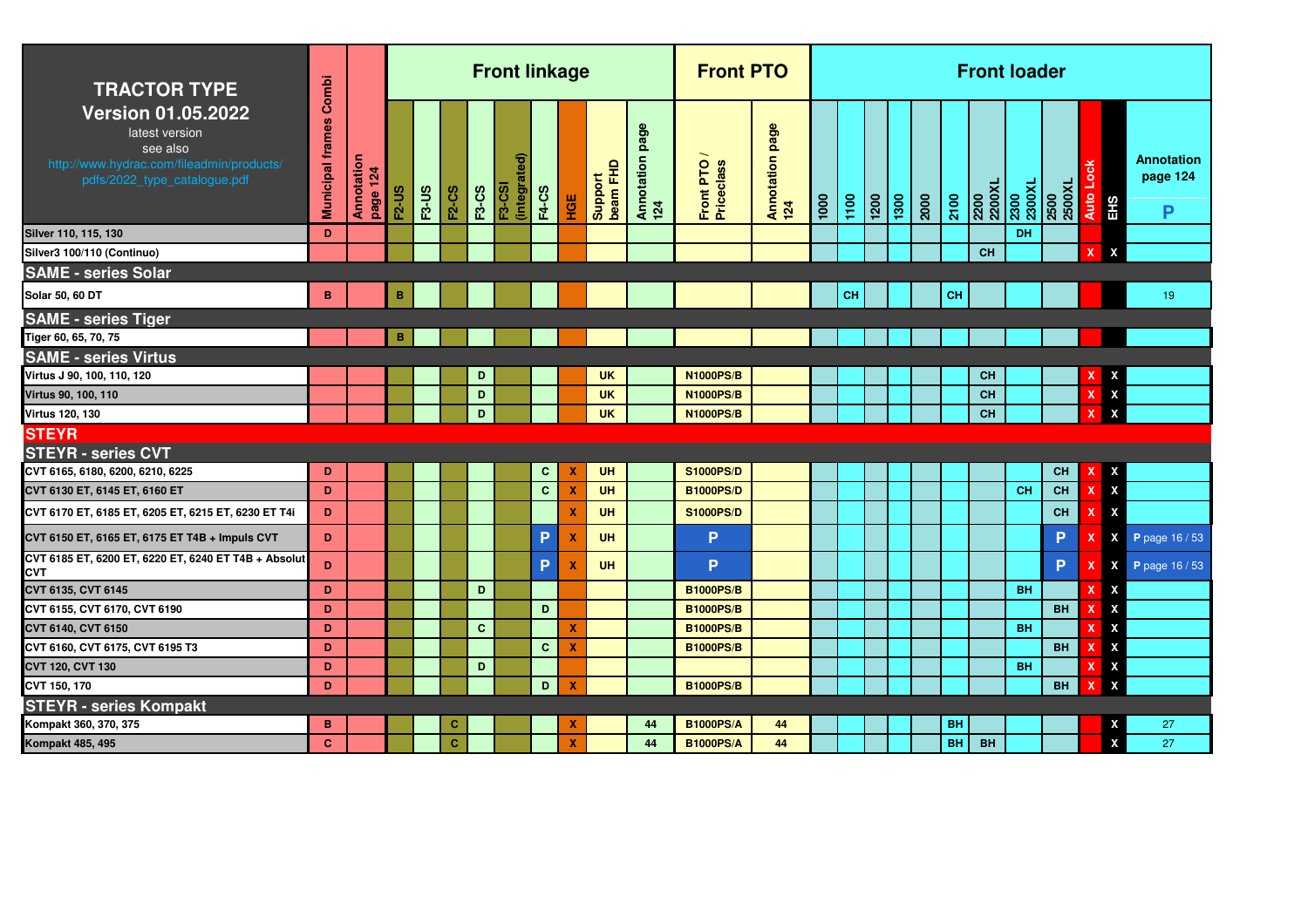| <b>TRACTOR TYPE</b>                                                                                                                  | Combi                   |                        |                |              |              |              | <b>Front linkage</b>              |              |                  |                     |                           | <b>Front PTO</b>               |                        |                   |           |           |      |         |           | <b>Front loader</b> |           |                                  |                           |                                       |
|--------------------------------------------------------------------------------------------------------------------------------------|-------------------------|------------------------|----------------|--------------|--------------|--------------|-----------------------------------|--------------|------------------|---------------------|---------------------------|--------------------------------|------------------------|-------------------|-----------|-----------|------|---------|-----------|---------------------|-----------|----------------------------------|---------------------------|---------------------------------------|
| <b>Version 01.05.2022</b><br>latest version<br>see also<br>http://www.hydrac.com/fileadmin/products/<br>pdfs/2022_type_catalogue.pdf | <b>Municipal frames</b> | Annotation<br>page 124 | <b>F2-US</b>   | <b>F3-US</b> | <b>F2-CS</b> | <b>F3-CS</b> | ଟ୍ଟ<br>(integrat<br><b>F3-CSI</b> | <b>F4-CS</b> | ЧGЕ              | Support<br>beam FHD | page<br>Annotation<br>124 | Front PTO<br><b>Priceclass</b> | Annotation page<br>124 | $\overline{1000}$ | 1100      | 1200      | 1300 | 2000    | 2100      | 2200XL<br>2200      |           | 2300<br>2300XL<br>2500<br>2500XL | Auto<br>EHS               | <b>Annotation</b><br>page 124<br>P    |
| Kompakt 4065, 4075 (Tier 3)                                                                                                          | B                       |                        |                |              | B            |              |                                   |              | x                | <b>UH</b>           |                           | <b>B1000PS/D</b>               |                        |                   |           |           |      |         | <b>BH</b> | <b>BH</b>           |           |                                  | X                         |                                       |
| Kompakt 4085, 4095 (Tier 3)                                                                                                          | $\mathbf{C}$            |                        |                |              |              | B            |                                   |              | X                | <b>UH</b>           |                           | <b>B1000PS/D</b>               |                        |                   |           |           |      |         | <b>BH</b> | <b>BH</b>           |           |                                  | X                         |                                       |
| Kompakt 4055 S, 4065 S                                                                                                               | B                       |                        |                |              | P            |              |                                   |              |                  | <b>UH</b>           |                           | P                              |                        |                   |           |           |      | Þ       | P         |                     |           |                                  | X                         | P page 14 / 53                        |
| Kompakt 4075 ET, 4085 ET, 4095 ET, 4105 ET, 4115 ET<br>T3, T4i                                                                       | C.                      | 57, 58                 |                |              |              |              | B                                 |              | X                | <b>UH</b>           | 54                        | <b>B1000PS/B</b>               | 54                     |                   |           |           |      |         | <b>BH</b> | <b>BH</b>           |           |                                  | $\mathbf{x}$              | 57.58                                 |
| Kompakt 4080, 4090, 4100, 4110, 4120 Stufe V                                                                                         | $\mathbf{C}$            | 57, 58                 |                |              |              |              | P                                 |              | X                | <b>UH</b>           | 54                        | P                              | 54                     |                   |           |           |      |         | P         | Þ                   |           |                                  |                           | P page 14/16/53<br>Annotion 57,58     |
| <b>STEYR - series M 900, 9000</b>                                                                                                    |                         |                        |                |              |              |              |                                   |              |                  |                     |                           |                                |                        |                   |           |           |      |         |           |                     |           |                                  |                           |                                       |
| 942, 948                                                                                                                             | B                       |                        | B              |              |              |              |                                   |              |                  |                     | 29                        |                                |                        | <b>BH</b>         |           |           |      |         |           |                     |           |                                  |                           | $5\phantom{.0}$                       |
| 955, 964, 970 a                                                                                                                      | B                       |                        | $\overline{A}$ |              |              |              |                                   |              |                  |                     | 44, 46                    |                                | 44, 46                 |                   | <b>BH</b> |           |      |         | <b>BH</b> | <b>BH</b>           |           |                                  | X                         |                                       |
| M 948, M952, M 958, M963                                                                                                             | B                       |                        | $\overline{A}$ |              |              |              |                                   |              |                  |                     | 44                        |                                | 44, 47                 | <b>BH</b>         |           |           |      | BH   BH |           |                     |           |                                  | X                         | 5, 27                                 |
| M 968 a, M 975 a                                                                                                                     | в                       |                        |                |              | в            |              |                                   |              |                  |                     |                           | <b>N1000PS/A</b>               | to MWM<br>Motor 31     |                   | <b>BH</b> |           |      |         | <b>BH</b> | <b>BH</b>           |           |                                  | x                         | to MWM motor<br>27                    |
| M 9078 a, M 9083 a, M 9086 a, M 9094 a                                                                                               | $\mathbf{C}$            |                        |                | B            |              |              |                                   |              | X                |                     | 40                        |                                |                        |                   |           | <b>BH</b> |      |         |           | <b>BH</b>           |           |                                  | X                         | 8, 27, 40                             |
| M 9080, M 9090, M 9100                                                                                                               | $\mathbf{C}$            |                        |                | B            |              |              |                                   |              | X                |                     |                           |                                |                        |                   |           | <b>BH</b> |      |         |           | <b>BH</b>           |           |                                  | $\boldsymbol{\mathsf{x}}$ | 8.27                                  |
| 9078 a, 9086 a, 9094 a                                                                                                               | B                       |                        |                | B            |              |              |                                   |              |                  |                     | 44                        |                                |                        |                   |           | B         |      |         |           | <b>BH</b>           |           |                                  | X                         | 8                                     |
| 9105 a, 9115 a, 9125 a                                                                                                               | D                       |                        |                | B            |              |              |                                   |              | x                |                     | 46                        | <b>B1000PS/B</b>               |                        |                   |           |           |      |         |           |                     | <b>BH</b> |                                  | X                         | 2, 11                                 |
| 9145 a                                                                                                                               | D                       |                        |                | $\mathbf{B}$ |              |              |                                   |              | X                |                     | 46                        | <b>B1000PS/B</b>               |                        |                   |           |           |      |         |           |                     |           | <b>BH</b>                        | X                         |                                       |
| <b>STEYR - series MULTI</b>                                                                                                          |                         |                        |                |              |              |              |                                   |              |                  |                     |                           |                                |                        |                   |           |           |      |         |           |                     |           |                                  |                           |                                       |
| Multi 4095, 4105, 4115                                                                                                               | $\mathbf{C}$            |                        |                |              |              |              | в                                 |              | $\boldsymbol{x}$ | <b>UH</b>           |                           | <b>B1000PS/B</b>               |                        |                   |           |           |      |         |           | <b>CH</b>           |           |                                  | X                         |                                       |
| Multi 4100, 4110, 4120 T4B                                                                                                           | $\mathbf{C}$            |                        |                |              |              |              | <b>P</b>                          |              | $\mathbf x$      | <b>UH</b>           |                           | P                              |                        |                   |           |           |      |         |           | Þ                   |           |                                  |                           | P page 14/16/53<br>X                  |
| <b>STEYR - series EXPERT CVT</b>                                                                                                     |                         |                        |                |              |              |              |                                   |              |                  |                     |                           |                                |                        |                   |           |           |      |         |           |                     |           |                                  |                           |                                       |
| Expert 4100CVT, 4110CVT, 4120CVT, 4130CVT<br>with original siderails                                                                 | $\mathbf{C}$            |                        |                |              |              | P            |                                   |              | X                | <b>UH</b>           |                           | P                              | 59                     |                   |           |           |      |         |           | P                   | P         |                                  |                           | P page 14/16/53<br><b>Annotion He</b> |
| Expert 4100CVT, 4110CVT, 4120CVT, 4130CVT<br>witouth original siderails                                                              | $\mathbf{C}$            |                        |                |              |              | P            |                                   |              | $\boldsymbol{x}$ | <b>UH</b>           |                           | P                              | 59                     |                   |           |           |      |         |           | P                   | P         |                                  |                           | P page 14/16/53<br><b>Annotion He</b> |
| <b>STEYR - series MT</b>                                                                                                             |                         |                        |                |              |              |              |                                   |              |                  |                     |                           |                                |                        |                   |           |           |      |         |           |                     |           |                                  |                           |                                       |
| 9080 MT, 9090 MT, 9100 MT                                                                                                            | C                       |                        |                |              |              | B            |                                   |              |                  | <b>UH</b>           |                           | <b>N1000PS/D</b>               |                        |                   |           |           |      |         |           | <b>CH</b>           |           |                                  | X                         |                                       |
| 9085 MT, 9095 MT, 9105 MT                                                                                                            | $\mathbf{C}$            |                        |                |              |              | $\mathbf B$  |                                   |              | $\mathbf x$      | <b>UH</b>           |                           | <b>N1000PS/D</b>               |                        |                   |           |           |      |         |           | <b>CH</b>           |           |                                  | X                         |                                       |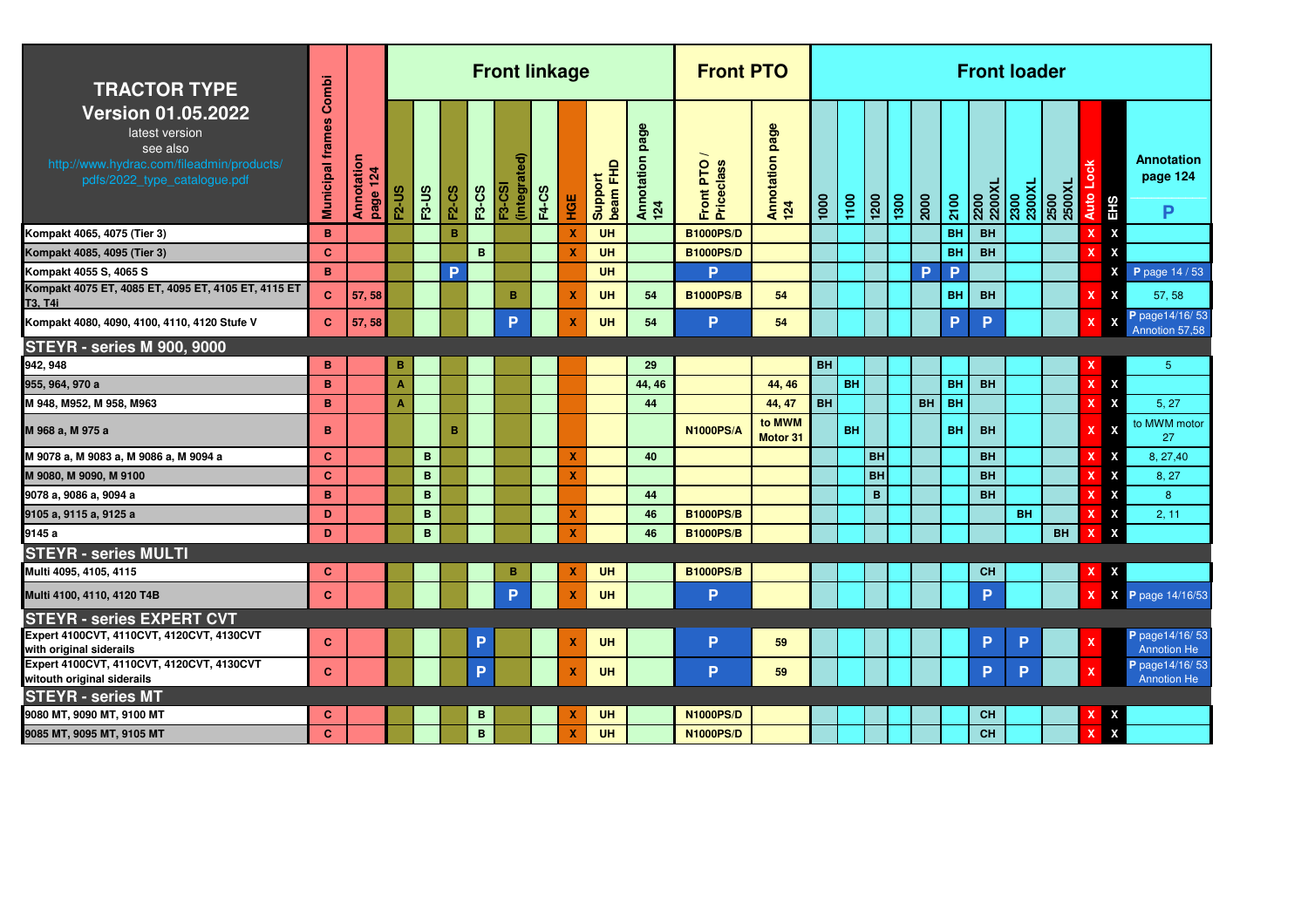| <b>TRACTOR TYPE</b>                                                                                                                  | Combi                   |                        |                    |              |              |              | <b>Front linkage</b>          |              |                           |                     |                           | <b>Front PTO</b>        |                           |                           |              |             |   |           | <b>Front loader</b> |           |           |                           |                                    |
|--------------------------------------------------------------------------------------------------------------------------------------|-------------------------|------------------------|--------------------|--------------|--------------|--------------|-------------------------------|--------------|---------------------------|---------------------|---------------------------|-------------------------|---------------------------|---------------------------|--------------|-------------|---|-----------|---------------------|-----------|-----------|---------------------------|------------------------------------|
| <b>Version 01.05.2022</b><br>latest version<br>see also<br>http://www.hydrac.com/fileadmin/products/<br>pdfs/2022_type_catalogue.pdf | <b>Municipal frames</b> | Annotation<br>page 124 | F <sub>2</sub> -US | <b>F3-US</b> | <b>F2-CS</b> | <b>F3-CS</b> | (integrated)<br><b>F3-CSI</b> | <b>F4-CS</b> | HGE                       | Support<br>beam FHD | page<br>Annotation<br>124 | Front PTO<br>Priceclass | page<br>Annotation<br>124 | $\frac{1}{2}$             |              |             |   |           |                     |           |           | <b>Auto</b><br>EHS        | <b>Annotation</b><br>page 124<br>P |
| <b>STEYR - series Plus</b>                                                                                                           |                         |                        |                    |              |              |              |                               |              |                           |                     |                           |                         |                           |                           |              |             |   |           |                     |           |           |                           |                                    |
| Plus 40, 540, 545, 548                                                                                                               |                         |                        |                    |              |              |              |                               |              |                           |                     |                           |                         |                           | Α                         | Α            |             |   |           |                     |           |           |                           |                                    |
| Plus 40, 540, 545, 548 Allrad                                                                                                        |                         |                        |                    |              |              |              |                               |              |                           |                     |                           |                         |                           | $\mathbf B$               | $\, {\bf B}$ |             |   |           |                     |           |           |                           |                                    |
| Plus 50, 650, 658, 60, 760, 768                                                                                                      |                         |                        | B                  |              |              |              |                               |              |                           |                     |                           |                         |                           | $\boldsymbol{\mathsf{A}}$ | Α            |             |   |           |                     |           |           |                           |                                    |
| Plus 50, 650, 658, 60, 760, 768 Allrad                                                                                               |                         |                        |                    |              |              |              |                               |              |                           |                     |                           |                         |                           |                           | B            |             |   |           |                     |           |           |                           |                                    |
| Plus 70, 870, 980, 988 HR+Allrad                                                                                                     | B                       |                        |                    |              |              |              |                               |              |                           |                     |                           |                         |                           |                           | B            | $\mathbf B$ |   |           |                     |           |           |                           |                                    |
| Plus 90, 1090, 1100, 1180, 1200                                                                                                      | B                       |                        | B                  |              |              |              |                               |              |                           |                     |                           |                         |                           |                           |              |             | B |           |                     |           |           |                           |                                    |
| <b>STEYR - series Profi</b>                                                                                                          |                         |                        |                    |              |              |              |                               |              |                           |                     |                           |                         |                           |                           |              |             |   |           |                     |           |           |                           |                                    |
| Profi 4100, 4110, 4115, 4120, 4130                                                                                                   | D                       |                        |                    |              |              | в            |                               |              | х                         |                     |                           | <b>B1000PS/D</b>        |                           |                           |              |             |   |           |                     | <b>BH</b> |           | x                         |                                    |
| Profi 6115, 6125, 6135, 6140                                                                                                         | D                       |                        |                    |              |              | B            |                               |              | X                         |                     |                           | <b>B1000PS/D</b>        |                           |                           |              |             |   |           |                     | <b>BH</b> | <b>BH</b> | $\boldsymbol{\mathsf{x}}$ |                                    |
| Profi CLASSIC 4110 ET                                                                                                                | D                       |                        |                    |              |              | B            |                               |              | $\boldsymbol{\mathsf{x}}$ |                     |                           | <b>B1000PS/C</b>        |                           |                           |              |             |   |           |                     | <b>BH</b> |           | X                         |                                    |
| Profi 4110 ET, 4120 ET, 4130ET                                                                                                       | D                       |                        |                    |              |              | B            |                               |              | $\boldsymbol{\mathsf{x}}$ |                     |                           | <b>B1000PS/C</b>        |                           |                           |              |             |   |           |                     | <b>BH</b> |           | X                         |                                    |
| Profi 6115 ET, 6125 ET, 6140 ET                                                                                                      | D                       |                        |                    |              |              | В            |                               |              | X                         |                     |                           | <b>B1000PS/C</b>        |                           |                           |              |             |   |           |                     | <b>BH</b> | <b>BH</b> | $\boldsymbol{\mathsf{x}}$ |                                    |
| Profi 4110 CVT, 4120 CVT, 4130 CVT                                                                                                   | D                       |                        |                    |              |              | B            |                               |              | $\mathbf x$               | <b>UH</b>           |                           | <b>B1000PS/B</b>        |                           |                           |              |             |   |           |                     | <b>BH</b> |           | X                         |                                    |
| Profi CLASSIC 4115 ET, 4125 ET, 4135 ET, 4145 ET T3,<br>T4i                                                                          | D.                      |                        |                    |              |              | B            |                               |              | $\boldsymbol{\mathsf{x}}$ |                     |                           | <b>B1000H/C</b>         |                           |                           |              |             |   |           |                     | <b>BH</b> |           | X                         |                                    |
| Proif 4115 ET, 4125 ET, 4135 ET T3, T4i                                                                                              | D                       |                        |                    |              |              | B            |                               |              | $\boldsymbol{\mathsf{x}}$ |                     |                           | <b>B1000H/C</b>         |                           |                           |              |             |   |           |                     | <b>BH</b> |           | X                         |                                    |
| Profi & Profi Classic 6145 ET T3, T4i                                                                                                | D                       |                        |                    |              |              |              |                               | P            | $\boldsymbol{\mathsf{x}}$ |                     |                           | P                       |                           |                           |              |             |   |           |                     | P         |           | $\boldsymbol{\mathsf{x}}$ | P page 14/16/53<br>Annotion 59     |
| Profi 4115 CVT, 4125 CVT, 4135 CVT, 4145 CVT                                                                                         | D                       |                        |                    |              |              |              |                               | P            | $\boldsymbol{\mathsf{x}}$ | <b>UH</b>           |                           | P                       |                           |                           |              |             |   |           |                     | P         |           | $\boldsymbol{\mathsf{X}}$ | P page 14/16/53<br>Annotion 59     |
| <b>STEYR - series 8000, 8100</b>                                                                                                     |                         |                        |                    |              |              |              |                               |              |                           |                     |                           |                         |                           |                           |              |             |   |           |                     |           |           |                           |                                    |
| 8045                                                                                                                                 | B                       |                        | B                  |              |              |              |                               |              |                           |                     |                           |                         |                           | $\, {\bf B}$              |              |             |   |           |                     |           |           |                           | He suppl.                          |
| 8055, 8055 Turbo                                                                                                                     | B                       |                        | Α                  |              |              |              |                               |              |                           |                     | 45                        | <b>N2 DUO/D</b>         | 45                        |                           | BH BH        |             |   |           |                     |           |           |                           |                                    |
| 8060                                                                                                                                 | B.                      |                        | $\blacktriangle$   |              |              |              |                               |              |                           |                     | 45                        | N <sub>2</sub> DUO/E    | 43, 45                    | B                         | B            |             |   |           |                     |           |           | X                         |                                    |
| 8065                                                                                                                                 |                         |                        | Α                  |              |              |              |                               |              |                           |                     | 45                        | N <sub>2</sub> DUO/E    | 43, 45                    |                           |              | BH BH       |   |           |                     |           |           |                           |                                    |
| 8070                                                                                                                                 | B                       |                        | $\overline{A}$     |              |              |              |                               |              |                           |                     | 45                        | N <sub>2</sub> DUO/E    | 43, 45                    |                           |              | B           |   | <b>BH</b> | <b>BH</b>           |           |           | X                         |                                    |
| 8075, 8085                                                                                                                           | B                       |                        | A                  |              |              |              |                               |              |                           |                     | 45                        | N <sub>2</sub> DUO/E    | 43, 45                    |                           |              | $BH$ BH     |   |           |                     |           |           | X                         |                                    |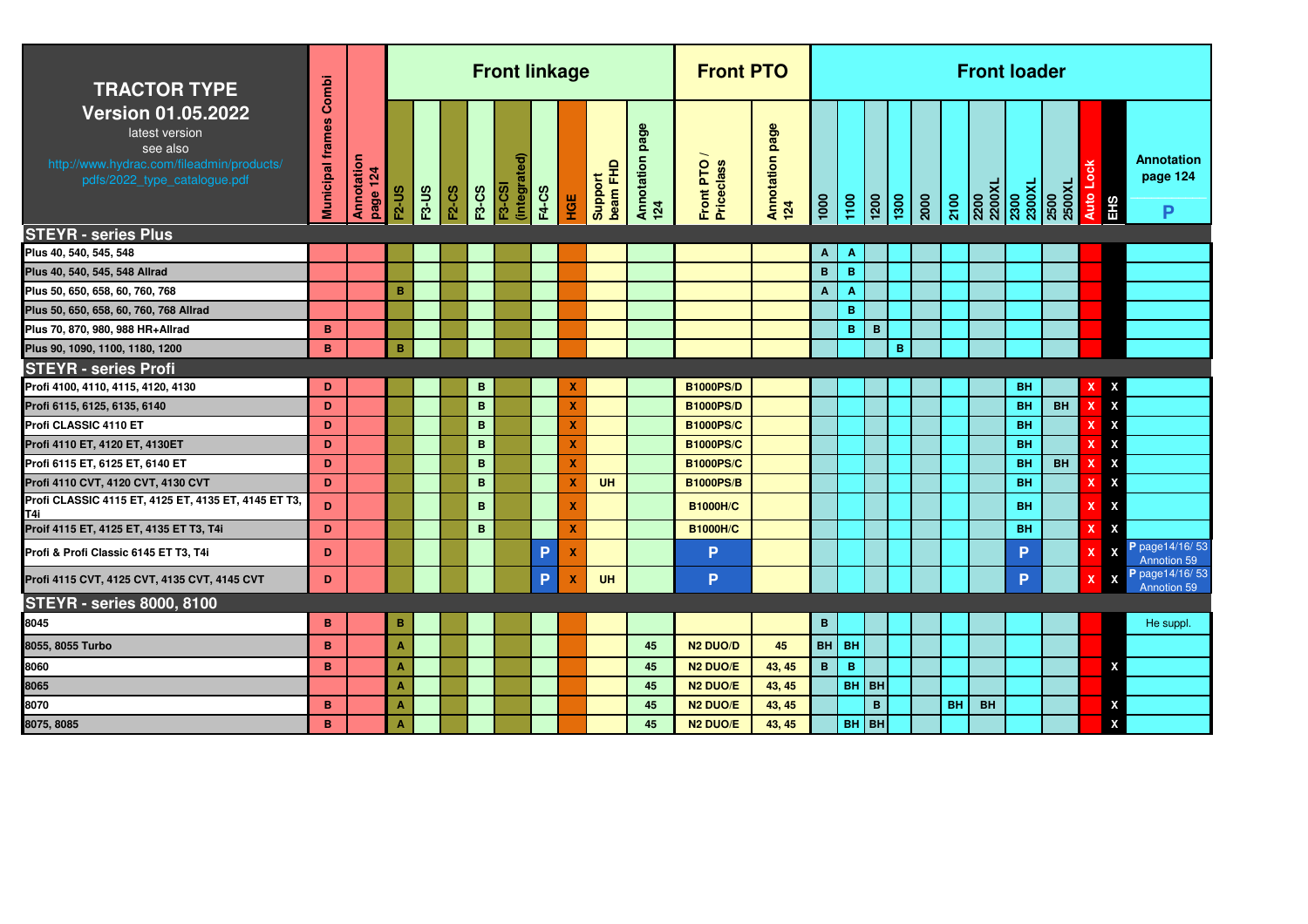| <b>TRACTOR TYPE</b>                                                                                                                  | Combi                   |                        |         |                 |              |              | <b>Front linkage</b>          |              |     |                     |                           | <b>Front PTO</b>        |                        |      |   |           |                      |                  | <b>Front loader</b> |                                  |                |                    |                                    |
|--------------------------------------------------------------------------------------------------------------------------------------|-------------------------|------------------------|---------|-----------------|--------------|--------------|-------------------------------|--------------|-----|---------------------|---------------------------|-------------------------|------------------------|------|---|-----------|----------------------|------------------|---------------------|----------------------------------|----------------|--------------------|------------------------------------|
| <b>Version 01.05.2022</b><br>latest version<br>see also<br>http://www.hydrac.com/fileadmin/products/<br>pdfs/2022_type_catalogue.pdf | <b>Municipal frames</b> | Annotation<br>page 124 | $F2-US$ | <b>F3-US</b>    | <b>F2-CS</b> | <b>F3-CS</b> | (integrated)<br><b>F3-CSI</b> | <b>F4-CS</b> | HGE | Support<br>beam FHD | page<br>Annotation<br>124 | Front PTO<br>Priceclass | Annotation page<br>124 | 1000 |   |           | 1200<br>1300<br>2000 | $\frac{1}{2100}$ |                     | 2200<br>2200XL<br>2300<br>2300XL | 2500<br>2500XL | Auto<br><b>EHS</b> | <b>Annotation</b><br>page 124<br>P |
| <b>STEYR - series 8000, 8100</b><br>8075 ap                                                                                          |                         |                        |         |                 |              |              |                               |              |     |                     |                           |                         |                        |      | в | В         |                      |                  |                     |                                  |                |                    |                                    |
| 8080, 809                                                                                                                            | <b>C</b>                |                        | A       |                 |              |              |                               |              |     |                     |                           | N <sub>2</sub> DUO/E    | 43, 45                 |      |   | <b>BH</b> |                      |                  | <b>BH</b>           | <b>BH</b>                        |                | X.                 | X<br>He suppl.                     |
| 8100 a, 8110 a, 8120 a, 8130 a                                                                                                       | <b>C</b>                |                        |         | $\mathbf{B}$    |              |              |                               |              |     |                     |                           |                         | 45                     |      |   |           | B                    |                  |                     | <b>CH</b>                        | <b>CH</b>      |                    |                                    |
| <b>VALTRA</b>                                                                                                                        |                         |                        |         |                 |              |              |                               |              |     |                     |                           |                         |                        |      |   |           |                      |                  |                     |                                  |                |                    |                                    |
| <b>VALTRA - series A</b>                                                                                                             |                         |                        |         |                 |              |              |                               |              |     |                     |                           |                         |                        |      |   |           |                      |                  |                     |                                  |                |                    |                                    |
| A 72 (Standard), A72, A82, A92 (Plattform) 3 cylinder                                                                                | $\mathbf{C}$            |                        |         | $\, {\bf B} \,$ |              |              |                               |              |     |                     | 48                        |                         |                        |      |   |           |                      |                  | <b>BH</b>           |                                  |                |                    |                                    |
| A 75, 600, 700                                                                                                                       | $\mathbf{C}$            |                        |         | B               |              |              |                               |              |     |                     | 48                        |                         |                        |      |   |           |                      |                  | <b>BH</b>           |                                  |                |                    |                                    |
| A82, A92 (Standard) 4 cylinder                                                                                                       | <b>C</b>                |                        |         | B               |              |              |                               |              |     |                     | 48                        |                         |                        |      |   |           |                      |                  | <b>BH</b>           |                                  |                |                    |                                    |
| A83, A93                                                                                                                             |                         |                        |         |                 |              |              |                               |              |     |                     |                           |                         |                        |      |   |           |                      |                  | <b>BH</b>           |                                  |                |                    | $\boldsymbol{\mathsf{x}}$          |
| A 85, A 95, 800, 900                                                                                                                 | $\mathbf{C}$            |                        |         | $\mathbf{B}$    |              |              |                               |              |     |                     | 48                        |                         |                        |      |   |           |                      |                  | <b>BH</b>           |                                  |                |                    |                                    |
| <b>VALTRA - series C</b>                                                                                                             |                         |                        |         |                 |              |              |                               |              |     |                     |                           |                         |                        |      |   |           |                      |                  |                     |                                  |                |                    |                                    |
| C 90, C 100, C110, C 120, C 130, C 150                                                                                               |                         |                        |         |                 |              | C            |                               |              |     |                     |                           |                         |                        |      |   |           |                      |                  |                     | <b>BH</b>                        |                |                    |                                    |
| <b>VALTRA - series M</b>                                                                                                             |                         |                        |         |                 |              |              |                               |              |     |                     |                           |                         |                        |      |   |           |                      |                  |                     |                                  |                |                    |                                    |
| M 120, M 130, M 150                                                                                                                  |                         |                        |         |                 |              |              |                               |              |     |                     |                           |                         |                        |      |   |           |                      |                  |                     | <b>BH</b>                        |                |                    |                                    |
| <b>VALTRA - series N</b>                                                                                                             |                         |                        |         |                 |              |              |                               |              |     |                     |                           |                         |                        |      |   |           |                      |                  |                     |                                  |                |                    |                                    |
| N 82, N 92                                                                                                                           | $\mathbf{C}$            |                        |         | B               |              |              |                               |              |     |                     |                           |                         |                        |      |   |           |                      |                  | <b>BH</b>           |                                  |                |                    |                                    |
| N 91, N 101, N 111, N 121, N 141                                                                                                     | <b>C</b>                |                        |         |                 |              | $\mathbf{C}$ |                               |              |     |                     |                           |                         |                        |      |   |           |                      |                  |                     | <b>BH</b>                        |                |                    | X                                  |
| N 93, N 103                                                                                                                          |                         |                        |         |                 |              |              |                               |              |     |                     |                           |                         |                        |      |   |           |                      |                  | <b>BH</b>           |                                  |                |                    | X                                  |
| N 113, N 123, N 143, N 163                                                                                                           |                         |                        |         |                 |              |              |                               |              |     |                     |                           |                         |                        |      |   |           |                      |                  |                     | B                                |                | $\mathbf{x}$       |                                    |
| N103.4, N113, N123, N143 Hi-Tech - in preparation                                                                                    |                         |                        |         |                 |              |              |                               |              |     |                     |                           |                         |                        |      |   |           |                      |                  |                     |                                  |                |                    |                                    |
| N104, N114, N124, N134, N154, N174 Hi-Tech - in<br>preparation                                                                       |                         |                        |         |                 |              |              |                               |              |     |                     |                           |                         |                        |      |   |           |                      |                  |                     |                                  |                |                    |                                    |
| N134, N154, N174 Active / Versu / Direct - in<br>preparation                                                                         |                         |                        |         |                 |              |              |                               |              |     |                     |                           |                         |                        |      |   |           |                      |                  |                     |                                  |                |                    |                                    |
| <b>VALTRA - series T</b>                                                                                                             |                         |                        |         |                 |              |              |                               |              |     |                     |                           |                         |                        |      |   |           |                      |                  |                     |                                  |                |                    |                                    |
| T 153                                                                                                                                |                         |                        |         |                 |              |              |                               |              |     |                     |                           |                         |                        |      |   |           |                      |                  |                     |                                  | <b>BH</b>      |                    |                                    |
| T 163, T 183, T 203, T 213 Versu, Direct                                                                                             |                         |                        |         |                 |              |              |                               |              |     |                     |                           |                         |                        |      |   |           |                      |                  |                     |                                  | <b>BH</b>      |                    |                                    |